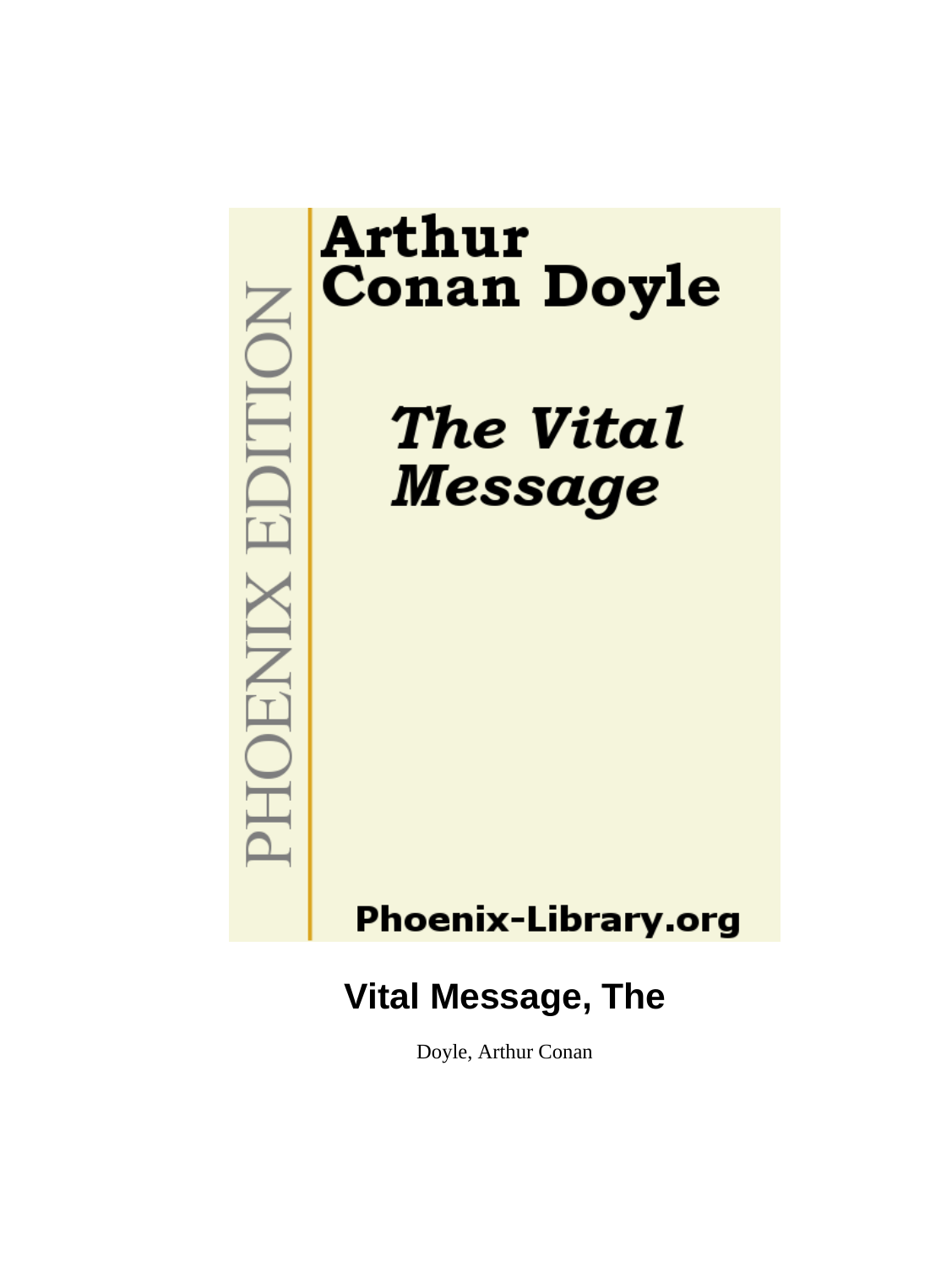[Table Of Content](#page-52-0) [About Phoenix−Edition](#page-53-0) **[Copyright](#page-54-0)**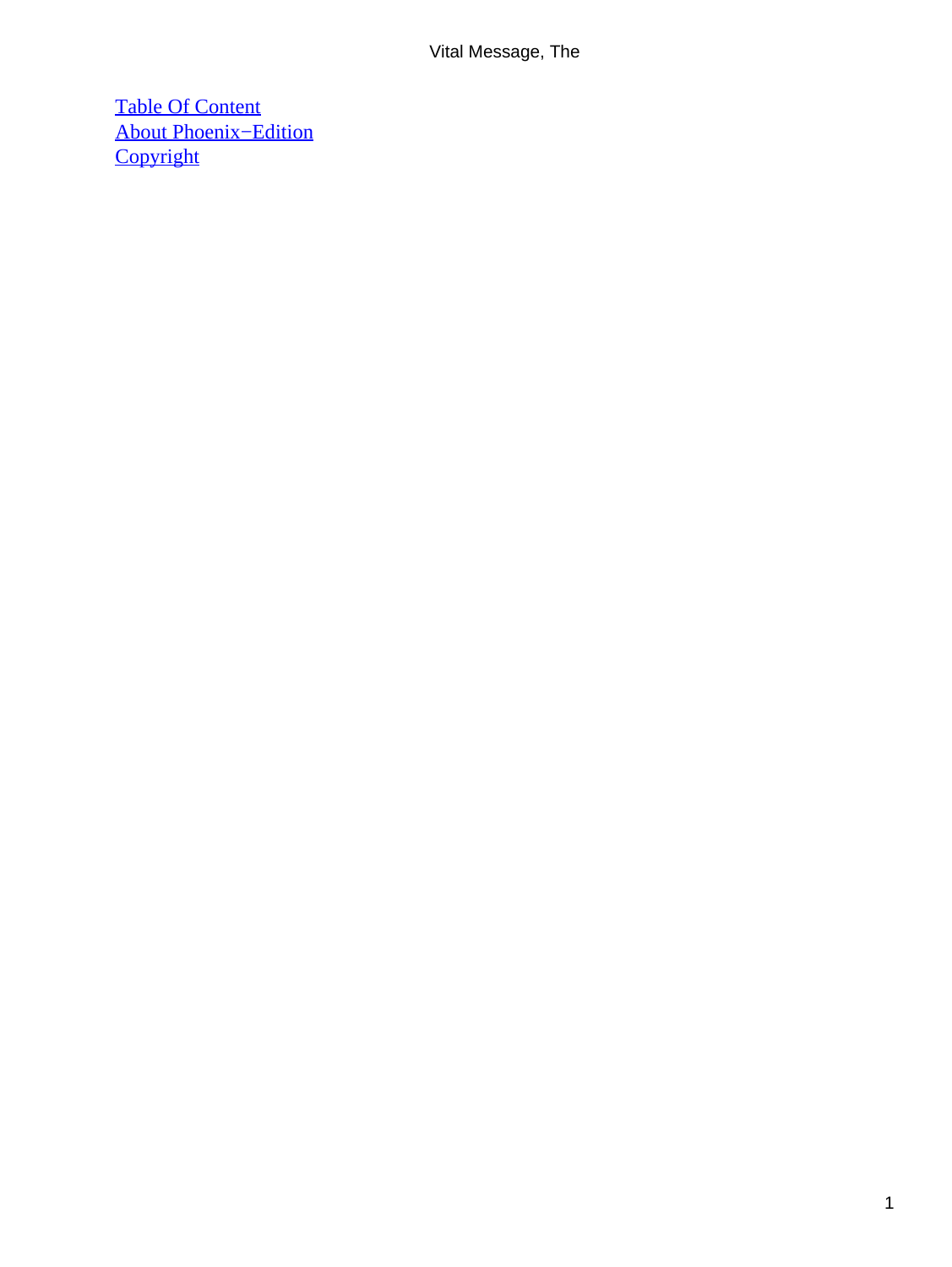Vital Message, The

# *THE VITAL MESSAGE*

BY **ARTHUR CONAN** DOYLE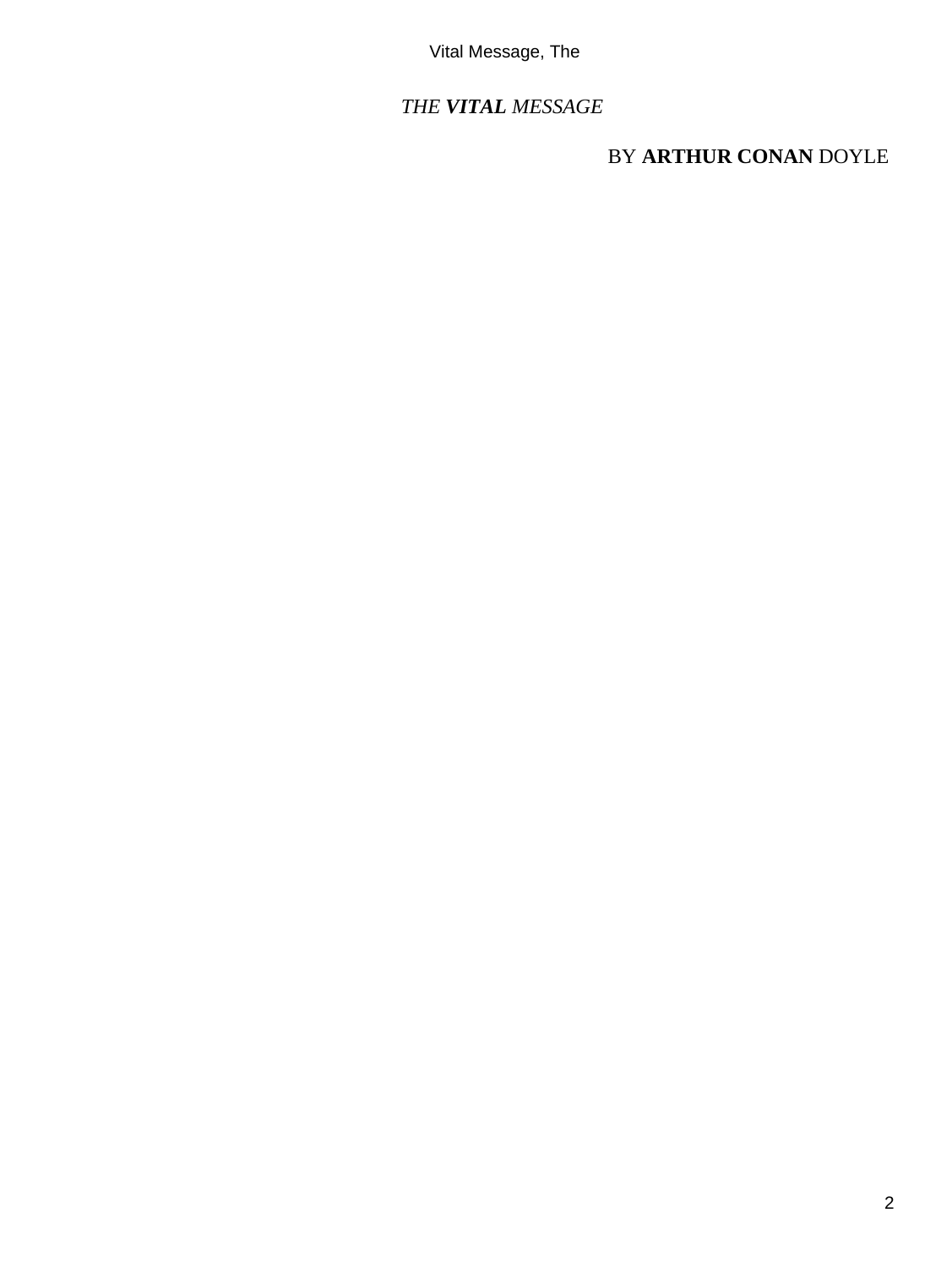# **[PREFACE](#page-52-0)**

<span id="page-3-0"></span>*I*n «The New Revelation» the first dawn of the coming change has been described. In «The Vital Message» the sun has risen higher, and one sees more clearly and broadly what our new relations with the Unseen may be. As I look into the future of the human race I am reminded of how once, from amid the bleak chaos of rock and snow at the head of an Alpine pass, I looked down upon the far stretching view of Lombardy, shimmering in the sunshine and extending in one splendid panorama of blue lakes and green rolling hills until it melted into the golden haze which draped the far horizon. Such a promised land is at our very feet which, when we attain it, will make our present civilisation seem barren and uncouth. Already our vanguard is well over the pass. Nothing can now prevent us from reaching that wonderful land which stretches so clearly before those eyes which are opened to see it. That stimulating writer, V. C. Desertis, has remarked that the Second Coming, which has always been timed to follow Armageddon, may be fulfilled not by a descent of the spiritual to us, but by the ascent of our material plane to the spiritual, and the blending of the two phases of existence. It is, at least, a fascinating speculation. But without so complete an overthrow of the partition walls as this would imply we know enough already to assure ourselves of such a close approximation as will surely deeply modify all our views of science, of religion and of life. What form these changes may take and what the evidence is upon which they will be founded are briefly set forth in this volume.

# **ARTHUR CONAN DOYLE.**

# **CROWBOROUGH,**

July, 1919.

THE **VITAL MESSAGE**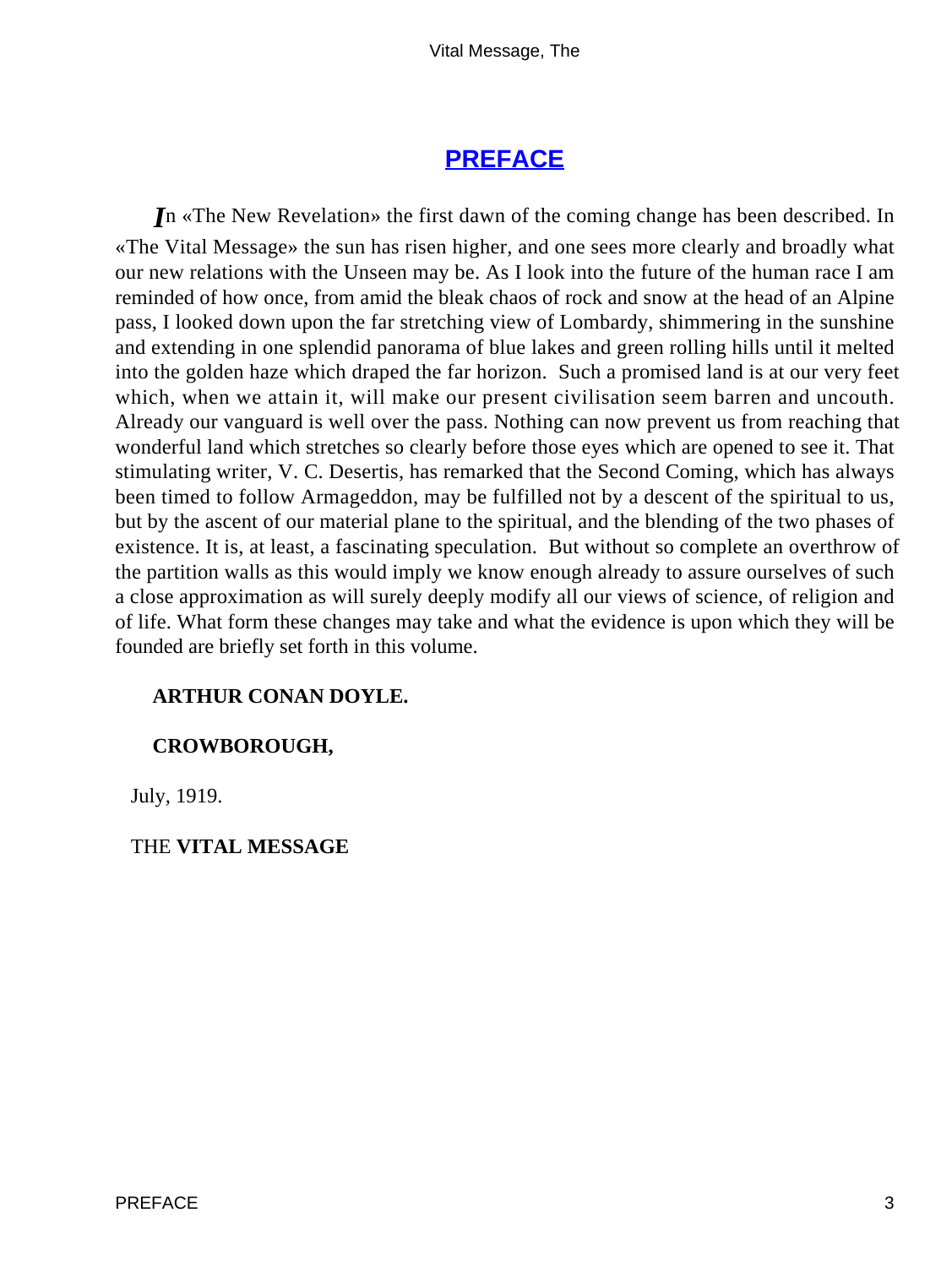# **[CHAPTER I](#page-52-0)**

#### <span id="page-4-0"></span>*T*HE **TWO NEEDFUL READJUSTMENTS**

 It has been our fate, among all the innumerable generations of mankind, to face the most frightful calamity that has ever befallen the world. There is a basic fact which cannot be denied, and should not be overlooked. For a most important deduction must immediately follow from it. That deduction is that we, who have borne the pains, shall also learn the lesson which they were intended to convey. If we do not learn it and proclaim it, then when can it ever be learned and proclaimed, since there can never again be such a spiritual ploughing and harrowing and preparation for the seed? If our souls, wearied and tortured during these dreadful five years of self− sacrifice and suspense, can show no radical changes, then what souls will ever respond to a fresh influx of heavenly inspiration? In that case the state of the human race would indeed be hopeless, and never in all the coming centuries would there be any prospect of improvement.

 Why was this tremendous experience forced upon mankind? Surely it is a superficial thinker who imagines that the great Designer of all things has set the whole planet in a ferment, and strained every nation to exhaustion, in order that this or that frontier be moved, or some fresh combination be formed in the kaleidoscope of nations. No, the causes of the convulsion, and its objects, are more profound than that. They are essentially religious, not political. They lie far deeper than the national squabbles of the day. A thousand years hence those national results may matter little, but the religious result will rule the world. That religious result is the reform of the decadent Christianity of to−day, its simplification, its purification, and its reinforcement by the facts of spirit communion and the clear knowledge of what lies beyond the exit−door of death. The shock of the war was meant to rouse us to mental and moral earnestness, to give us the courage to tear away venerable shams, and to force the human race to realise and use the vast new revelation which has been so clearly stated and so abundantly proved, for all who will examine the statements and proofs with an open mind. Consider the awful condition of the world before this thunder−bolt struck it. Could anyone, tracing back down the centuries and examining the record of the wickedness of man, find anything which could compare with the story of the nations during the last twenty years! Think of the condition of Russia during that time, with her brutal aristocracy and her drunken democracy, her murders on either side, her Siberian horrors, her Jew baitings and her corruption. Think of the figure of Leopold of Belgium, an incarnate devil who from motives of greed carried murder and torture through a large section of Africa, and yet was received in every court, and was eventually buried after a panegyric from a Cardinal of the Roman Church – a church which had never once raised her voice against his diabolical career. Consider the similar crimes in the Putumayo, where British capitalists, if not guilty of outrage, can at least not be acquitted of having condoned it by their lethargy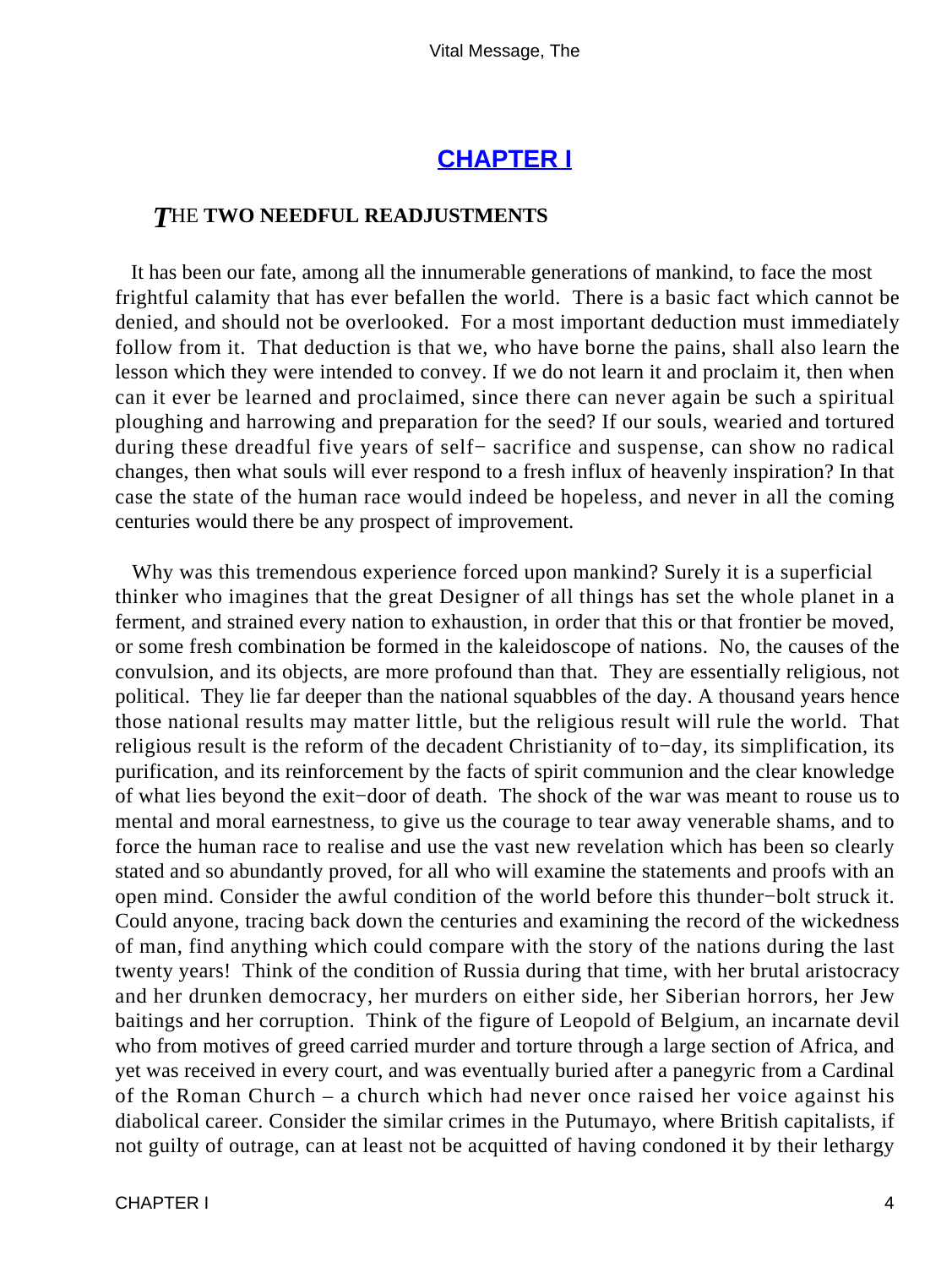and trust in local agents. Think of Turkey and the recurrent massacres of her subject races. Think of the heartless grind of the factories everywhere, where work assumed a very different and more unnatural shape than the ancient labour of the fields. Think of the sensuality of many rich, the brutality of many poor, the shallowness of many fashionable, the coldness and deadness of religion, the absence anywhere of any deep, true spiritual impulse. Think, above all, of the organised materialism of Germany, the arrogance, the heartlessness, the negation of everything which one could possibly associate with the living spirit of Christ as evident in the utterances of Catholic Bishops, like Hartmann of Cologne, as in those of Lutheran Pastors. Put all this together and say if the human race has ever presented a more unlovely aspect. When we try to find the brighter spots they are chiefly where civilisation, as apart from religion, has built up necessities for the community, such as hospitals, universities, and organised charities, as conspicuous in Buddhist Japan as in Christian Europe. We cannot deny that there has been much virtue, much gentleness, much spirituality in individuals. But the churches were empty husks, which contained no spiritual food for the human race, and had in the main ceased to influence its actions, save in the direction of soulless forms. This is not an over−coloured picture. Can we not see, then, what was the inner reason for the war? Can we not understand that it was needful to shake mankind loose from gossip and pink teas, and sword−worship, and Saturday night drunks, and self− seeking politics and theological quibbles – to wake them up and make them realise that they stand upon a narrow knife−edge between two awful eternities, and that, here and now, they have to finish with make−beliefs, and with real earnestness and courage face those truths which have always been palpable where indolence, or cowardice, or vested interests have not obscured the vision. Let us try to appreciate what those truths are and the direction which reform must take. It is the new spiritual developments which predominate in my own thoughts, but there are two other great readjustments which are necessary before they can take their full effect. On the spiritual side I can speak with the force of knowledge from the beyond. On the other two points of reform, I make no such claim. The first is that in the Bible, which is the foundation of our present religious thought, we have bound together the living and the dead, and the dead has tainted the living. A mummy and an angel are in most unnatural partnership. There can be no clear thinking, and no logical teaching until the old dispensation has been placed on the shelf of the scholar, and removed from the desk of the teacher. It is indeed a wonderful book, in parts the oldest which has come down to us, a book filled with rare knowledge, with history, with poetry, with occultism, with folklore. But it has no connection with modern conceptions of religion. In the main it is actually antagonistic to them. Two contradictory codes have been circulated under one cover, and the result is dire confusion. The one is a scheme depending upon a special tribal God, intensely anthropomorphic and filled with rage, jealousy and revenge. The conception pervades every book of the Old Testament. Even in the psalms, which are perhaps the most spiritual and beautiful section, the psalmist, amid much that is noble, sings of the fearsome things which his God will do to his enemies. «They shall go down alive into hell.» There is the keynote of this ancient document – a document which advocates massacre, condones polygamy, accepts slavery, and orders the burning of so−called witches. Its Mosaic provisions have long been laid aside. We do not consider ourselves accursed if we fail to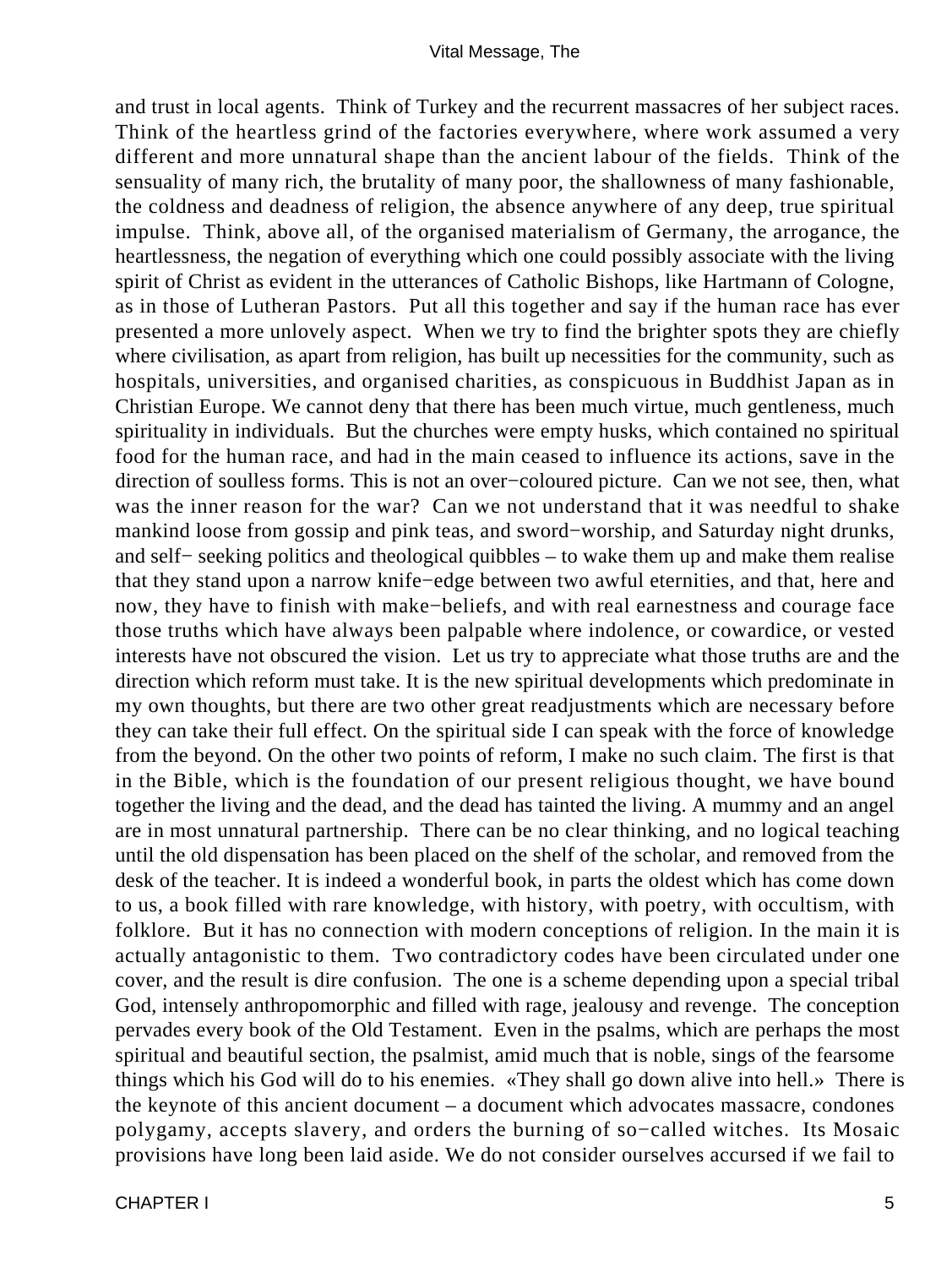mutilate our bodies, if we eat forbidden dishes, fail to trim our beards, or wear clothes of two materials. But we cannot lay aside the provisions and yet regard the document as divine. No learned quibbles can ever persuade an honest earnest mind that that is right. One may say: «Everyone knows that that is the old dispensation, and is not to be acted upon.» It is not true. It is continually acted upon, and always will be so long as it is made part of one sacred book. William the Second acted upon it. His German God which wrought such mischief in the world was the reflection of the dreadful being who ordered that captives be put under the harrow. The cities of Belgium were the reflection of the cities of Moab. Every hard−hearted brute in history, more especially in the religious wars, has found his inspiration in the Old Testament. «Smite and spare not!» «An eye for an eye!», how readily the texts spring to the grim lips of the murderous fanatic. Francis on St. Bartholomew's night, Alva in the Lowlands, Tilly at Magdeburg, Cromwell at Drogheda, the Covenainters at Philliphaugh, the Anabaptists of Munster, and the early Mormons of Utah, all found their murderous impulses fortified from this unholy source. Its red trail runs through history. Even where the New Testament prevails, its teaching must still be dulled and clouded by its sterner neighbour. Let us retain this honoured work of literature. Let us remove the taint which poisons the very spring of our religious thought.

 This is, in my opinion, the first clearing which should be made for the more beautiful building to come. The second is less important, as it is a shifting of the point of view, rather than an actual change. It is to be remembered that Christ's life in this world occupied, so far as we can estimate, 33 years, whilst from His arrest to His resurrection was less than a week. Yet the whole Christian system has come to revolve round His death, to the partial exclusion of the beautiful lesson of His life. Far too much weight has been placed upon the one, and far too little upon the other, for the death, beautiful, and indeed perfect, as it was, could be matched by that of many scores of thousands who have died for an idea, while the life, with its consistent record of charity, breadth of mind, unselfishness, courage, reason, and progressiveness, is absolutely unique and superhuman. Even in these abbreviated, translated, and second− hand records we receive an impression such as no other life can give – an impression which fills us with utter reverence. Napoleon, no mean judge of human nature, said of it: «It is different with Christ. Everything about Him astonishes me. His spirit surprises me, and His will confounds me. Between Him and anything of this world there is no possible comparison. He is really a being apart. The nearer I approach Him and the closer I examine Him, the more everything seems above me.» It is this wonderful life, its example and inspiration, which was the real object of the descent of this high spirit on to our planet. If the human race had earnestly centred upon that instead of losing itself in vain dreams of vicarious sacrifices and imaginary falls, with all the mystical and contentious philosophy which has centred round the subject, how very different the level of human culture and happiness would be to− day! Such theories, with their absolute want of reason or morality, have been the main cause why the best minds have been so often alienated from the Christian system and proclaimed themselves materialists. In contemplating what shocked their instincts for truth they have lost that which was both true and beautiful. Christ's death was worthy of His life, and rounded off a perfect career, but it is the life which He has left as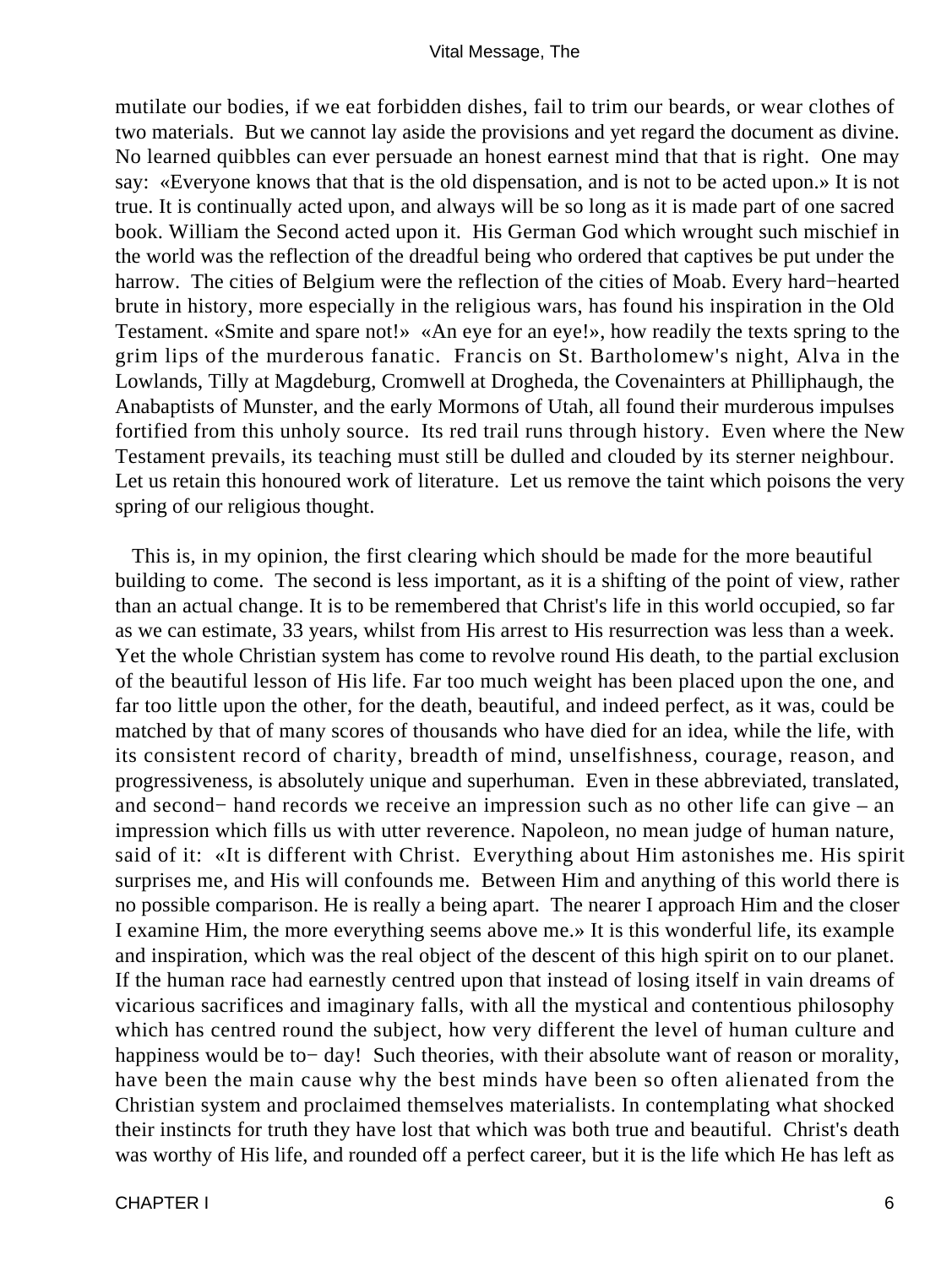the foundation for the permanent religion of mankind. All the religious wars, the private feuds, and the countless miseries of sectarian contention, would have been at least minimised, if not avoided, had the bare example of Christ's life been adopted as the standard of conduct and of religion. But there are certain other considerations which should have weight when we contemplate this life and its efficacy as an example. One of these is that the very essence of it was that He critically examined religion as He found it, and brought His robust common sense and courage to bear in exposing the shams and in pointing out the better path. **THAT** is the hall−mark of the true follower of Christ, and not the mute acceptance of doctrines which are, upon the face of them, false and pernicious, because they come to us with some show of authority. What authority have we now, save this very life, which could compare with those Jewish books which were so binding in their force, and so immutably sacred that even the misspellings or pen−slips of the scribe, were most carefully preserved? It is a simple obvious fact that if Christ had been orthodox, and had possessed what is so often praised as a «child−like faith,» there could have been no such thing as Christianity. Let reformers who love Him take heart as they consider that they are indeed following in the footsteps of the Master, who has at no time said that the revelation which He brought, and which has been so imperfectly used, is the last which will come to mankind. In our own times an equally great one has been released from the centre of all truth, which will make as deep an impression upon the human race as Christianity, though no predominant figure has yet appeared to enforce its lessons. Such a figure has appeared once when the days were ripe, and I do not doubt that this may occur once more. One other consideration must be urged. Christ has not given His message in the first person. If He had done so our position would be stronger. It has been repeated by the hearsay and report of earnest but ill−educated men. It speaks much for education in the Roman province of Judea that these fishermen, publicans and others could even read or write. Luke and Paul were, of course, of a higher class, but their information came from their lowly predecessors. Their account is splendidly satisfying in the unity of the general impression which it produces, and the clear drawing of the Master's teaching and character. At the same time it is full of inconsistencies and contradictions upon immaterial matters. For example, the four accounts of the resurrection differ in detail, and there is no orthodox learned lawyer who dutifully accepts all four versions who could not shatter the evidence if he dealt with it in the course of his profession. These details are immaterial to the spirit of the message. It is not common sense to suppose that every item is inspired, or that we have to make no allowance for imperfect reporting, individual convictions, oriental phraseology, or faults of translation. These have, indeed, been admitted by revised versions. In His utterance about the letter and the spirit we could almost believe that Christ had foreseen the plague of texts from which we have suffered, even as He Himself suffered at the hands of the theologians of His day, who then, as now, have been a curse to the world. We were meant to use our reasons and brains in adapting His teaching to the conditions of our altered lives and times. Much depended upon the society and mode of expression which belonged to His era. To suppose in these days that one has literally to give all to the poor, or that a starved English prisoner should literally love his enemy the Kaiser, or that because Christ protested against the lax marriages of His day therefore two spouses who loathe each other should be for ever chained in a life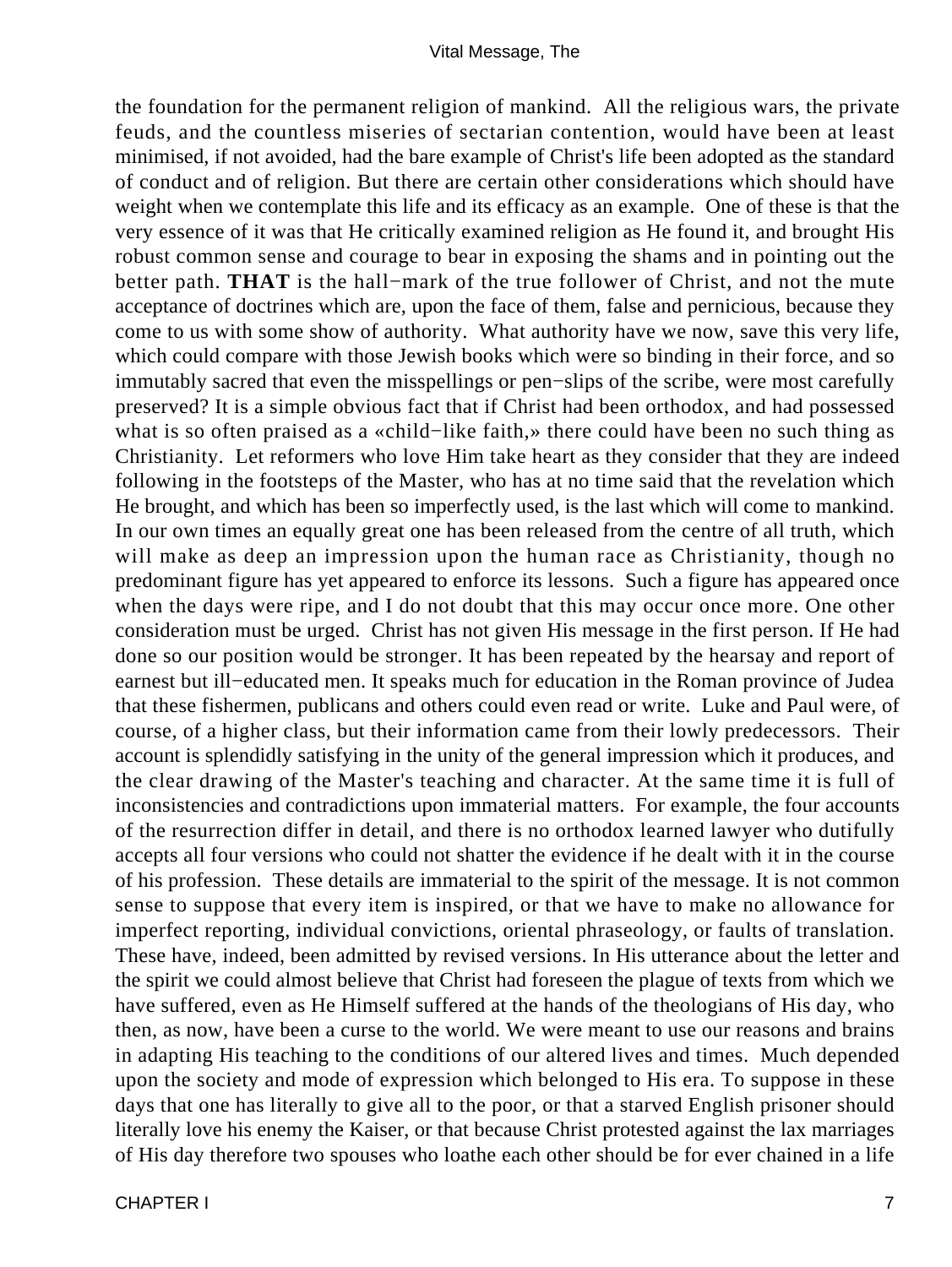servitude and martyrdom – all these assertions are to travesty His teaching and to take from it that robust quality of common sense which was its main characteristic. To ask what is impossible from human nature is to weaken your appeal when you ask for what is reasonable. It has already been stated that of the three headings under which reforms are grouped, the exclusion of the old dispensation, the greater attention to Christ's life as compared to His death, and the new spiritual influx which is giving us psychic religion, it is only on the latter that one can quote the authority of the beyond. Here, however, the case is really understated. In regard to the Old Testament I have never seen the matter treated in a spiritual communication. The nature of Christ, however, and His teaching, have been expounded a score of times with some variation of detail, but in the main as reproduced here. Spirits have their individuality of view, and some carry over strong earthly prepossessions which they do not easily shed; but reading many authentic spirit communications one finds that the idea of redemption is hardly ever spoken of, while that of example and influence is for ever insisted upon. In them Christ is the highest spirit known, the son of God, as we all are, but nearer to God, and therefore in a more particular sense His son. He does not, save in most rare and special cases, meet us when we die. Since souls pass over, night and day, at the rate of about 100 a minute, this would seem self−evident. After a time we may be admitted to His presence, to find a most tender, sympathetic and helpful comrade and guide, whose spirit influences all things even when His bodily presence is not visible. This is the general teaching of the other world communications concerning Christ, the gentle, loving and powerful spirit which broods ever over that world which, in all its many spheres, is His special care. Before passing to the new revelation, its certain proofs and its definite teaching, let us hark back for a moment upon the two points which have already been treated. They are not absolutely vital points. The fresh developments can go on and conquer the world without them. There can be no sudden change in the ancient routine of our religious habits, nor is it possible to conceive that a congress of theologians could take so heroic a step as to tear the Bible in twain, laying one half upon the shelf and one upon the table. Neither is it to be expected that any formal pronouncements could ever be made that the churches have all laid the wrong emphasis upon the story of Christ. Moral courage will not rise to such a height. But with the spiritual quickening and the greater earnestness which will have their roots in this bloody passion of mankind, many will perceive what is reasonable and true, so that even if the Old Testament should remain, like some obsolete appendix in the animal frame, to mark a lower stage through which development has passed, it will more and more be recognised as a document which has lost all validity and which should no longer be allowed to influence human conduct, save by way of pointing out much which we may avoid. So also with the teaching of Christ, the mystical portions may fade gently away, as the grosser views of eternal punishment have faded within our own lifetime, so that while mankind is hardly aware of the change the heresy of today will become the commonplace of tomorrow. These things will adjust themselves in God's own time. What is, however, both new and vital are those fresh developments which will now be discussed. In them may be found the signs of how the dry bones may be stirred, and how the mummy may be quickened with the breath of life. With the actual certainty of a definite life after death, and a sure sense of responsibility for our own spiritual development,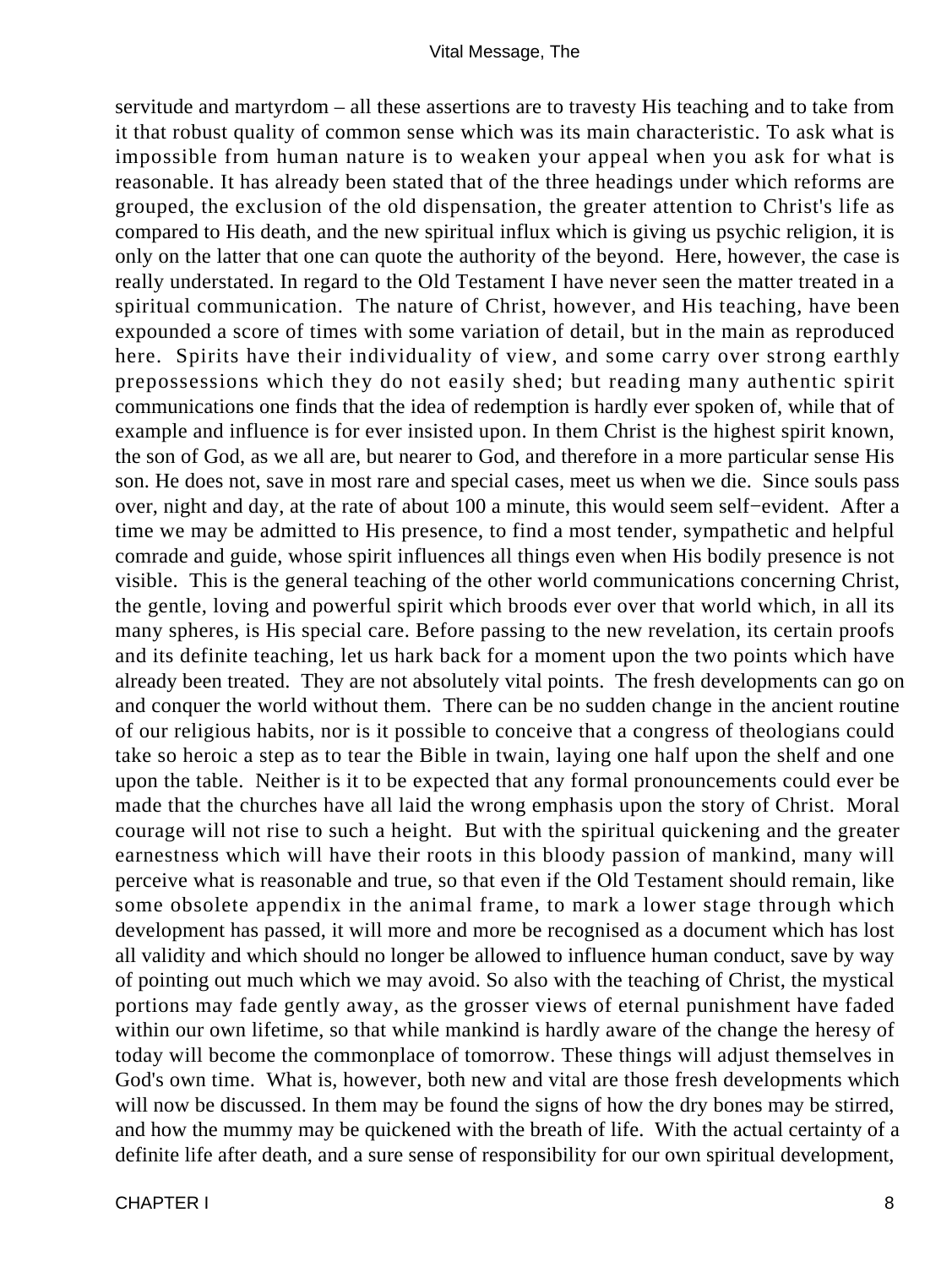## Vital Message, The

a responsibility which cannot be put upon any other shoulders, however exalted, but must be borne by each individual for himself, there will come the greatest reinforcement of morality which the human race has ever known. We are on the verge of it now, but our descendants will look upon the past century as the culmination of the dark ages when man lost his trust in God, and was so engrossed in his temporary earth life that he lost all sense of spiritual reality.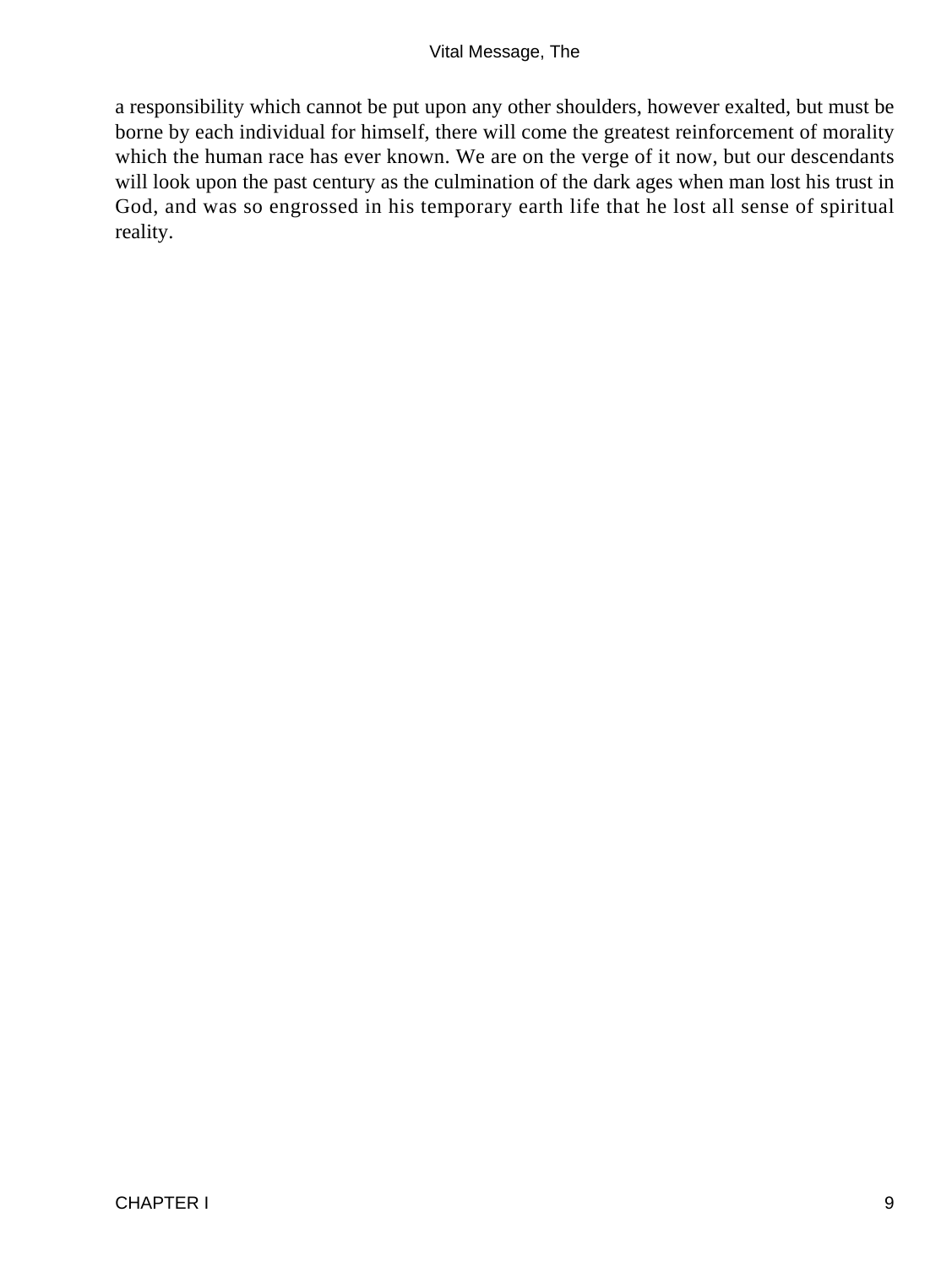# **[CHAPTER II](#page-52-0)**

#### <span id="page-10-0"></span>*T*HE **DAWNING OF THE LIGHT**

 Some sixty years ago that acute thinker Lord Brougham remarked that in the clear sky of scepticism he saw only one small cloud drifting up and that was Modern Spiritualism. It was a curiously inverted simile, for one would surely have expected him to say that in the drifting clouds of scepticism he saw one patch of clear sky, but at least it showed how conscious he was of the coming importance of the movement. Ruskin, too, an equally agile mind, said that his assurance of immortality depended upon the observed facts of Spiritualism. Scores, and indeed hundreds, of famous names could be quoted who have subscribed the same statement, and whose support would dignify any cause upon earth. They are the higher peaks who have been the first to catch the light, but the dawn will spread until none are too lowly to share it. Let us turn, therefore, and inspect this movement which is most certainly destined to revolutionise human thought and action as none other has done within the Christian era. We shall look at it both in its strength and in its weakness, for where one is dealing with what one knows to be true one can fearlessly insist upon the whole of the truth. The movement which is destined to bring vitality to the dead and cold religions has been called «Modern Spiritualism.» The «modern» is good, since the thing itself, in one form or another, is as old as history, and has always, however obscured by forms, been the red central glow in the depths of all religious ideas, permeating the Bible from end to end. But the word «Spiritualism» has been so befouled by wicked charlatans, and so cheapened by many a sad incident, that one could almost wish that some such term as «psychic religion» would clear the subject of old prejudices, just as mesmerism, after many years of obloquy, was rapidly accepted when its name was changed to hypnotism. On the other hand, one remembers the sturdy pioneers who have fought under this banner, and who were prepared to risk their careers, their professional success, and even their reputation for sanity, by publicly asserting what they knew to be the truth.

 Their brave, unselfish devotion must do something to cleanse the name for which they fought and suffered. It was they who nursed the system which promises to be, not a new religion – it is far too big for that – but part of the common heritage of knowledge shared by the whole human race. Perfected Spiritualism, however, will probably bear about the same relation to the Spiritualism of 1850 as a modern locomotive to the bubbling little kettle which heralded the era of steam. It will end by being rather the proof and basis of all religions than a religion in itself. We have already too many religions – but too few proofs. Those first manifestations at Hydesville varied in no way from many of which we have record in the past, but the result arising from them differed very much, because, for the first time, it occurred to a human being not merely to listen to inexplicable sounds, and to fear them or marvel at them, but to establish communication with them. John Wesley's father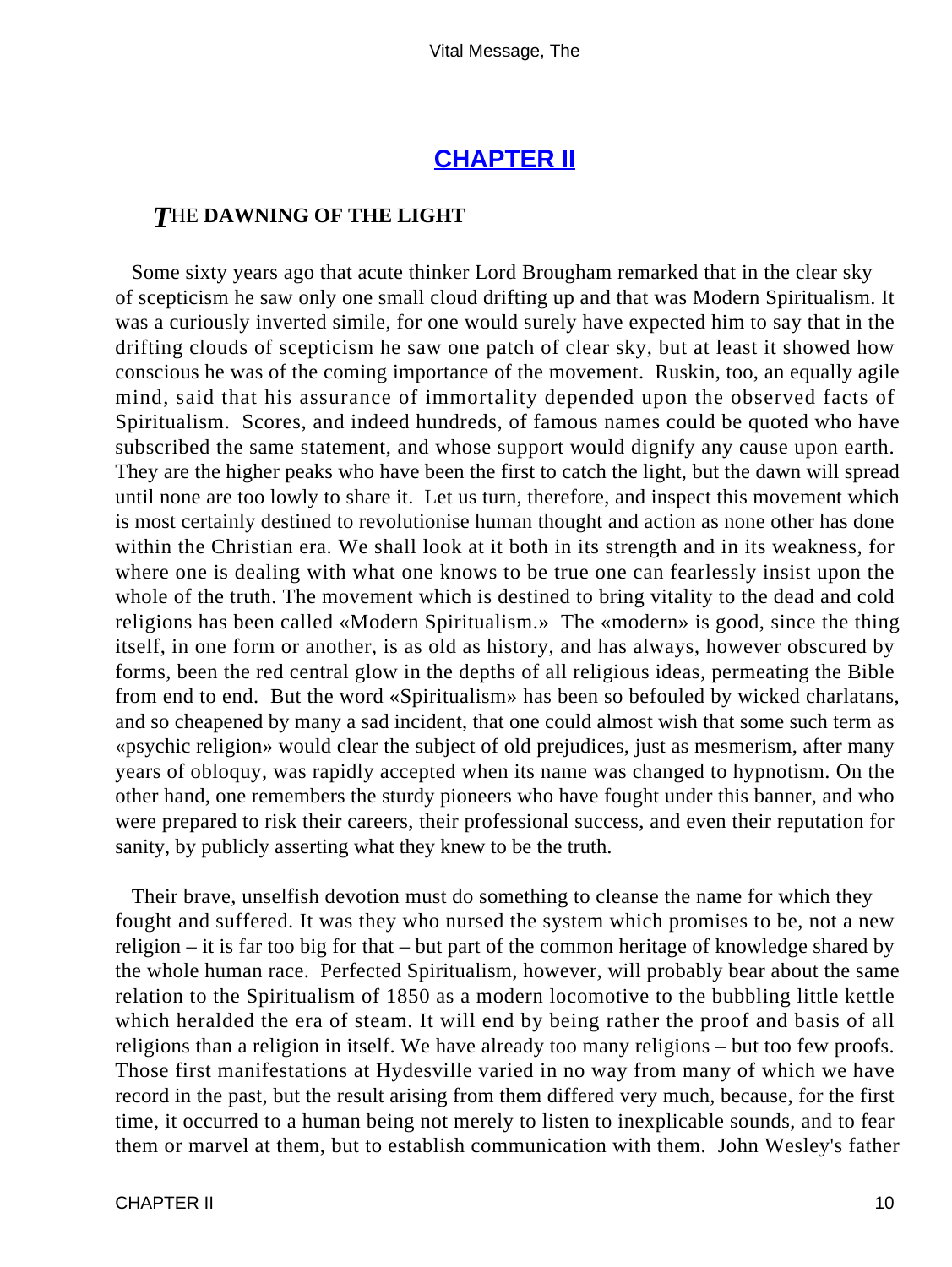might have done the same more than a century before had the thought occurred to him when he was a witness of the manifestations at Epworth in 1726. It was only when the young Fox girl struck her hands together and cried «Do as I do» that there was instant compliance, and consequent proof of the presence of an **INTELLIGENT** invisible force, thus differing from all other forces of which we know. The circumstances were humble, and even rather sordid, upon both sides of the veil, human and spirit, yet it was, as time will more and more clearly show, one of the turning points of the world's history, greater far than the fall of thrones or the rout of armies. Some artist of the future will draw the scene – the sitting−room of the wooden, shack−like house, the circle of half−awed and half− critical neighbours, the child clapping her hands with upturned laughing face, the dark corner shadows where these strange new forces seem to lurk – forces often apparent, and now come to stay and to effect the complete revolution of human thought. We may well ask why should such great results arise from such petty sources? So argued the highbrowed philosophers of Greece and Rome when the outspoken Paul, with the fisherman Peter and his half−educated disciples, traversed all their learned theories, and with the help of women, slaves, and schismatic Jews, subverted their ancient creeds. One can but answer that Providence has its own way of attaining its, results, and that it seldom conforms to our opinion of what is most appropriate. We have a larger experience of such phenomena now, and we can define with some accuracy what it was that happened at Hydesville in the year 1848. We know that these matters are governed by law and by conditions as much as any other phenomena of the universe, though at the moment it seemed to the public to be an isolated and irregular outburst. On the one hand, you had a material, earth−bound spirit of a low order of development which needed a physical medium in order to be able to indicate its presence. On the other, you had that rare thing, a good physical medium. The result followed as surely as the flash follows when the electric battery and wire are both properly adjusted. Corresponding experiments, where effect, and cause duly follow, are being worked out at the present moment by Professor Crawford, of Belfast, as detailed in his two recent books, where he shows that there is an actual loss of weight of the medium in exact proportion to the physical phenomenon produced.[1] The whole secret of mediumship on this material side appears to lie in the power, quite independent of oneself, of passively giving up some portion of one's bodily substance for the use of outside influences. Why should some have this power and some not? We do not know – nor do we know why one should have the ear for music and another not. Each is born in us, and each has little connection with our moral natures. At first it was only physical mediumship which was known, and public attention centred upon moving tables, automatic musical instruments, and other crude but obvious examples of outside influence, which were unhappily very easily imitated by rogues. Since then we have learned that there are many forms of mediumship, so different from each other that an expert at one may have no powers at all at the other. The automatic writer, the clairvoyant, the crystal−seer, the trance speaker, the photographic medium, the direct voice medium, and others, are all, when genuine, the manifestations of one force, which runs through varied channels as it did in the gifts ascribed to the disciples. The unhappy outburst of roguery was helped, no doubt, by the need for darkness claimed by the early experimenters – a claim which is by no means essential, since the greatest of all mediums,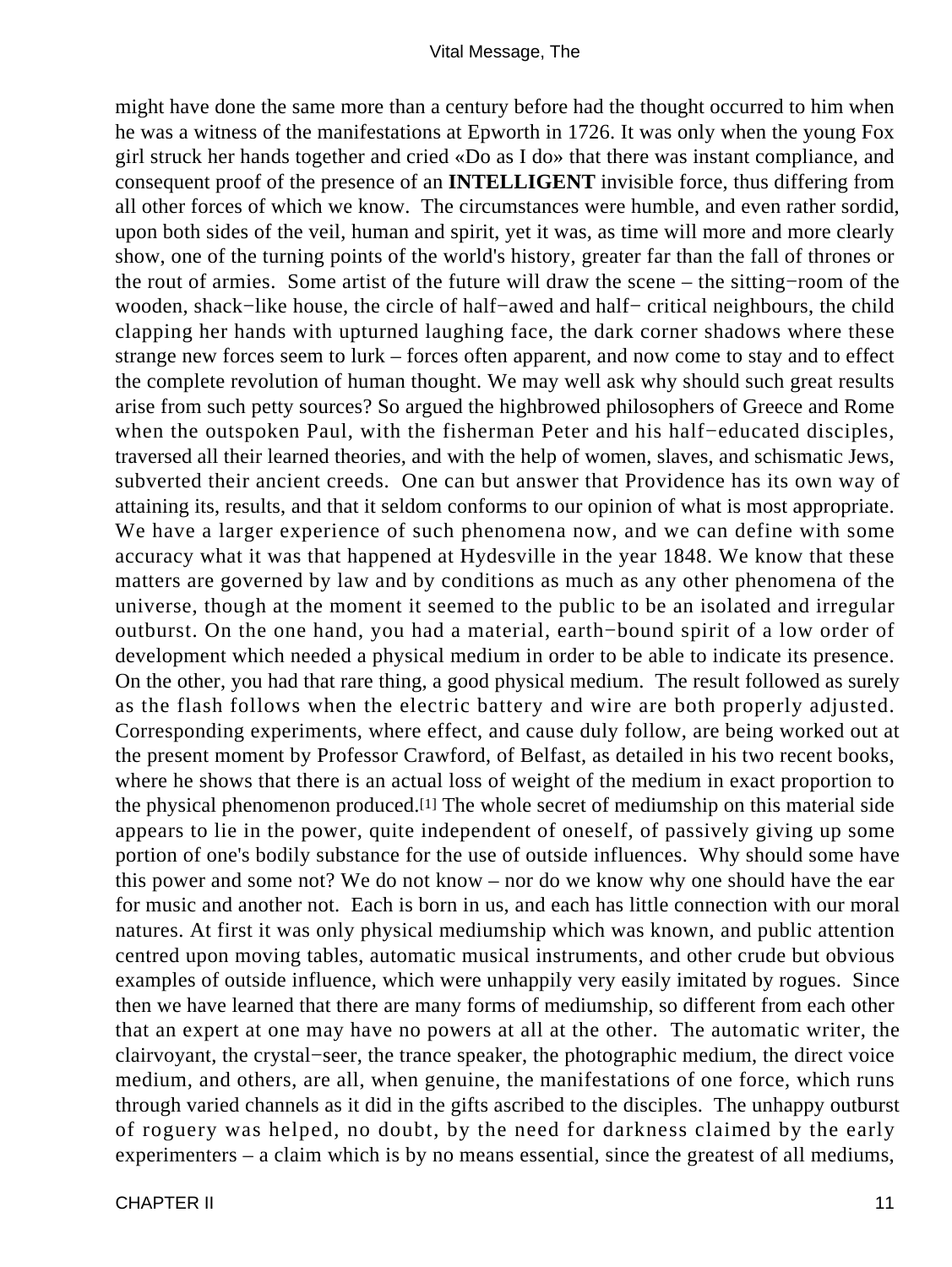D. D. Home, was able by the exceptional strength of his powers to dispense with it. At the same time the fact that darkness rather than light, and dryness rather than moisture, are helpful to good results has been abundantly manifested, and points to the physical laws which underlie the phenomena. The observation made long afterwards that wireless telegraphy, another etheric force, acts twice as well by night as by day, may, corroborate the general conclusions of the early Spiritualists, while their assertion that the least harmful light is red light has a suggestive analogy in the experience of the photographer.

[1] «The Reality of Psychic Phenomena.» «Experiences in Psychical Science.» (Watkins.)

 There is no space here for the history of the rise and development of the movement. It provoked warm adhesion and fierce opposition from the start. Professor Hare and Horace Greeley were among the educated minority who tested and endorsed its truth. It was disfigured by many grievous incidents, which may explain but does not excuse the perverse opposition which it encountered in so many quarters. This opposition was really largely based upon the absolute materialism of the age, which would not admit that there could exist at the present moment such conditions as might be accepted in the far past. When actually brought in contact with that life beyond the grave which they professed to believe in, these people winced, recoiled, and declared it impossible. The science of the day was also rooted in materialism, and discarded all its own very excellent axioms when it was faced by an entirely new and unexpected proposition. Faraday declared that in approaching a new subject one should make up one's mind a priori as to what is possible and what is not! Huxley said that the messages, **EVEN IF TRUE,** «interested him no more than the gossip of curates in a cathedral city.» Darwin said: «God help us if we are to believe such things.» Herbert Spencer declared against it, but had no time to go into it. At the same time all science did not come so badly out of the ordeal. As already mentioned, Professor Hare, of Philadelphia, inventor, among other things, of the oxy− hydrogen blow−pipe, was the first man of note who had the moral courage, after considerable personal investigation, to declare that these new and strange developments were true. He was followed by many medical men, both in America and in Britain, including Dr. Elliotson, one of the leaders of free thought in this country. Professor Crookes, the most rising chemist in Europe, Dr. Russel Wallace the great naturalist, Varley the electrician, Flammarion the French astronomer, and many others, risked their scientific reputations in their brave assertions of the truth. These men were not credulous fools. They saw and deplored the existence of frauds. Crookes' letters upon the subject are still extant. In very many cases it was the Spiritualists themselves who exposed the frauds. They laughed, as the public laughed, at the sham Shakespeares and vulgar Caesars who figured in certain seance rooms. They deprecated also the low moral tone which would turn such powers to prophecies about the issue of a race or the success of a speculation. But they had that broader vision and sense of proportion which assured them that behind all these follies and frauds there lay a mass of solid evidence which could not be shaken, though like all evidence, it had to be examined before it could be appreciated. They were not such simpletons as to be driven away from a great truth because there are some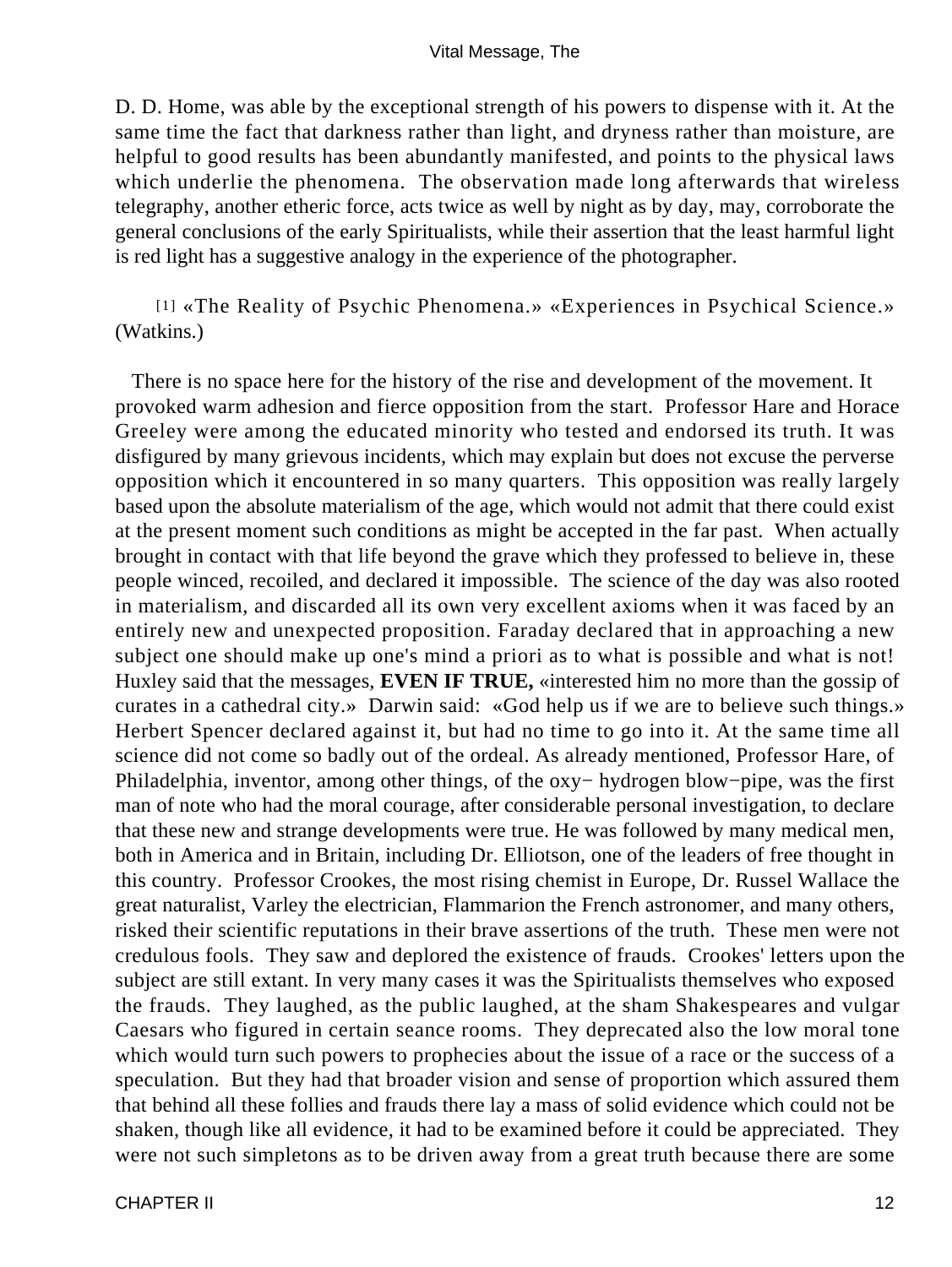dishonest camp followers who hang upon its skirts. A great centre of proof and of inspiration lay during those early days in Mr. D. D. Home, a Scottish−American, who possessed powers which make him one of the most remarkable personalities of whom we have any record. Home's life, written by his second wife, is a book which deserves very careful reading. This man, who in some aspects was more than a man, was before the public for nearly thirty years. During that time he never received payment for his services, and was always ready, to put himself at the disposal of any bona−fide and reasonable enquirer. His phenomena were produced in full light, and it was immaterial to him whether the sittings were in his own rooms or in those of his friends. So high were his principles that upon one occasion, though he was a man of moderate means and less than moderate health, he refused the princely fee of two thousand pounds offered for a single sitting by the Union Circle in Paris.

 As to his powers, they seem to have included every form of mediumship in the highest degree – self−levitation, as witnessed by hundreds of credible witnesses; the handling of fire, with the power of conferring like immunity upon others; the movement without human touch of heavy objects; the visible materialisation of spirits; miracles of healing; and messages from the dead, such as that which converted the hard−headed Scot, Robert Chambers, when Home repeated to him the actual dying words of his young daughter. All this came from a man of so sweet a nature and of so charitable a disposition, that the union of all qualities would seem almost to justify those who, to Home's great embarrassment, were prepared to place him upon a pedestal above humanity. The genuineness of his psychic powers has never been seriously questioned, and was as well recognised in Rome and Paris as in London. One incident only darkened his career, and it, was one in which he was blameless, as anyone who carefully weighs the evidence must admit. I allude to the action taken against him by Mrs. Lyon, who, after adopting him as her son and settling a large sum of money upon him, endeavoured to regain, and did regain, this money by her unsupported assertion that he had persuaded her illicitly to make him the allowance. The facts of his life are, in my judgment, ample proof of the truth of the Spiritualist position, if no other proof at all had been available. It is to be remarked in the career of this entirely honest and unvenal medium that he had periods in his life when his powers deserted him completely, that he could foresee these lapses, and that, being honest and unvenal, he simply abstained from all attempts until the power returned. It is this intermittent character of the gift which is, in my opinion, responsible for cases when a medium who has passed the most rigid tests upon certain occasions is afterwards detected in simulating, very clumsily, the results which he had once successfully accomplished. The real power having failed, he has not the moral courage to admit it, nor the self−denial to forego his fee which he endeavours to earn by a travesty of what was once genuine. Such an explanation would cover some facts which otherwise are hard to reconcile. We must also admit that some mediums are extremely irresponsible and feather−headed people. A friend of mine, who sat with Eusapia Palladino, assured me that he saw her cheat in the most childish and bare−faced fashion, and yet immediately afterwards incidents occurred which were absolutely beyond any, normal powers to produce. Apart from Home, another episode which marks a stage in the advance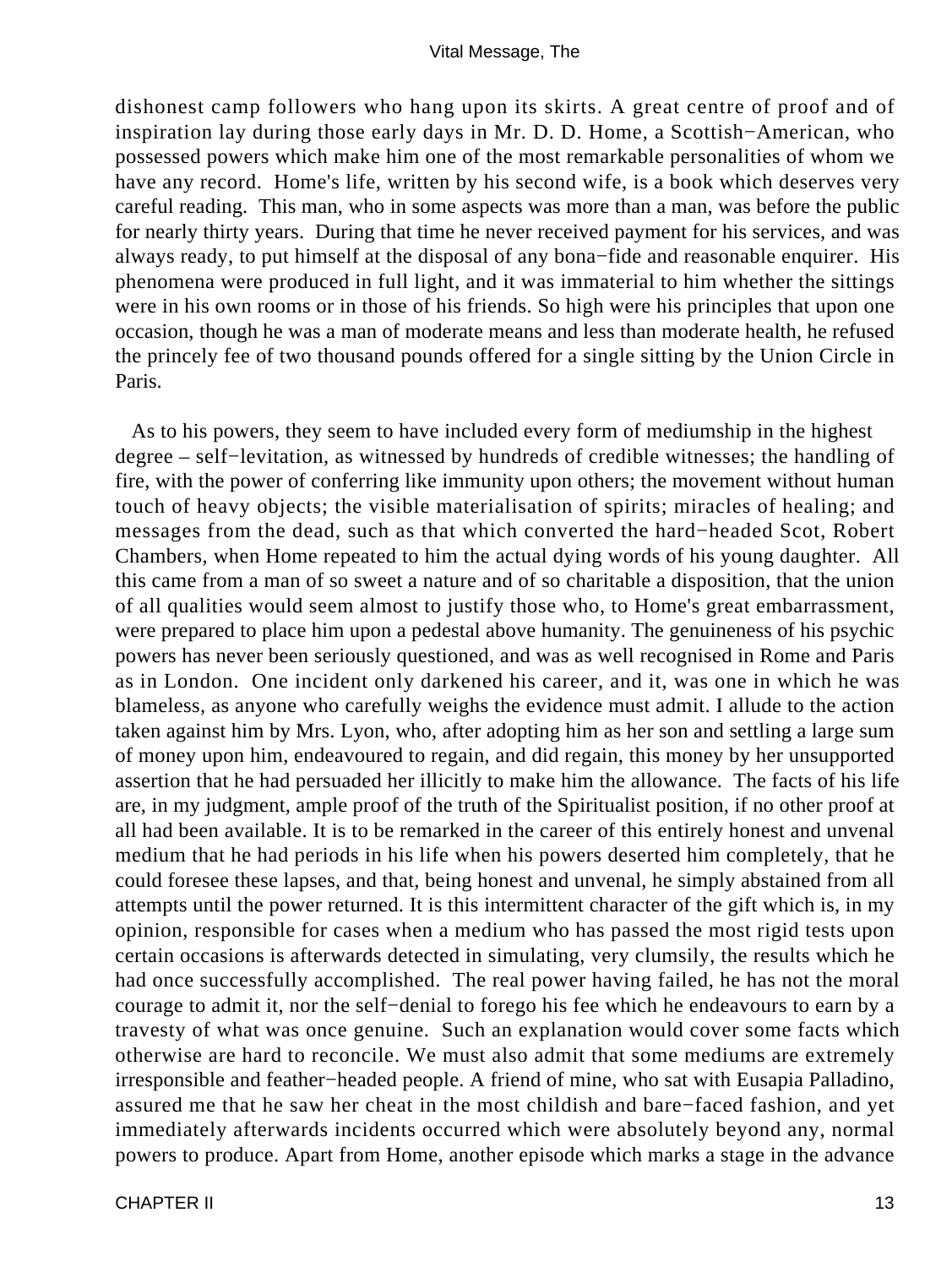of this movement was the investigation and report by the Dialectical Society in the year 1869. This body was composed of men of various learned professions who gathered together to investigate the alleged facts, and ended by reporting that they really **WERE** facts. They were unbiased, and their conclusions were founded upon results which were very soberly set forth in their report, a most convincing document which, even now in 1919, after the lapse of fifty years, is far more intelligent than the greater part of current opinion upon this subject. None the less, it was greeted by a chorus of ridicule by the ignorant Press of that day, who, if the same men had come to the opposite conclusion in spite of the evidence, would have been ready to hail their verdict as the undoubted end of a pernicious movement. In the early days, about 1863, a book was written by Mrs. de Morgan, the wife of the well−known mathematician Professor de Morgan, entitled «From Matter to Spirit.» There is a sympathetic preface by the husband. The book is still well worth reading, for it is a question whether anyone has shown greater brain power in treating the subject. In it the prophecy is made that as the movement develops the more material phenomena will decrease and their place be taken by the more spiritual, such as automatic writing. This forecast has been fulfilled, for though physical mediums still exist the other more subtle forms greatly predominate, and call for far more discriminating criticism in judging their value and their truth. Two very convincing forms of mediumship, the direct voice and spirit photography, have also become prominent. Each of these presents such proof that it is impossible for the sceptic to face them, and he can only avoid them by ignoring them. In the case of the direct voice one of the leading exponents is Mrs. French, an amateur medium in America, whose work is described both by Mr. Funk and Mr. Randall. She is a frail elderly lady, yet in her presence the most masculine and robust voices make communications, even when her own mouth is covered. I have myself investigated the direct voice in the case of four different mediums, two of them amateurs, and can have no doubt of the reality of the voices, and that they are not the effect of ventriloquism. I was more struck by the failures than by the successes, and cannot easily forget the passionate pantings with which some entity strove hard to reveal his identity to me, but without success. One of these mediums was tested afterwards by having the mouth filled with coloured water, but the voice continued as before. As to spirit photography, the most successful results are obtained by the Crewe circle in England, under the mediumship of Mr. Hope and Mrs. Buxton.[2] I have seen scores of these photographs, which in several cases reproduce exact images of the dead which do not correspond with any pictures of them taken during life. I have seen father, mother, and dead soldier son, all taken together with the dead son looking far the happier and not the least substantial of the three. It is in these varied forms of proof that the impregnable strength of the evidence lies, for how absurd do explanations of telepathy, unconscious cerebration or cosmic memory become when faced by such phenomena as spirit photography, materialisation, or the direct voice. Only one hypothesis can cover every branch of these manifestations, and that is the system of extraneous life and action which has always, for seventy years, held the field for any reasonable mind which had impartially considered the facts.

<sup>[2]</sup> See Appendix.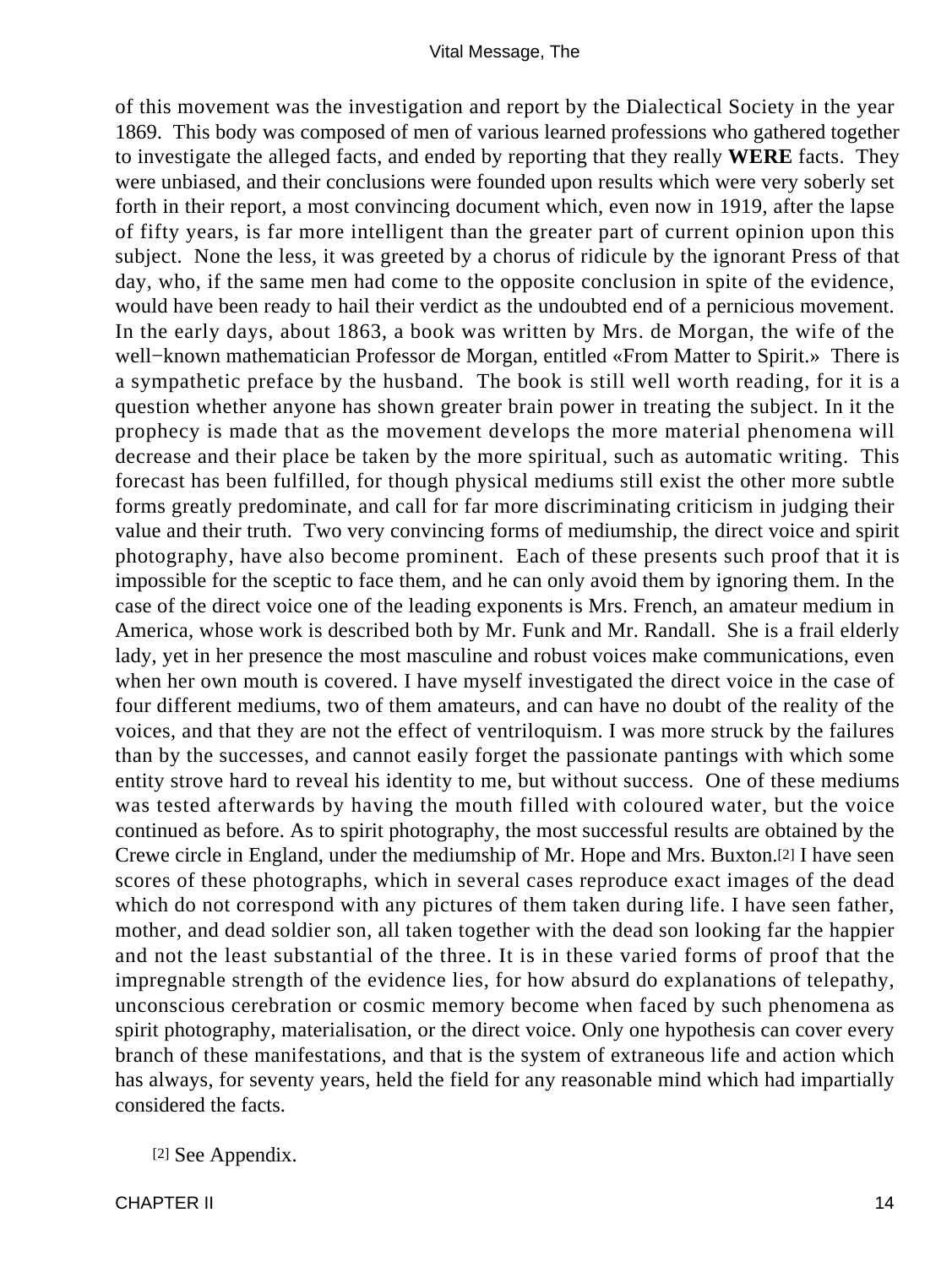I have spoken of the need for careful and cool−headed analysis in judging the evidence where automatic writing is concerned. One is bound to exclude spirit explanations until all natural ones have been exhausted, though I do not include among natural ones the extreme claims of far−fetched telepathy such as that another person can read in your thoughts things of which you were never yourself aware. Such explanations are not explanations, but mystifications and absurdities, though they seem to have a special attraction for a certain sort of psychical researcher, who is obviously destined to go on researching to the end of time, without ever reaching any conclusion save that of the patience of those who try to follow his reasoning. To give a good example of valid automatic script, chosen out of many which I could quote, I would draw the reader's attention to the facts as to the excavations at Glastonbury, as detailed in «The Gate of Remembrance» by Mr. Bligh Bond. Mr. Bligh Bond, by the way, is not a Spiritualist, but the same cannot be said of the writer of the automatic script, an amateur medium, who was able to indicate the secrets of the buried abbey, which were proved to be correct when the ruins were uncovered. I can truly say that, though I have read much of the old monastic life, it has never been brought home to me so closely as by the messages and descriptions of dear old Brother Johannes, the earth−bound spirit – earthbound by his great love for the old abbey in which he had spent his human life. This book, with its practical sequel, may be quoted as an excellent example of automatic writing at its highest, for what telepathic explanation can cover the detailed description of objects which lie unseen by any human eye? It must be admitted, however, that in automatic writing you are at one end of the telephone, if one may use such a simile, and you have, no assurance as to who is at the other end. You may have wildly false messages suddenly interpolated among truthful ones – messages so detailed in their mendacity that it is impossible to think that they are not deliberately false. When once we have accepted the central fact that spirits change little in essentials when leaving the body, and that in consequence the world is infested by many low and mischievous types, one can understand that these untoward incidents are rather a confirmation of Spiritualism than an argument against it. Personally I have received and have been deceived by several such messages. At the same time I can say that after an experience of thirty years of such communications I have never known a blasphemous, an obscene or an unkind sentence come through. I admit, however, that I have heard of such cases. Like attracts like, and one should know one's human company before one joins in such intimate and reverent rites. In clairvoyance the same sudden inexplicable deceptions appear. I have closely followed the work of one female medium, a professional, whose results are so extraordinarily good that in a favourable case she will give the full names of the deceased as well as the most definite and convincing test messages. Yet among this splendid series of results I have notes of several in which she was a complete failure and absolutely wrong upon essentials. How can this be explained? We can only answer that conditions were obviously not propitious, but why or how are among the many problems of the future. It is a profound and most complicated subject, however easily it may be settled by the «ridiculous nonsense» school of critics. I look at the row of books upon the left of my desk as I write – ninety−six solid volumes, many of them annotated and well thumbed, and yet I know that I am like a child wading ankle deep in the margin of an illimitable ocean. But this, at least, I have very clearly realised, that the ocean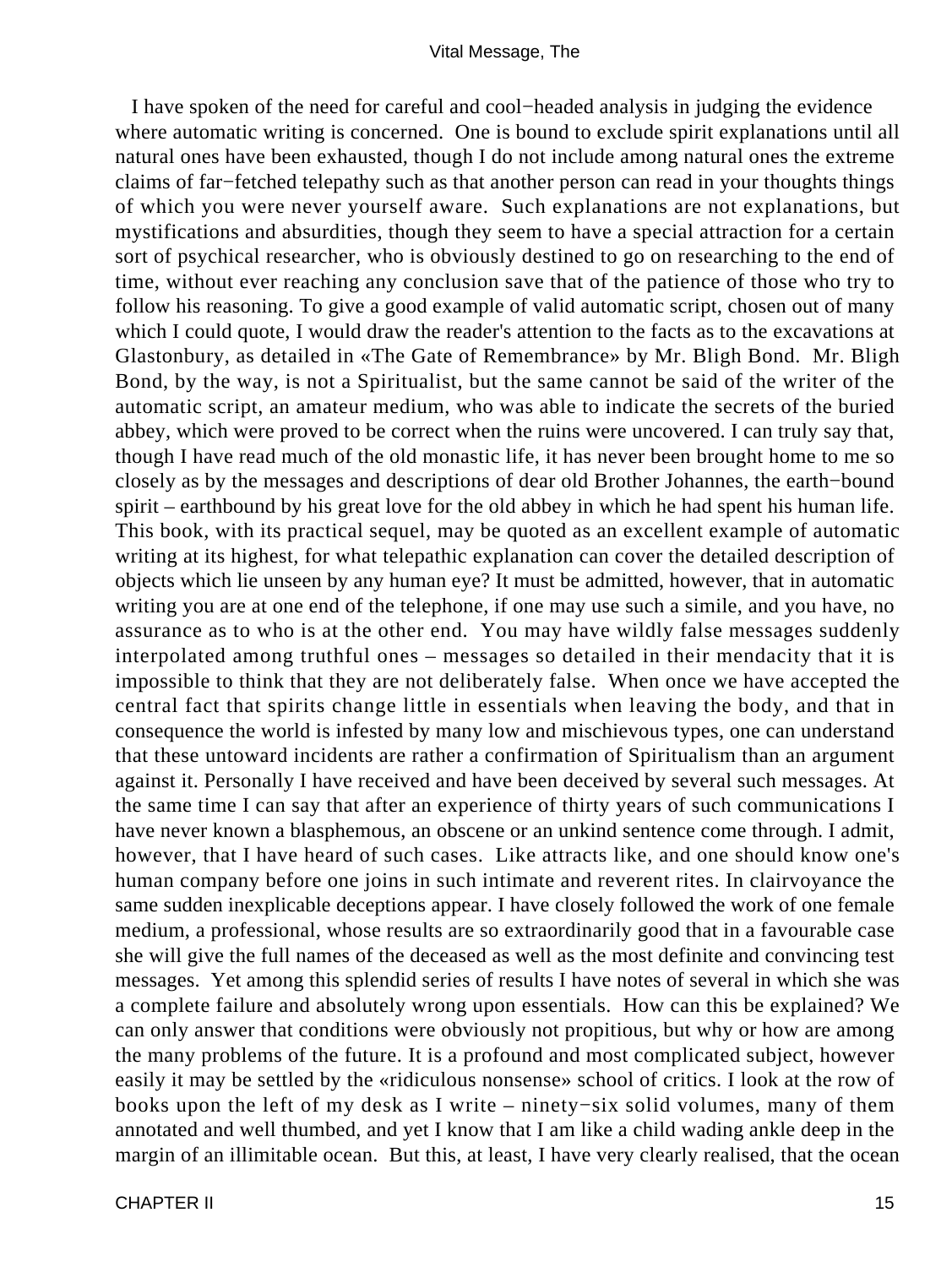is there and that the margin is part of it, and that down that shelving shore the human race is destined to move slowly to deeper waters. In the next chapter, I will endeavour to show what is the purpose of the Creator in this strange revelation of new intelligent forces impinging upon our planet. It is this view of the question which must justify the claim that this movement, so long the subject of sneers and ridicule, is absolutely the most important development in the whole history of the human race, so important that, if we could conceive one single man discovering and publishing it, he would rank before Christopher Columbus as a discoverer of new worlds, before Paul as a teacher of new religious truths, and before Isaac Newton as a student of the laws of the Universe. Before opening up this subject there is one consideration which should have due weight, and yet seems continually to be overlooked. The differences between various sects are a very small thing as compared to the great eternal duel between materialism and the spiritual view of the Universe. That is the real fight. It is a fight in which the Churches championed the anti−material view, but they have done it so unintelligently, and have been continually placed in such false positions, that they have always been losing. Since the days of Hume and Voltaire and Gibbon the fight has slowly but steadily rolled in favour of the attack. Then came Darwin, showing with apparent truth, that man has never fallen but always risen. This cut deep into the philosophy of orthodoxy, and it is folly to deny it. Then again came the so−called «Higher Criticism,» showing alleged flaws and cracks in the very foundations. All this time the churches were yielding ground, and every retreat gave a fresh jumping−off place for a new assault. It has gone so far that at the present moment a very large section of the people of this country, rich and poor, are out of all sympathy not only with the churches but with the whole Spiritual view. Now, we intervene with our positive knowledge and actual proof – an ally so powerful that we are capable of turning the whole tide of battle and rolling it back for ever against materialism. We can say: «We will meet you on your own ground and show you by material and scientific tests that the soul and personality survive.» That is the aim of Psychic Science, and it has been fully attained. It means an end to materialism for ever. And yet this movement, this Spiritual movement, is hooted at and reviled by Rome, by Canterbury and even by Little Bethel, each of them for once acting in concert, and including in their battle line such strange allies as the Scientific Agnostics and the militant Free−thinkers. Father Vaughan and the Bishop of London, the Rev. F. B. Meyer and Mr. Clodd, «The Church Times» and «The Freethinker,» are united in battle, though they fight with very different battle cries, the one declaring that the thing is of the devil, while the other is equally clear that it does not exist at all. The opposition of the materialists is absolutely intelligent since it is clear that any man who has spent his life in saying «No» to all extramundane forces is, indeed, in a pitiable position when, after many years, he has to recognise that his whole philosophy is built upon sand and that «Yes» was the answer from the beginning. But as to the religious bodies, what words can express their stupidity and want of all proportion in not running halfway and more to meet the greatest ally who has ever intervened to change their defeat into victory? What gifts this all−powerful ally brings with him, and what are the terms of his alliance, will now be considered.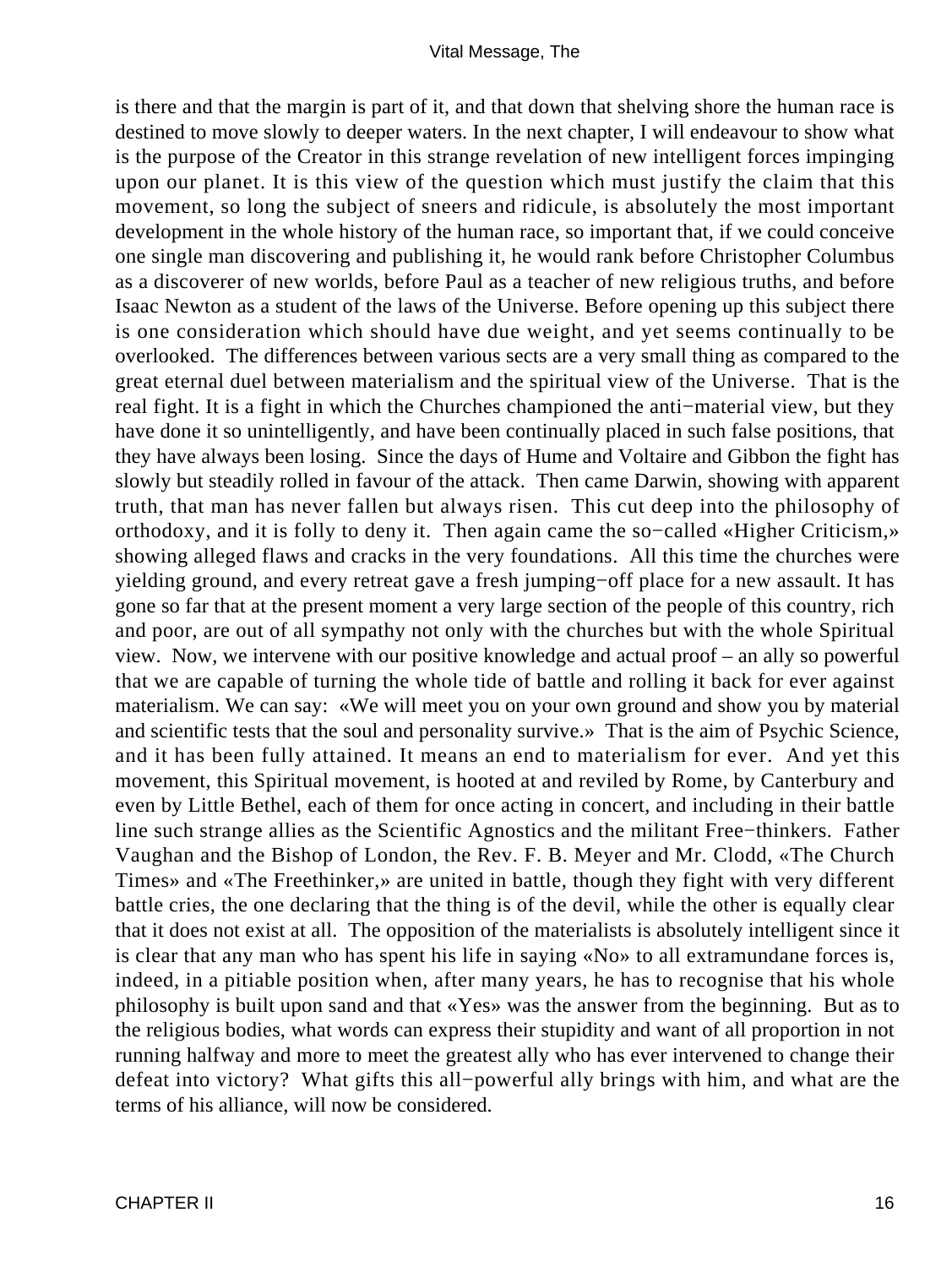# **[CHAPTER III](#page-52-0)**

#### <span id="page-17-0"></span>*T*HE **GREAT ARGUMENT**

 The physical basis of all psychic belief is that the soul is a complete duplicate of the body, resembling it in the smallest particular, although constructed in some far more tenuous material. In ordinary conditions these two bodies are intermingled so that the identity of the finer one is entirely obscured. At death, however, and under certain conditions in the course of life, the two divide and can be seen separately. Death differs from the conditions of separation before death in that there is a complete break between the two bodies, and life is carried on entirely by the lighter of the two, while the heavier, like a cocoon from which the living occupant has escaped, degenerates and disappears, the world burying the cocoon with much solemnity by taking little pains to ascertain what has become of its nobler contents. It is a vain thing to urge that science has not admitted this contention, and that the statement is pure dogmatism. The science which has not examined the facts has, it is true, not admitted the contention, but its opinion is manifestly worthless, or at the best of less weight than that of the humblest student of psychic phenomena. The real science which has examined the facts is the only valid authority, and it is practically unanimous. I have made personal appeals to at least one great leader of science to examine the facts, however superficially, without any success, while Sir William Crookes appealed to Sir George Stokes, the Secretary of the Royal Society, one of the most bitter opponents of the movement, to come down to his laboratory and see the psychic force at work, but he took no notice. What weight has science of that sort? It can only be compared to that theological prejudice which caused the Ecclesiastics in the days of Galileo to refuse to look through the telescope which he held out to them. It is possible to write down the names of fifty professors in great seats of learning who have examined and endorsed these facts, and the list would include many of the greatest intellects which the world has produced in our time – Flammarion and Lombroso, Charles Richet and Russel Wallace, Willie Reichel, Myers, Zollner, James, Lodge, and Crookes. Therefore the facts **HAVE** been endorsed by the only science that has the right to express an opinion. I have never, in my thirty years of experience, known one single scientific man who went thoroughly into this matter and did not end by accepting the Spiritual solution. Such may exist, but I repeat that I have never heard of him. Let us, then, with confidence examine this matter of the «spiritual body,» to use the term made classical by Saint Paul. There are many signs in his writings that Paul was deeply versed in psychic matters, and one of these is his exact definition of the natural and spiritual bodies in the service which is the final farewell to life of every Christian. Paul picked his words, and if he had meant that man consisted of a natural body and a spirit he would have said so. When he said «a spiritual body» he meant a body which contained the spirit and yet was distinct from the ordinary natural body. That is exactly what psychic science has now shown to be true. When a man has taken hashish or certain other drugs, he not infrequently has the experience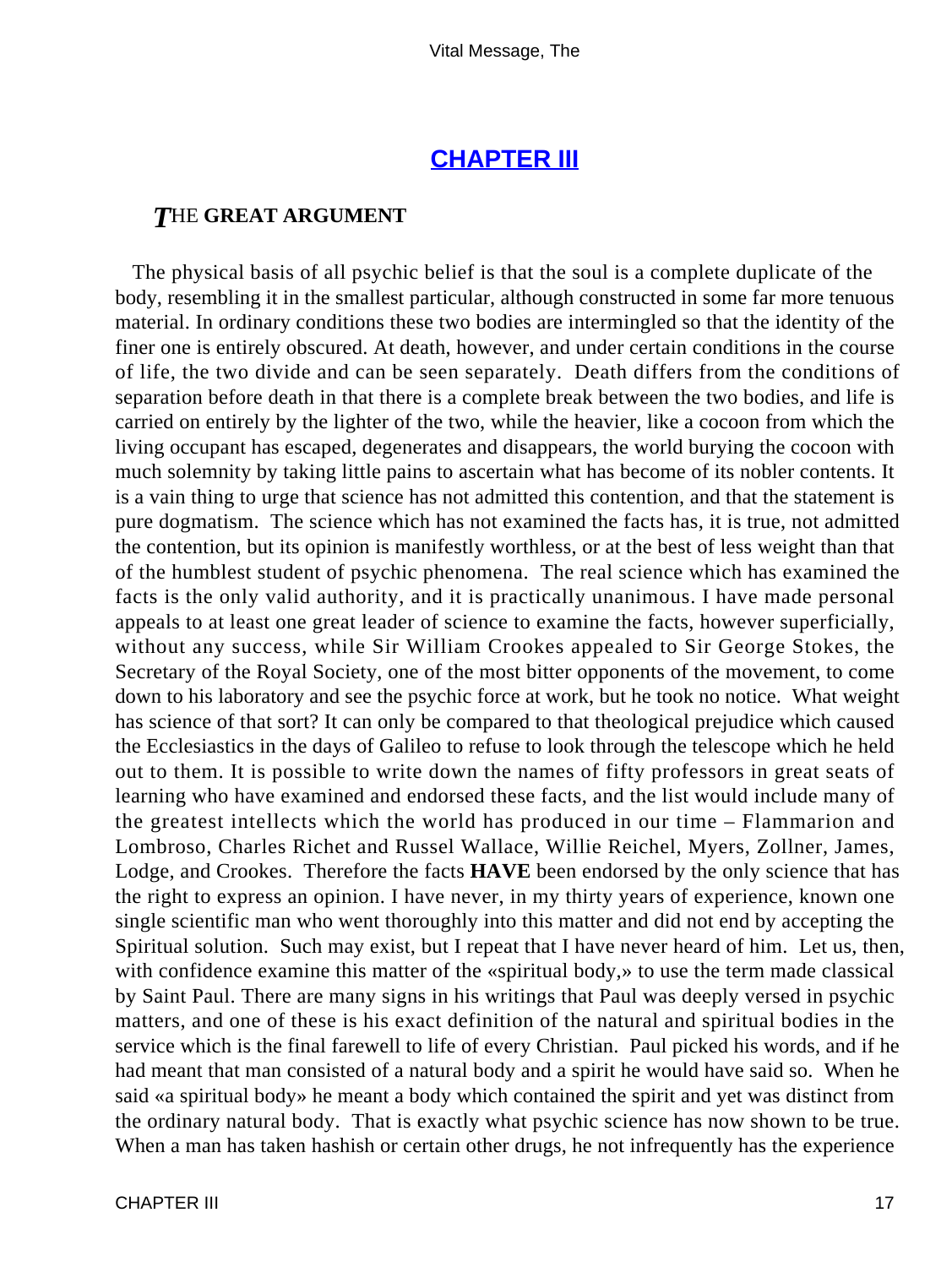that he is standing or floating beside his own body, which he can see stretched senseless upon the couch. So also under anaesthetics, particularly under laughing gas, many people are conscious of a detachment from their bodies, and of experiences at a distance. I have myself seen very clearly my wife and children inside a cab while I was senseless in the dentist's chair. Again, when a man is fainting or dying, and his system in an unstable condition, it is asserted in very many definite instances that he can, and does, manifest himself to others at a distance. These phantasms of the living, which have been so carefully explored and docketed by Messrs. Myers and Gurney, ran into hundreds of cases. Some people claim that by an effort of will they can, after going to sleep, propel their own doubles in the direction which they desire, and visit those whom they wish to see. Thus there is a great volume of evidence – how great no man can say who has not spent diligent years in exploring it – which vouches for the existence of this finer body containing the precious jewels of the mind and spirit, and leaving only gross confused animal functions in its heavier companion. Mr. Funk, who is a critical student of psychic phenomena, and also the joint compiler of the standard American dictionary, narrates a story in point which could be matched from other sources. He tells of an American doctor of his acquaintance, and he vouches personally for the truth of the incident. This doctor, in the course of a cataleptic seizure in Florida, was aware that he had left his body, which he saw lying beside him. He had none the less preserved his figure and his identity. The thought of some friend at a distance came into his mind, and after an appreciable interval he found himself in that friend's room, half way across the continent. He saw his friend, and was conscious that his friend saw him. He afterwards returned to his own room, stood beside his own senseless body, argued within himself whether he should re−occupy it or not, and finally, duty overcoming inclination, he merged his two frames together and continued his life. A letter from him to his friend explaining matters crossed a letter from the friend, in which he told how he also had been aware of his presence. The incident is narrated in detail in Mr. Funk's «Psychic Riddle.» I do not understand how any man can examine the many instances coming from various angles of approach without recognising that there really is a second body of this sort, which incidentally goes far to account for all stories, sacred or profane, of ghosts, apparitions and visions. Now, what is this second body, and how does it fit into modern religious revelation? What it is, is a difficult question, and yet when science and imagination unite, as Tyndall said they should unite, to throw a searchlight into the unknown, they may produce a beam sufficient to outline vaguely what will become clearer with the future advance of our race. Science has demonstrated that while ether pervades everything the ether which is actually in a body is different from the ether outside it. «Bound» ether is the name given to this, which Fresnel and others have shown to be denser. Now, if this fact be applied to the human body, the result would be that, if all that is visible of that body were removed, there would still remain a complete and absolute mould of the body, formed in bound ether which would be different from the ether around it. This argument is more solid than mere speculation, and it shows that even the soul may come to be defined in terms of matter and is not altogether «such stuff as dreams are made of.» It has been shown that there is some good evidence for the existence of this second body apart from psychic religion, but to those who have examined that religion it is the centre of the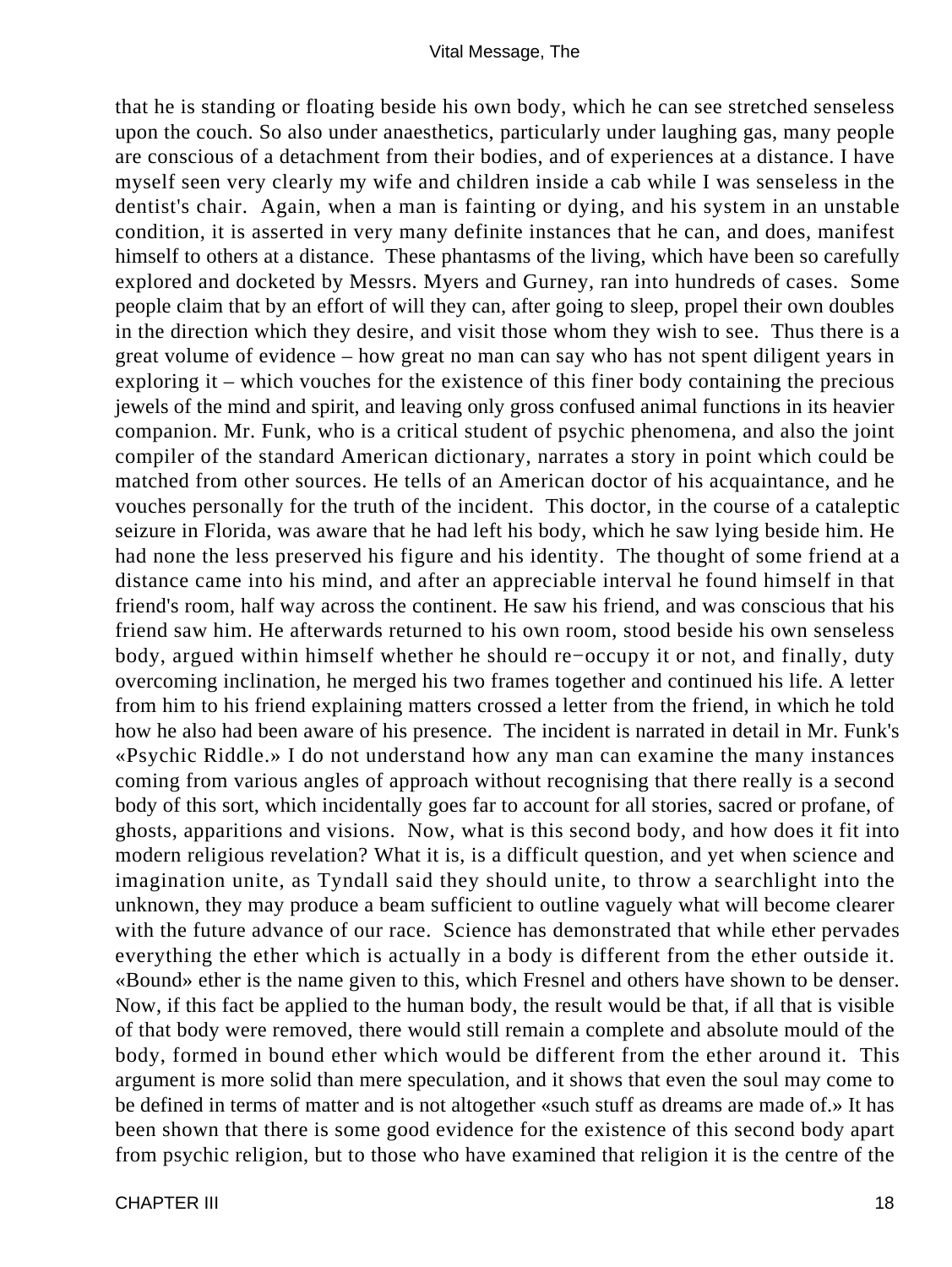whole system, sufficiently real to be recognised by clairvoyants, to be heard by clairaudients, and even to make an exact impression upon a photographic plate. Of the latter phenomenon, of which I have had some very particular opportunities of judging, I have no more doubt than I have of the ordinary photography of commerce. It had already been shown by the astronomers that the sensitized plate is a more delicate recording instrument than the human retina, and that it can show stars upon a long exposure which the eye has never seen. It would appear that the spirit world is really so near to us that a very little extra help under correct conditions of mediumship will make all the difference. Thus the plate, instead of the eye, may bring the loved face within the range of vision, while the trumpet, acting as a megaphone, may bring back the familiar voice where the spirit whisper with no mechanical aid was still inaudible. So loud may the latter phenomenon be that in one case, of which I have the record, the dead man's dog was so excited at hearing once more his master's voice that he broke his chain, and deeply scarred the outside of the seance room door in his efforts to force an entrance. Now, having said so much of the spirit body, and having indicated that its presence is not vouched for by only one line of evidence or school of thought, let us turn to what happens at the time of death, according to the observation of clairvoyants on this side and the posthumous accounts of the dead upon the other. It is exactly what we should expect to happen, granted the double identity. In a painless and natural process the lighter disengages itself from the heavier, and slowly draws itself off until it stands with the same mind, the same emotions, and an exactly similar body, beside the couch of death, aware of those around and yet unable to make them aware of it, save where that finer spiritual eyesight called clairvoyance exists. How, we may well ask, can it see without the natural organs? How did the hashish victim see his own unconscious body? How did the Florida doctor see his friend? There is a power of perception in the spiritual body which does give the power. We can say no more. To the clairvoyant the new spirit seems like a filmy outline. To the ordinary man it is invisible. To another spirit it would, no doubt, seem as normal and substantial as we appear to each other. There is some evidence that it refines with time, and is therefore nearer to the material at the moment of death or closely after it, than after a lapse of months or years. Hence, it is that apparitions of the dead are most clear and most common about the time of death, and hence also, no doubt, the fact that the cataleptic physician already quoted was seen and recognised by his friend. The meshes of his ether, if the phrase be permitted, were still heavy with the matter from which they had only just been disentangled. Having disengaged itself from grosser matter, what happens to this spirit body, the precious bark which bears our all in all upon this voyage into unknown seas? Very many accounts have come back to us, verbal and written, detailing the experiences of those who have passed on. The verbal are by trance mediums, whose utterances appear to be controlled by outside intelligences. The written from automatic writers whose script is produced in the same way. At these words the critic naturally and reasonably shies, with a «What nonsense! How can you control the statement of this medium who is consciously or unconsciously pretending to inspiration?» This is a healthy scepticism, and should animate every experimenter who tests a new medium. The proofs must lie in the communication itself. If they are not present, then, as always, we must accept natural rather than unknown explanations. But they are continually present, and in such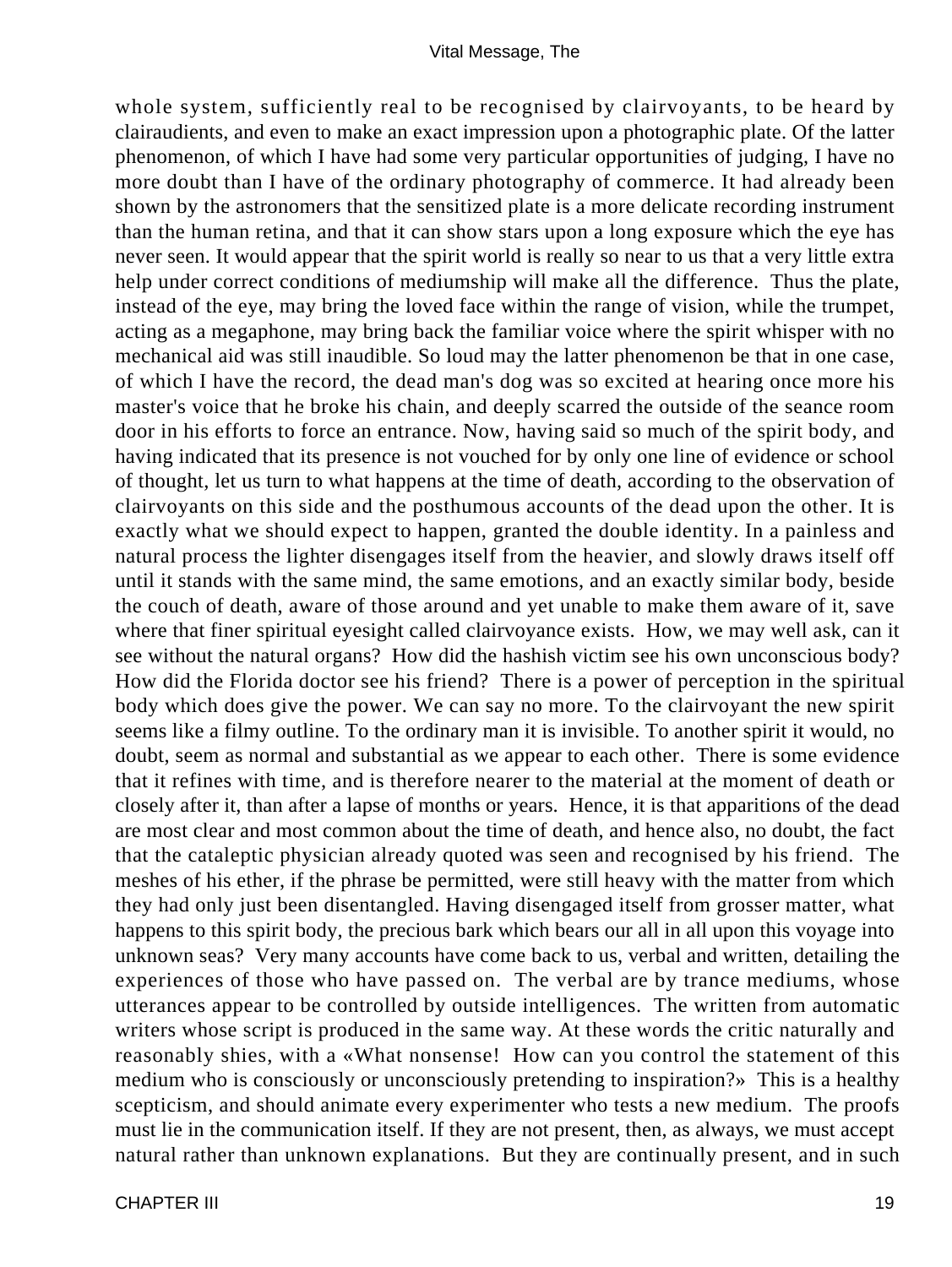obvious forms that no one can deny them. There is a certain professional medium to whom I have sent many, mothers who were in need of consolation. I always ask the applicants to report the result to me, and I have their letters of surprise and gratitude before me as I write. «Thank you for this beautiful and interesting experience. She did not make a single mistake about their names, and everything she said was correct.» In this case there was a rift between husband and wife before death, but the medium was able, unaided, to explain and clear up the whole matter, mentioning the correct circumstances, and names of everyone concerned, and showing the reasons for the non−arrival of certain letters, which had been the cause of the misunderstanding. The next case was also one of husband and wife, but it is the husband who is the survivor. He says: «It was a most successful sitting. Among other things, I addressed a remark in Danish to my wife (who is a Danish girl), and the answer came back in English without the least hesitation.» The next case was again of a man who had lost a very dear male friend. «I have had the most wonderful results with Mrs. – – to−day. I cannot tell you the joy it has been to me. Many grateful thanks for your help.» The next one says:  $\kappa$ Mrs. – – was simply wonderful. If only more people knew, what agony they would be spared.» In this case the wife got in touch with the husband, and the medium mentioned correctly five dead relatives who were in his company. The next is a case of mother and son. «I saw Mrs. – – to−day, and obtained very wonderful results. She told me nearly everything quite correctly – a very few mistakes.» The next is similar. «We were quite successful. My boy even reminded me of something that only he and I knew.» Says another: «My boy reminded me of the day when he sowed turnip seed upon the lawn. Only he could have known of this.» These are fair samples of the letters, of which I hold a large number. They are from people who present themselves from among the millions living in London, or the provinces, and about whose affairs the medium had no possible normal way of knowing. Of all the very numerous cases which I have sent to this medium I have only had a few which have been complete failures. On quoting my results to Sir Oliver Lodge, he remarked that his own experience with another medium had been almost identical. It is no exaggeration to say that our British telephone systems would probably give a larger proportion of useless calls. How is any critic to get beyond these facts save by ignoring or misrepresenting them? Healthy, scepticism is the basis of all accurate observation, but there comes a time when incredulity means either culpable ignorance or else imbecility, and this time has been long past in the matter of spirit intercourse. In my own case, this medium mentioned correctly the first name of a lady who had died in our house, gave several very characteristic messages from her, described the only two dogs which we have ever kept, and ended by saying that a young officer was holding up a gold coin by which I would recognise him. I had lost my brother−in−law, an army doctor, in the war, and I had given him a spade guinea for his first fee, which he always wore on his chain. There were not more than two or three close relatives who knew about this incident, so that the test was a particularly good one. She made no incorrect statements, though some were vague. After I had revealed the identity of this medium several pressmen attempted to have test seances with her – a test seance being, in most cases, a seance which begins by breaking every psychic condition and making success most improbable. One of these gentlemen, Mr. Ulyss Rogers, had very fair results. Another sent from «Truth» had complete failure. It must be understood that these powers do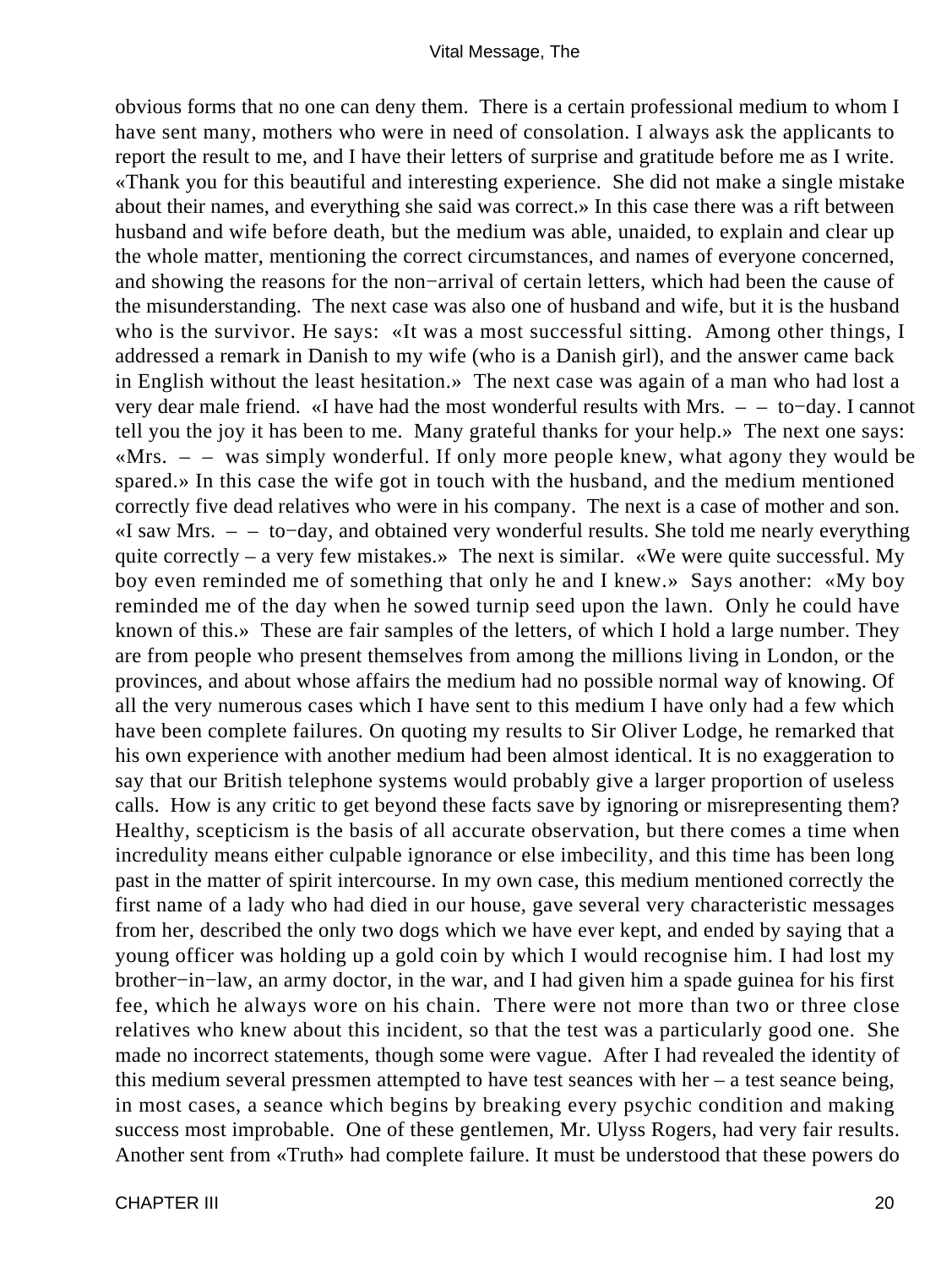#### Vital Message, The

not work from the medium, but through the medium, and that the forces in the beyond have not the least sympathy with a smart young pressman in search of clever copy, while they have a very different feeling to a bereaved mother who prays with all her broken heart that some assurance may be given her that the child of her love is not gone from her for ever. When this fact is mastered, and it is understood that «Stand and deliver» methods only excite gentle derision on the other side, we shall find some more intelligent manner of putting things of the spirit to the proof.[3]

[3] See Appendix D.

 I have dwelt upon these results, which could be matched by other mediums, to show that we have solid and certain reasons to say that the verbal reports are not from the mediums themselves. Readers of Arthur Hill's «Psychical Investigations» will find many even more convincing cases. So in the written communications, I have in a previous paper pointed to the «Gate of Remembrance» case, but there is a great mass of material which proves that, in spite of mistakes and failures, there really is a channel of communication, fitful and evasive sometimes, but entirely beyond coincidence or fraud. These, then, are the usual means by which we receive psychic messages, though table tilting, ouija boards, glasses upon a smooth surface, or anything which can be moved by the vital animal−magnetic force already discussed will equally serve the purpose. Often information is conveyed orally or by writing which could not have been known to anyone concerned. Mr. Wilkinson has given details of the case where his dead son drew attention to the fact that a curio (a coin bent by a bullet) had been overlooked among his effects. Sir William Barrett has narrated how a young officer sent a message leaving a pearl tie−pin to a friend. No one knew that such a pin existed, but it was found among his things. The death of Sir Hugh Lane was given at a private seance in Dublin before the details of the Lusitania disaster had been published.[4] On that morning we ourselves, in a small seance, got the message «It is terrible, terrible, and will greatly affect the war,» at a time when we were convinced that no great loss of life could have occurred. Such examples are very numerous, and are only quoted here to show how impossible it is to invoke telepathy as the origin of such messages. There is only one explanation which covers the facts. They are what they say they are, messages from those who have passed on, from the spiritual body which was seen to rise from the deathbed, which has been so often photographed, which pervades all religion in every age, and which has been able, under proper circumstances, to materialise back into a temporary solidity so that it could walk and talk like a mortal, whether in Jerusalem two thousand years ago, or in the laboratory of Mr. Crookes, in Mornington Road, London.

[4] The details of both these latter cases are to be found in «Voices from the Void» by Mrs. Travers Smith, a book containing some well weighed evidence.

 Let us for a moment examine the facts in this Crookes' episode. A small book exists which describes them, though it is not as accessible as it should be. In these wonderful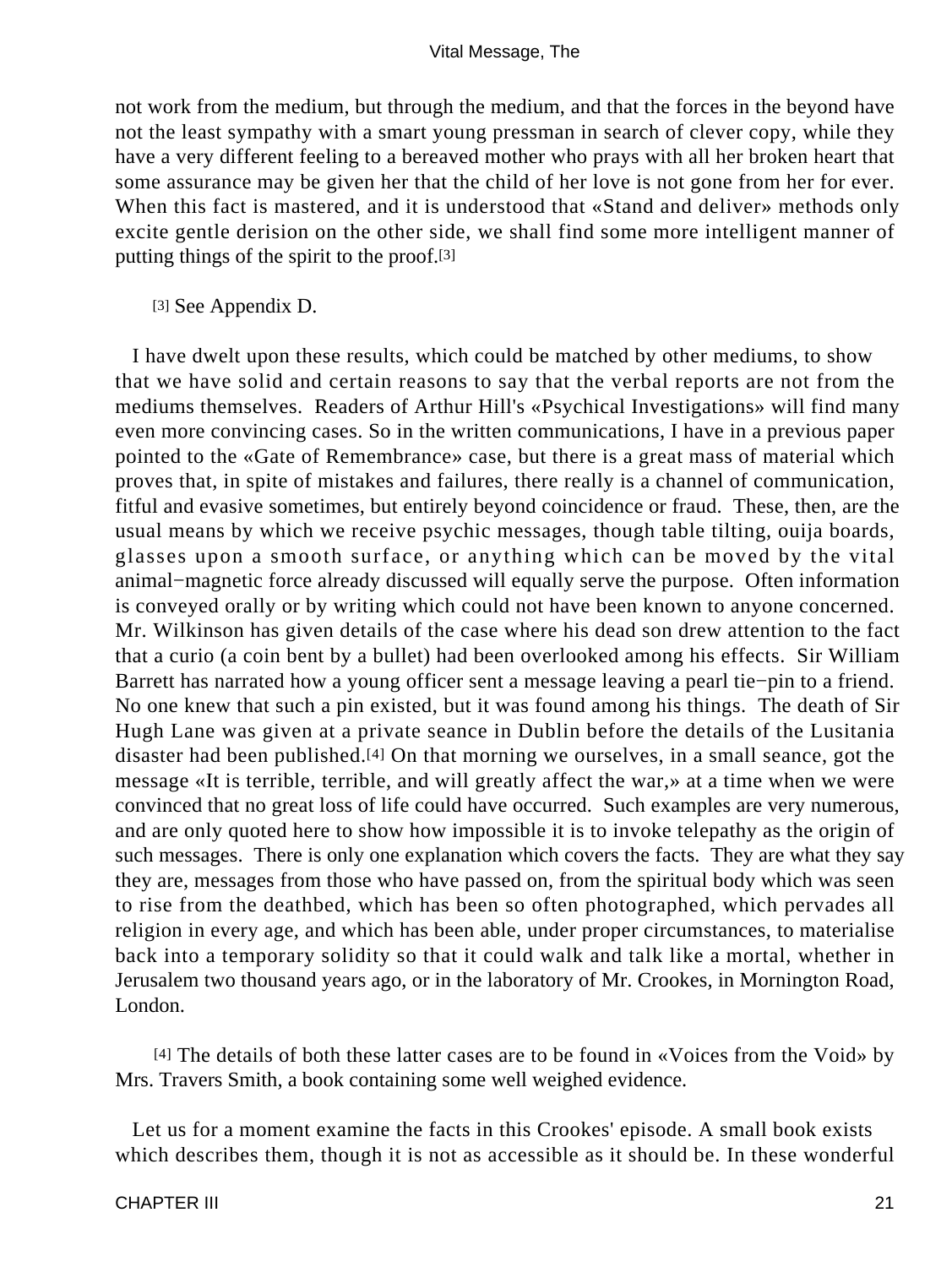experiments, which extended over several years, Miss Florrie Cook, who was a young lady of from 16 to 18 years of age, was repeatedly confined in Prof. Crookes' study, the door being locked on the inside. Here she lay unconscious upon a couch. The spectators assembled in the laboratory, which was separated by a curtained opening from the study. After a short interval, through this opening there emerged a lady who was in all ways different from Miss Cook. She gave her earth name as Katie King, and she proclaimed herself to be a materialised spirit, whose mission it was "to carry the knowledge of immortality to mortals.

 She was of great beauty of face, figure, and manner. She was four and a half inches taller than Miss Cook, fair, whereas the latter was dark, and as different from her as one woman could be from another. Her pulse rate was markedly slower. She became for the time entirely one of the company, walking about, addressing each person present, and taking delight in the children. She made no objection to photography or any other test. Forty−eight photographs of different degrees of excellence were made of her. She was seen at the same time as the medium on several occasions. Finally she departed, saying that her mission was over and that she had other work to do. When she vanished materialism should have vanished also, if mankind had taken adequate notice of the facts. Now, what can the fair−minded inquirer say to such a story as that – one of many, but for the moment we are concentrating upon it? Was Mr. Crookes a blasphemous liar? But there were very many witnesses, as many sometimes as eight at a single sitting. And there are the photographs which include Miss Cook and show that the two women were quite different. Was he honestly mistaken? But that is inconceivable. Read the original narrative and see if you can find any solution save that it is true. If a man can read that sober, cautious statement and not be convinced, then assuredly his brain, is out of gear. Finally, ask yourself whether any religious manifestation in the world has had anything like the absolute proof which lies in this one. Cannot the orthodox see that instead of combating such a story, or talking nonsense about devils, they should hail that which is indeed the final answer to that materialism which is their really dangerous enemy. Even as I write, my eye falls upon a letter on my desk from an officer who had lost all faith in immortality and become an absolute materialist. «I came to dread my return home, for I cannot stand hypocrisy, and I knew well my attitude would cause some members of my family deep grief. Your book has now brought me untold comfort, and I can face the future cheerfully.» Are these fruits from the Devil's tree, you timid orthodox critic? Having then got in touch with our dead, we proceed, naturally, to ask them how it is with them, and under what conditions they exist. It is a very vital question, since what has befallen them yesterday will surely befall us to−morrow. But the answer is tidings of great joy. Of the new vital message to humanity nothing is more important than that. It rolls away all those horrible man−bred fears and fancies, founded upon morbid imaginations and the wild phrases of the oriental. We come upon what is sane, what is moderate, what is reasonable, what is consistent with gradual evolution and with the benevolence of God. Were there ever any conscious blasphemers upon earth who have insulted the Deity so deeply as those extremists, be they Calvinist, Roman Catholic, Anglican, or Jew, who pictured with their distorted minds an implacable torturer as the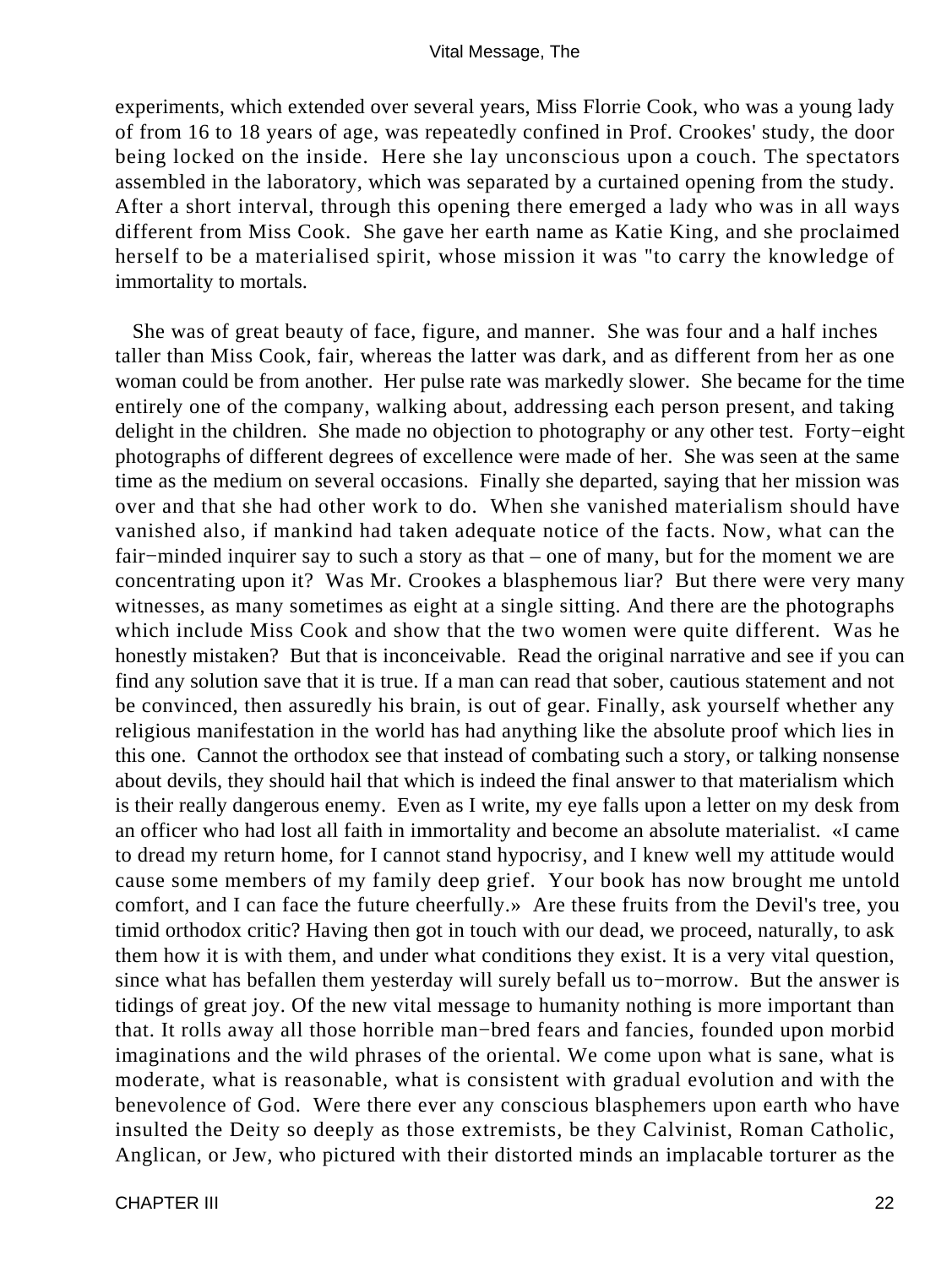Ruler of the Universe! The truth of what is told us as to the life beyond can in its very nature never be absolutely established. It is far nearer to complete proof, however, than any religious revelation which has ever preceded it. We have the fact that these accounts are mixed up with others concerning our present life which are often absolutely true. If a spirit can tell the truth about our sphere, it is difficult to suppose that he is entirely false about his own. Then, again, there is a very great similarity about such accounts, though their origin may be from people very far apart. Thus though «non−veridical,» to use the modern jargon, they do conform to all our canons of evidence. A series of books which have attracted far less attention than they deserve have drawn the coming life in very close detail. These books are not found on railway bookstalls or in popular libraries, but the successive editions through which they pass show that there is a deeper public which gets what it wants in spite of artificial obstacles. Looking over the list of my reading I find, besides nearly a dozen very interesting and detailed manuscript accounts, such published narratives as «Claude's Book,» purporting to come from a young British aviator; «Thy Son Liveth,» from an American soldier, «Private Dowding»; «Raymond,» from a British soldier; «Do Thoughts Perish?» which contains accounts from several British soldiers and others; «I Heard a Voice,» where a well− known K.C., through the mediumship of his two young daughters, has a very full revelation of the life beyond; «After Death,» with the alleged experiences of the famous Miss Julia Ames; «The Seven Purposes,» from an American pressman, and many others. They differ much in literary skill and are not all equally impressive, but the point which must strike any impartial mind is the general agreement of these various accounts as to the conditions of spirit life. An examination would show that some of them must have been in the press at the same time, so that they could not have each inspired the other. «Claude's Book» and «Thy Son Liveth» appeared at nearly the same time on different sides of the Atlantic, but they agree very closely. «Raymond» and «Do Thoughts Perish?» must also have been in the press together, but the scheme of things is exactly the same. Surely the agreement of witnesses must here, as in all cases, be accounted as a test of truth. They differ mainly, as it seems to me, when they deal with their own future including speculations as to reincarnation, etc., which may well be as foggy to them as it is to us, or systems of philosophy where again individual opinion is apparent. Of all these accounts the one which is most deserving of study is «Raymond.» This is so because it has been compiled from several famous mediums working independently of each other, and has been checked and chronicled by a man who is not only one of the foremost scientists of the world, and probably the leading intellectual force in Europe, but one who has also had a unique experience of the precautions necessary for the observation of psychic phenomena. The bright and sweet nature of the young soldier upon the other side, and his eagerness to tell of his experience is also a factor which will appeal to those who are already satisfied as to the truth of the communications. For all these reasons it is a most important document – indeed it would be no exaggeration to say that it is one of the most important in recent literature. It is, as I believe, an authentic account of the life in the beyond, and it is often more interesting from its sidelights and reservations than for its actual assertions, though the latter bear the stamp of absolute frankness and sincerity. The compilation is in some ways faulty. Sir Oliver has not always the art of writing so as to be understanded of the people, and his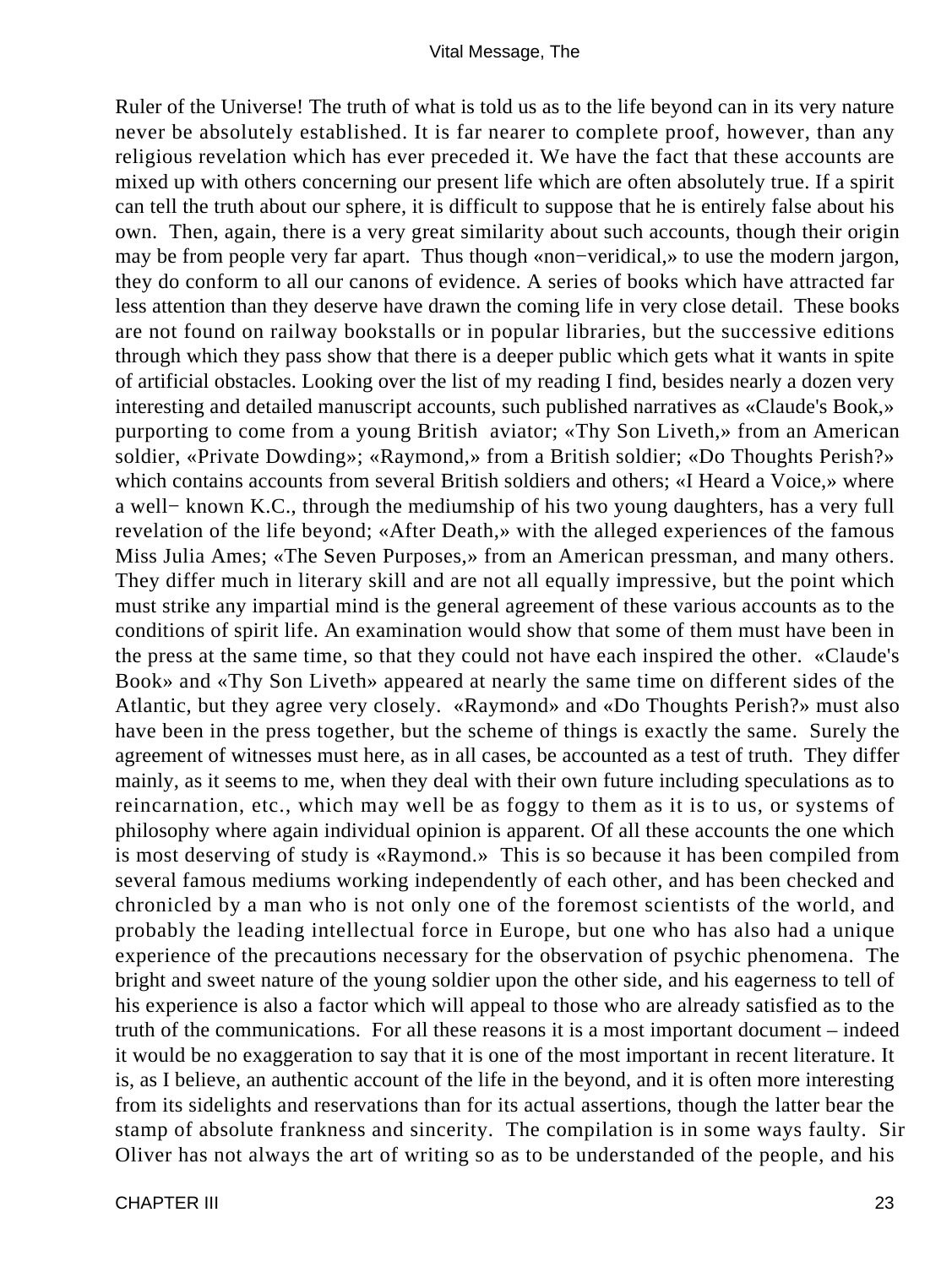deeper and more weighty thoughts get in the way of the clear utterances of his son. Then again, in his anxiety to be absolutely accurate, Sir Oliver has reproduced the fact that sometimes Raymond is speaking direct, and sometimes the control is reporting what Raymond is saying, so that the same paragraph may turn several times from the first person to the third in a manner which must be utterly unintelligible to those who are not versed in the subject. Sir Oliver will, I am sure, not be offended if I say that, having satisfied his conscience by the present edition, he should now leave it for reference, and put forth a new one which should contain nothing but the words of Raymond and his spirit friends. Such a book, published at a low price, would, I think, have an amazing effect, and get all this new teaching to the spot that God has marked for it – the minds and hearts of the people. So much has been said here about mediumship that perhaps it would be well to consider this curious condition a little more closely. The question of mediumship, what it is and how it acts, is one of the most mysterious in the whole range of science. It is a common objection to say if our dead are there why should we only hear of them through people by no means remarkable for moral or mental gifts, who are often paid for their ministration. It is a plausible argument, and yet when we receive a telegram from a brother in Australia we do not say: «It is strange that Tom should not communicate with me direct, but that the presence of that half−educated fellow in the telegraph office should be necessary.» The medium is in truth a mere passive machine, clerk and telegraph in one. Nothing comes **FROM** him. Every message is **THROUGH** him. Why he or she should have the power more than anyone else is a very interesting problem. This power may best be defined as the capacity for allowing the bodily powers, physical or mental, to be used by an outside influence. In its higher forms there is temporary extinction of personality and the substitution of some other controlling spirit. At such times the medium may entirely lose consciousness, or he may retain it and be aware of some external experience which has been enjoyed by his own entity while his bodily house has been filled by the temporary tenant. Or the medium may retain consciousness, and with eyes and ears attuned to a higher key than the normal man can attain, he may see and hear what is beyond our senses. Or in writing mediumship, a motor centre of the brain regulating the nerves and muscles of the arm may be controlled while all else seems to be normal. Or it may take the more material form of the exudation of a strange white evanescent dough−like substance called the ectoplasm, which has been frequently photographed by scientific enquirers in different stages of its evolution, and which seems to possess an inherent quality of shaping itself into parts or the whole of a body, beginning in a putty−like mould and ending in a resemblance to perfect human members. Or the ectoplasm, which seems to be an emanation of the medium to the extent that whatever it may weigh is so much subtracted from his substance, may be used as projections or rods which can convey objects or lift weights. A friend, in whose judgment and veracity I have absolute confidence, was present at one of Dr. Crawford's experiments with Kathleen Goligher, who is, it may be remarked, an unpaid medium. My friend touched the column of force, and found it could be felt by the hand though invisible to the eye. It is clear that we are in touch with some entirely new form both of matter and of energy. We know little of the properties of this extraordinary substance save that in its materialising form it seems extremely sensitive to the action of light. A figure built up in it and detached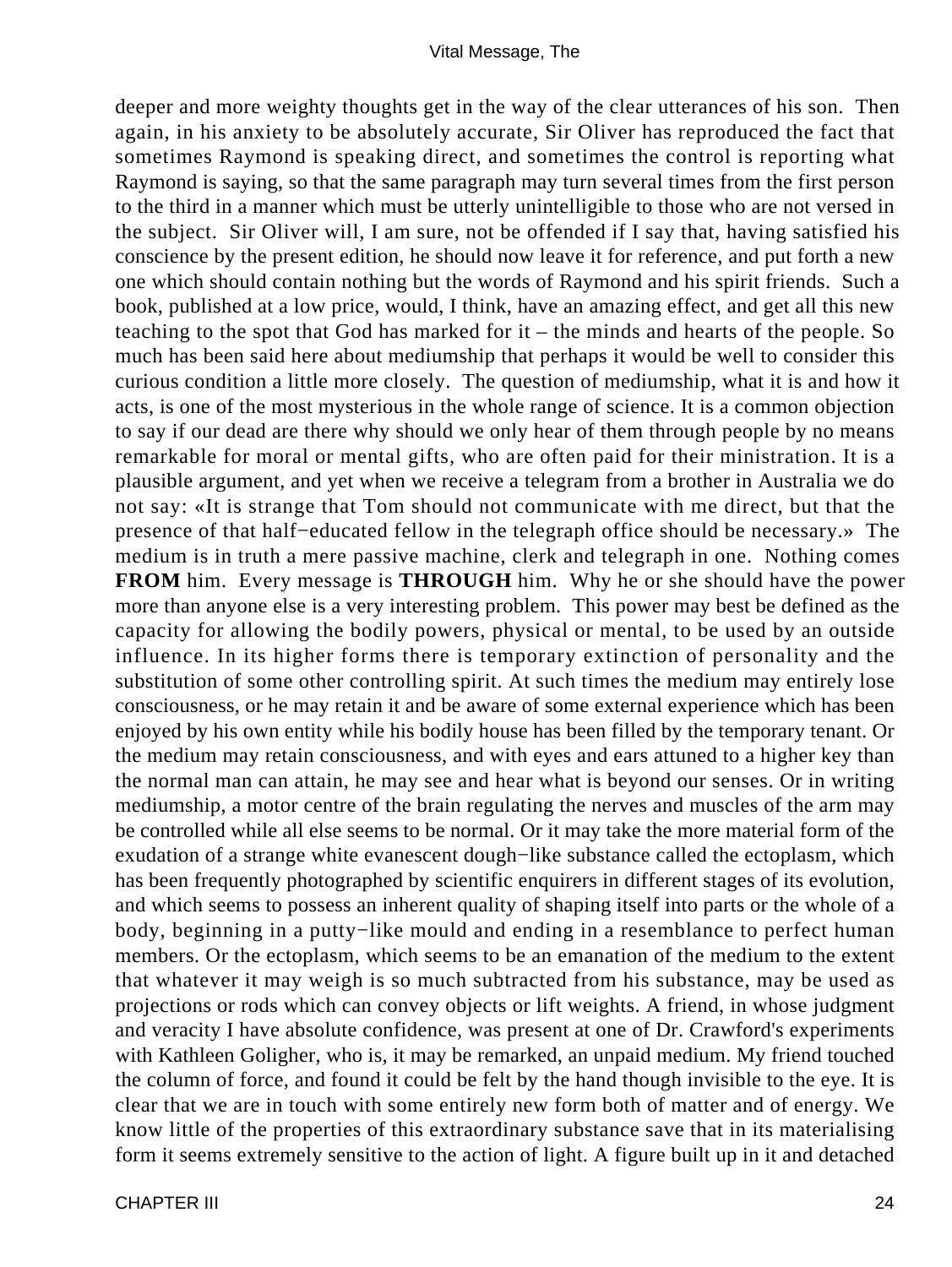#### Vital Message, The

from the medium dissolves in light quicker than a snow image under a tropical sun, so that two successive flash−light photographs would show the one a perfect figure, and the next an amorphous mass. When still attached to the medium the ectoplasm flies back with great force on exposure to light, and, in spite of the laughter of the scoffers, there is none the less good evidence that several mediums have been badly injured by the recoil after a light has suddenly been struck by some amateur detective. Professor Geley has, in his recent experiments, described the ectoplasm as appearing outside the black dress of his medium as if a hoar frost had descended upon her, then coalescing into a continuous sheet of white substance, and oozing down until it formed a sort of apron in front of her.[5] This process he has illustrated by a very complete series of photographs.

#### [5] For Geley's Experiments, Appendix A.

 These are a few of the properties of mediumship. There are also the beautiful phenomena of the production of lights, and the rarer, but for evidential purposes even more valuable, manifestations of spirit photography. The fact that the photograph does not correspond in many cases with any which existed in life, must surely silence the scoffer, though there is a class of bigoted sceptic who would still be sneering if an Archangel alighted in Trafalgar Square. Mr. Hope and Mrs. Buxton, of Crewe, have brought this phase of mediumship to great perfection, though others have powers in that direction. Indeed, in some cases it is difficult to say who the medium may have been, for in one collective family group which was taken in the ordinary way, and was sent me by a master in a well known public school, the young son who died has appeared in the plate seated between his two little brothers. As to the personality of mediums, they have seemed to me to be very average specimens of the community, neither markedly better nor markedly worse. I know many, and I have never met anything in the least like «Sludge,» a poem which Browning might be excused for writing in some crisis of domestic disagreement, but which it was inexcusable to republish since it is admitted to be a concoction, and the exposure described to have been imaginary. The critic often uses the term medium as if it necessarily meant a professional, whereas every investigator has found some of his best results among amateurs. In the two finest seances I ever attended, the psychic, in each case a man of moderate means, was resolutely determined never directly or indirectly to profit by his gift, though it entailed very exhausting physical conditions. I have not heard of a clergyman of any denomination who has attained such a pitch of altruism – nor is it reasonable to expect it. As to professional mediums, Mr. Vout Peters, one of the most famous, is a diligent collector of old books and an authority upon the Elizabethan drama; while Mr. Dickinson, another very remarkable discerner of spirits, who named twenty−four correctly during two meetings held on the same day, is employed in loading canal barges. This man is one gifted clairvoyants in England, though Tom Tyrrell the weaver, Aaron Wilkinson, and others are very marvellous. Tyrrell, who is a man of the Anthony of Padua type, a walking saint, beloved of animals and children, is a figure who might have stepped out of some legend of the church. Thomas, the powerful physical medium, is a working coal miner. Most mediums take their responsibilities very seriously and view their work in a religious light. There is no denying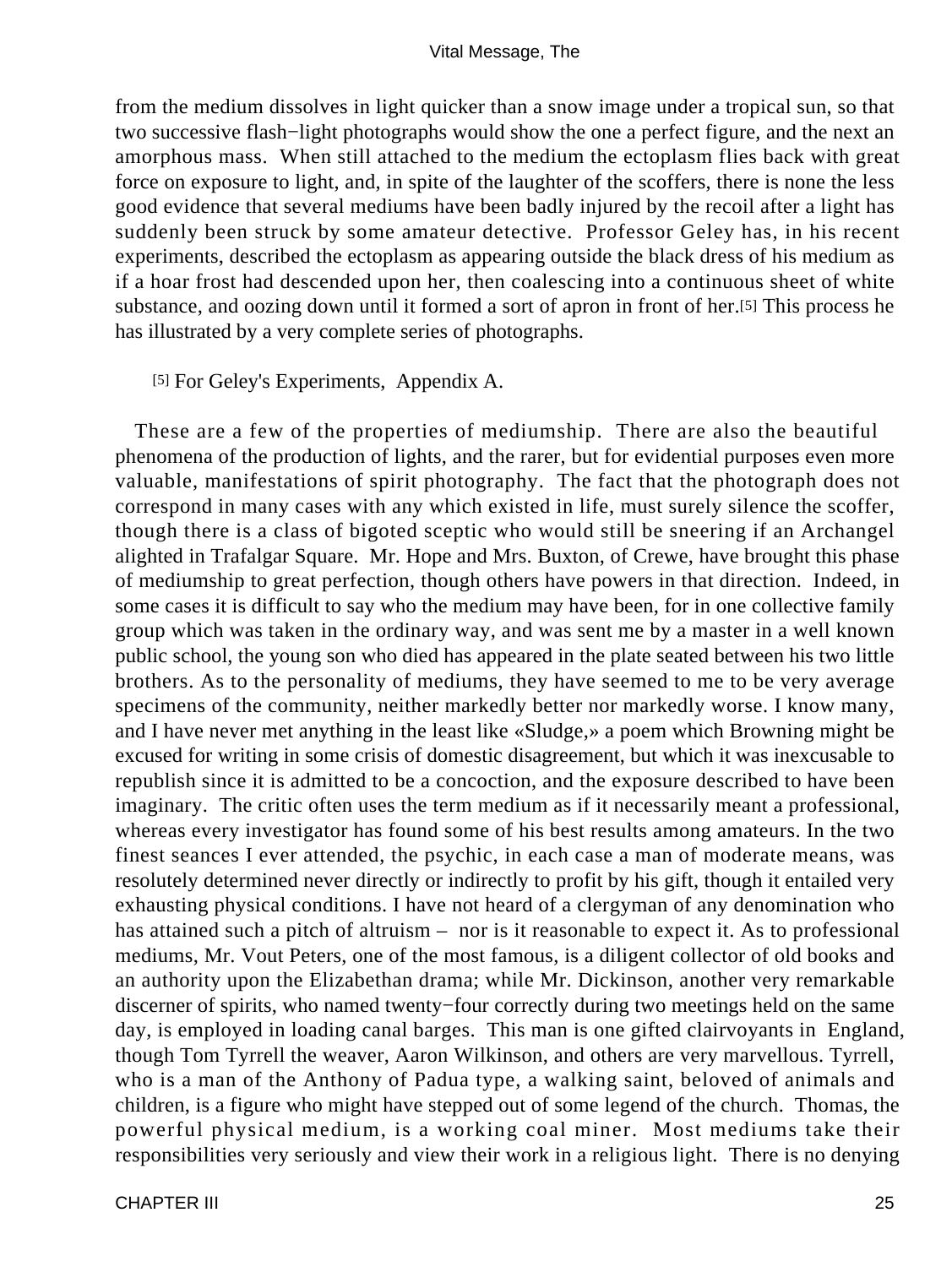that they are exposed to very particular temptations, for the gift is, as I have explained elsewhere, an intermittent one, and to admit its temporary absence, and so discourage one's clients, needs greater moral principle than all men possess. Another temptation to which several great mediums have succumbed is that of drink. This comes about in a very natural way, for overworking the power leaves them in a state of physical prostration, and the stimulus of alcohol affords a welcome relief, and may tend at last to become a custom and finally a curse. Alcoholism always weakens the moral sense, so that these degenerate mediums yield themselves more readily to fraud, with the result that several who had deservedly won honoured names and met all hostile criticism have, in their later years, been detected in the most contemptible tricks. It is a thousand pities that it should be so, but if the Court of Arches were to give up its secrets, it would be found that tippling and moral degeneration were by no means confined to psychics. At the same time, a psychic is so peculiarly sensitive that I think he or she would always be well advised to be a life long abstainer – as many actually are. As to the method by which they attain their results they have, when in the trance state, no recollection. In the case of normal clairvoyants and clairaudients, the information comes in different ways. Sometimes it is no more than a strong mental impression which gives a name or an address. Sometimes they say that they see it written up before them. Sometimes the spirit figures seem to call it to them. «They yell it at me,» said one.

 We need more first−hand accounts of these matters before we can formulate laws. It has been stated in a previous book by the author, but it will bear repetition, that the use of the seance should, in his opinion, be carefully regulated as well as reverently conducted. Having once satisfied himself of the absolute existence of the unseen world, and of its proximity to our own, the inquirer has got the great gift which psychical investigation can give him, and thenceforth he can regulate his life upon the lines which the teaching from beyond has shown to be the best. There is much force in the criticism that too constant intercourse with the affairs of another world may distract our attention and weaken our powers in dealing with our obvious duties in this one. A seance, with the object of satisfying curiosity or of rousing interest, cannot be an elevating influence, and the mere sensation−monger can make this holy and wonderful thing as base as the over−indulgence in a stimulant. On the other hand, where the seance is used for the purpose of satisfying ourselves as to the condition of those whom we have lost, or of giving comfort to others who crave for a word from beyond, then it is, indeed, a blessed gift from God to be used with moderation and with thankfulness. Our loved ones have their own pleasant tasks in their new surroundings, and though they assure us that they love to clasp the hands which we stretch out to them, we should still have some hesitation in intruding to an unreasonable extent upon the routine of their lives. A word should be said as to that fear of fiends and evil spirits which appears to have so much weight with some of the critics of this subject. When one looks more closely at this emotion it seems somewhat selfish and cowardly. These creatures are in truth our own backward brothers, bound for the same ultimate destination as ourselves, but retarded by causes for which our earth conditions may have been partly responsible. Our pity and sympathy should go out to them, and if they do indeed manifest at a seance, the proper Christian attitude is, as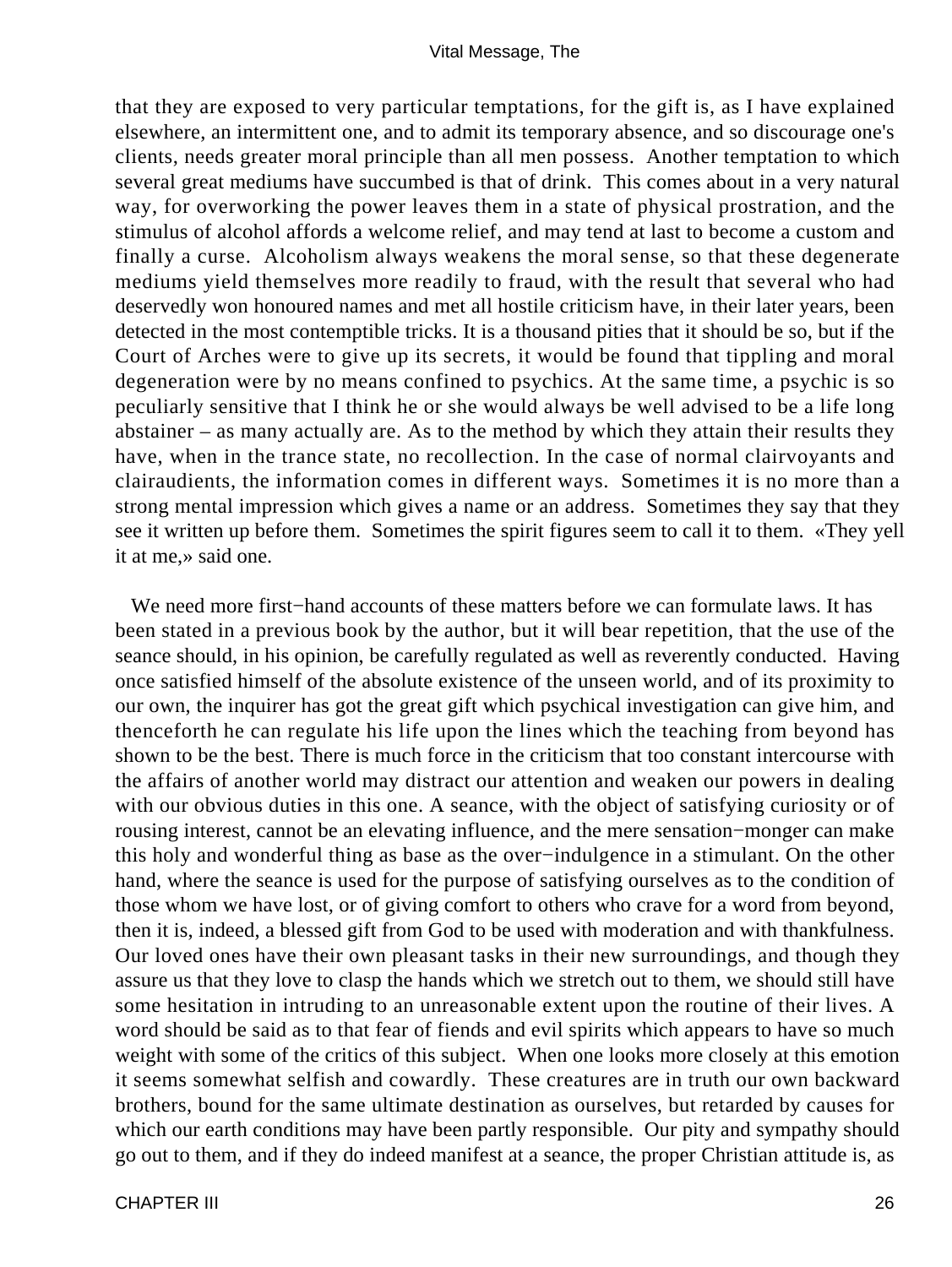it seems to me, that we should reason with them and pray for them in order to help them upon their difficult way. Those who have treated them in this way have found a very marked difference in the subsequent communications. In Admiral Usborne Moore's «Glimpses of the Next State» there will be found some records of an American circle which devoted itself entirely to missionary work of this sort. There is some reason to believe that there are forms of imperfect development which can be helped more by earthly than by purely spiritual influences, for the reason, perhaps, that they are closer to the material. In a recent case I was called in to endeavour to check a very noisy entity which frequented an old house in which there were strong reasons to believe that crime had been committed, and also that the criminal was earth−bound. Names were given by the unhappy spirit which proved to be correct, and a cupboard was described, which was duly found, though it had never before been suspected. On getting into touch with the spirit I endeavoured to reason with it and to explain how selfish it was to cause misery to others in order to satisfy any feelings of revenge which it might have carried over from earth life. We then prayed for its welfare, exhorted it to rise higher, and received a very solemn assurance, tilted out at the table, that it would mend its ways. I have very gratifying reports that it has done so, and that all is now quiet in the old house. Let us now consider the life in the Beyond as it is shown to us by the new revelation.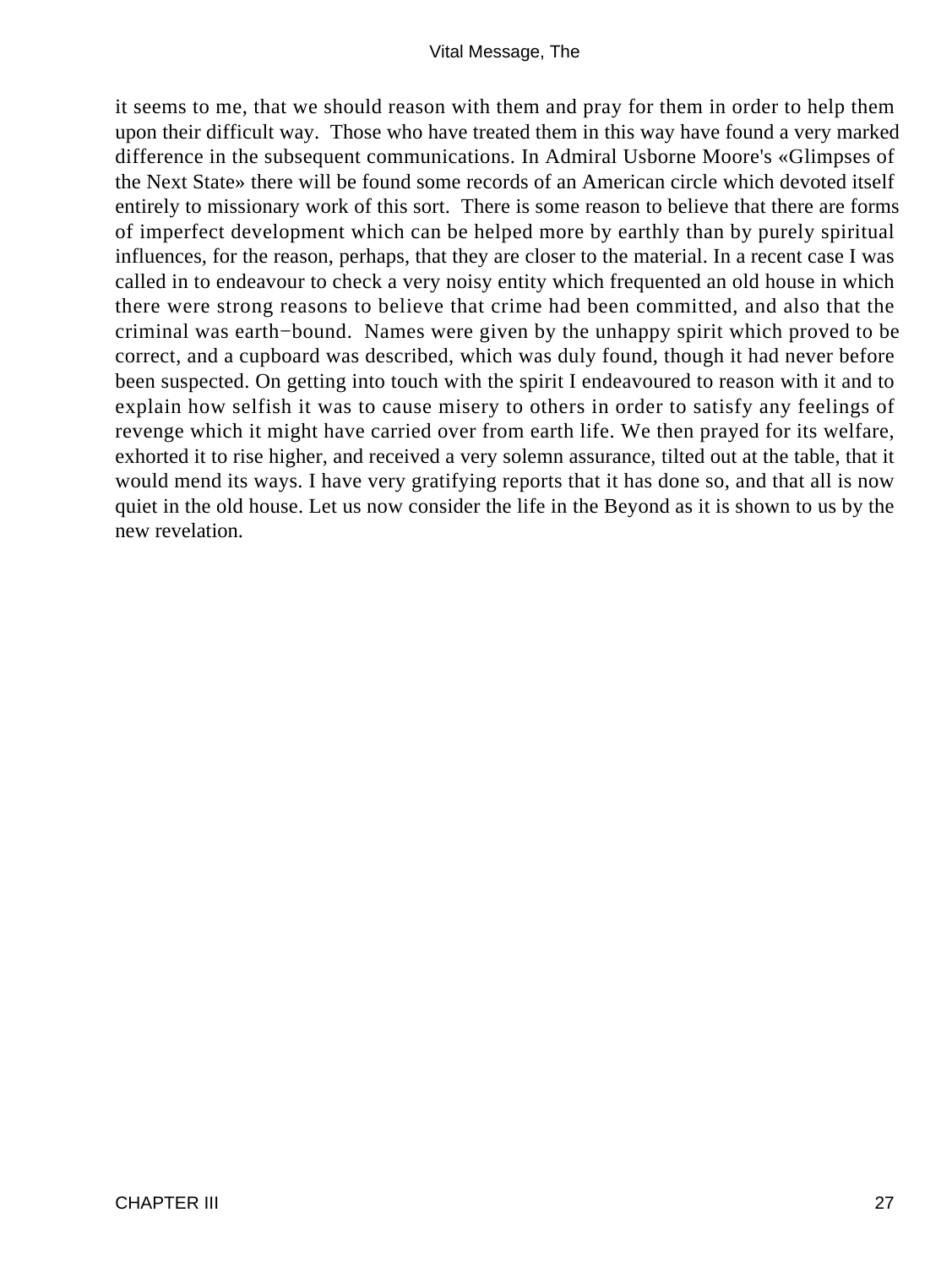# **[CHAPTER IV](#page-52-0)**

## <span id="page-28-0"></span>*T*HE **COMING WORLD**

We come first to the messages which tell us of the life beyond the grave, sent by those who are actually living it. I have already insisted upon the fact that they have three weighty claims to our belief. The one is, that they are accompanied by «signs,» in the Biblical sense, in the shape of «miracles» or phenomena. The second is, that in many cases they are accompanied by assertions about this life of ours which prove to be correct, and which are beyond the possible knowledge of the medium after every deduction has been made for telepathy or for unconscious memory. The third is, that they have a remarkable, though not a complete, similarity from whatever source they come.

 It may be noted that the differences of opinion become most marked when they deal with their own future, which may well be a matter of speculation to them as to us. Thus, upon the question of reincarnation there is a distinct cleavage, and though I am myself of opinion that the general evidence is against this oriental doctrine, it is none the less an undeniable fact that it has been maintained by some messages which appear in other ways to be authentic, and, therefore, it is necessary to keep one's mind open on the subject. Before entering upon the substance of the messages I should wish to emphasize the second of these two points, so as to reinforce the reader's confidence in the authenticity of these assertions. To this end I will give a detailed example, with names almost exact. The medium was Mr. Phoenix, of Glasgow, with whom I have myself had some remarkable experiences. The sitter was Mr. Ernest Oaten, the President of the Northern Spiritual Union, a man of the utmost veracity and precision of statement. The dialogue, which came by the direct voice, a trumpet acting as megaphone, ran like this: –

 The Voice: Good evening, Mr. Oaten. Mr. O.: Good evening. Who are you? The Voice: My name is Mill. You know my father. Mr. O.: No, I don't remember anyone of the name. The Voice: Yes, you were speaking to him the other day. Mr. O.: To be sure. I remember now. I only met him casually. The Voice: I want you to give him a message from me. Mr. O.: What is it? The Voice: Tell him that he was not mistaken at midnight on Tuesday last. Mr. O.: Very good. I will say so. Have you passed long? The Voice: Some time. But our time is different from yours. Mr. O.: What were you? The Voice: A Surgeon. Mr. O.: How did you pass? The Voice: Blown up in a battleship during the war. Mr. O.: Anything more? The answer was the Gipsy song from «Il Trovatore,» very accurately whistled, and then a quick−step. After the latter, the voice said: «That is a test for father.» This reproduction of conversation is not quite verbatim, but gives the condensed essence. Mr. Oaten at once visited Mr. Mill, who was not a Spiritualist, and found that every detail was correct. Young Mill had lost his life as narrated. Mr. Mill, senior, explained that while sitting in his study at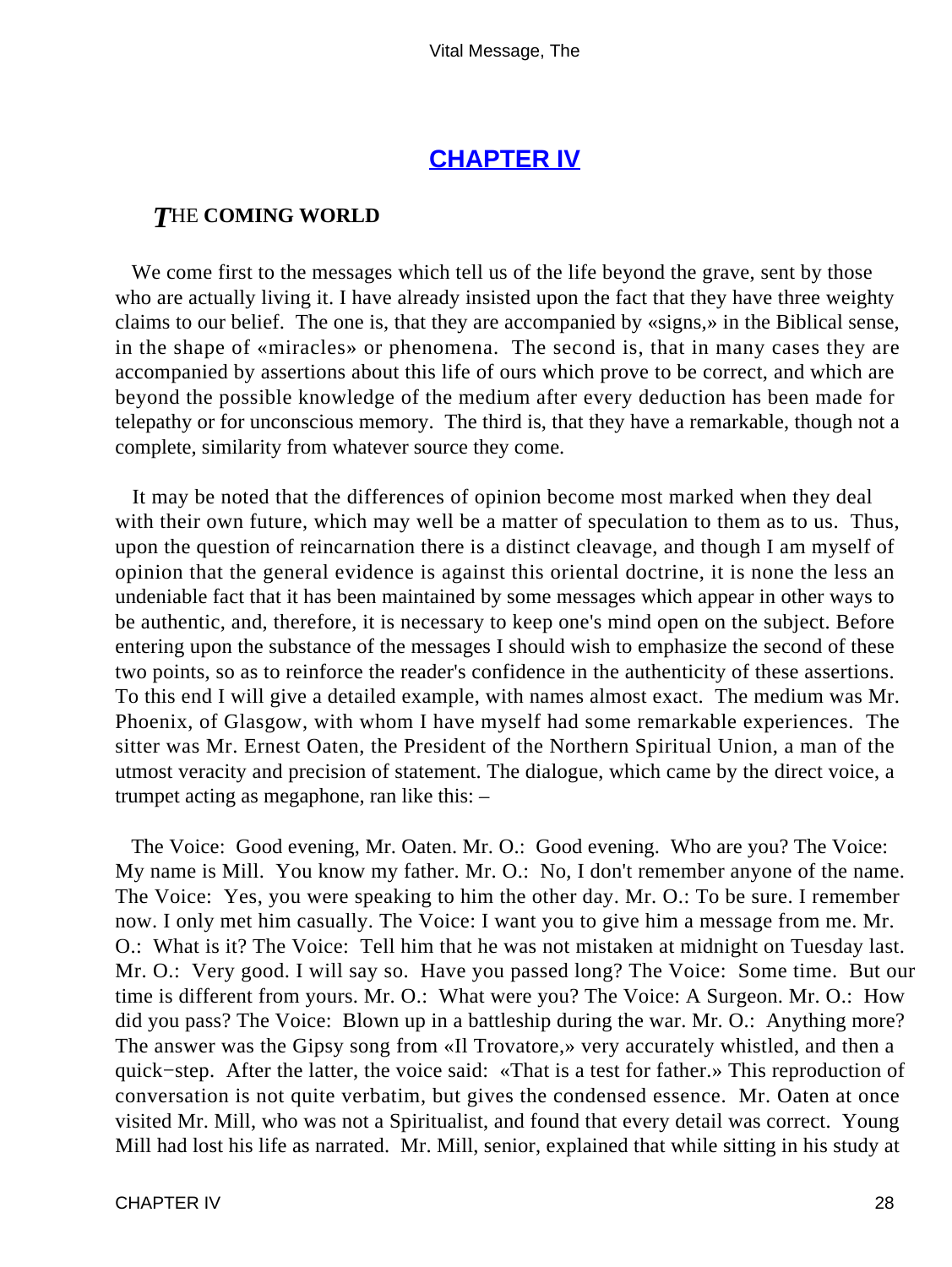midnight on the date named he had heard the Gipsy song from «Il Trovatore,» which had been a favourite of his boy's, and being unable to trace the origin of the music, had finally thought that it was a freak of his imagination. The test connected with the quick−step had reference to a tune which the young man used to play upon the piccolo, but which was so rapid that he never could get it right, for which he was chaffed by the family. I tell this story at length to make the reader realise that when young Mill, and others like him, give such proofs of accuracy, which we can test for ourselves, we are bound to take their assertions very seriously when they deal with the life they are actually leading, though in their very nature we can only check their accounts by comparison with others. Now let me epitomise what these assertions are. They say that they are exceedingly happy, and that they do not wish to return. They are among the friends whom they had loved and lost, who meet them when they die and continue their careers together. They are very busy on all forms of congenial work. The world in which they find themselves is very much like that which they have quitted, but everything keyed to a higher octave. As in a higher octave the rhythm is the same, and the relation of notes to each other the same, but the total effect different, so it is here. Every earthly thing has its equivalent. Scoffers have guffawed over alcohol and tobacco, but if all things are reproduced it would be a flaw if these were not reproduced also. That they should be abused, as they are here, would, indeed, be evil tidings, but nothing of the sort has been said, and in the much discussed passage in «Raymond,» their production was alluded to as though it were an unusual, and in a way a humorous, instance of the resources of the beyond. I wonder how many of the preachers, who have taken advantage of this passage in order to attack the whole new revelation, have remembered that the only other message which ever associated alcohol with the life beyond is that of Christ Himself, when He said: «I will not drink henceforth of this fruit of the vine until that day when I drink it new with you in my Father's kingdom.» This matter is a detail, however, and it is always dangerous to discuss details in a subject which is so enormous, so dimly seen. As the wisest woman I have known remarked to me: «Things may well be surprising over there, for if we had been told the facts of this life before we entered it, we should never have believed it.» In its larger issues this happy life to come consists in the development of those gifts which we possess. There is action for the man of action, intellectual work for the thinker, artistic, literary, dramatic and religious for those whose God−given powers lie that way. What we have both in brain and character we carry over with us. No man is too old to learn, for what he learns he keeps. There is no physical side to love and no child−birth, though there is close union between those married people who really love each other, and, generally, there is deep sympathetic friendship and comradeship between the sexes. Every man or woman finds a soul mate sooner or later. The child grows up to the normal, so that the mother who lost a babe of two years old, and dies herself twenty years later finds a grown−up daughter of twenty−two awaiting her coming. Age, which is produced chiefly by the mechanical presence of lime in our arteries, disappears, and the individual reverts to the full normal growth and appearance of completed man – or womanhood. Let no woman mourn her lost beauty, and no man his lost strength or weakening brain. It all awaits them once more upon the other side. Nor is any deformity or bodily weakness there, for all is normal and at its best. Before leaving this section of the subject, I should say a few more words upon the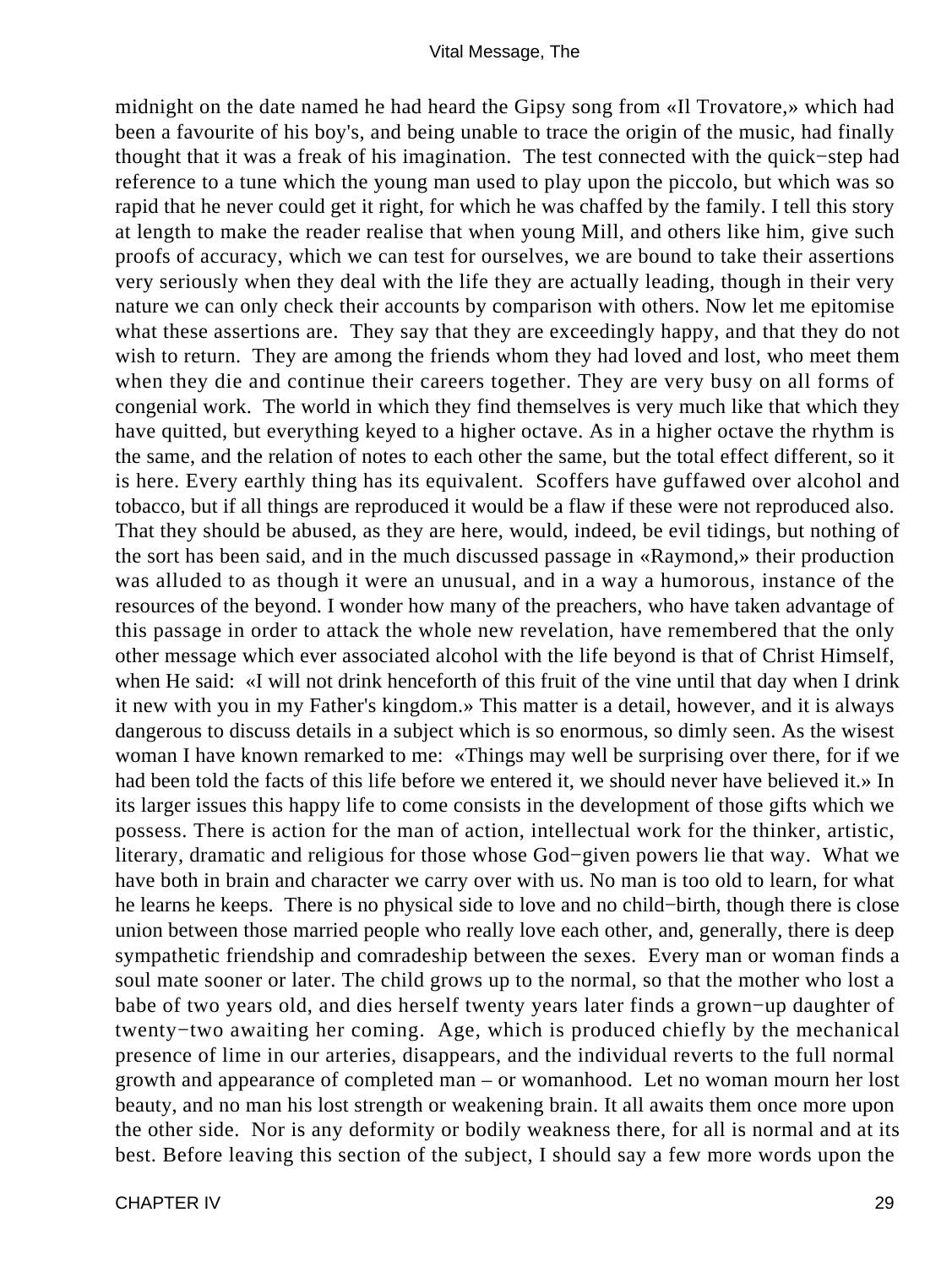evidence as it affects the etheric body. This body is a perfect thing. This is a matter of consequence in these days when so many of our heroes have been mutilated in the wars. One cannot mutilate the etheric body, and it remains always intact. The first words uttered by a returning spirit in the recent experience of Dr. Abraham Wallace were «I have got my left arm again.» The same applies to all birth marks, deformities, blindness, and other imperfections. None of them are permanent, and all will vanish in that happier life that awaits us. Such is the teaching from the beyond – that a perfect body waits for each. «But,» says the critic, «what then of the clairvoyant descriptions, or the visions where the aged father is seen, clad in the old−fashioned garments of another age, or the grandmother with crinoline and chignon? Are these the habiliments of heaven?» Such visions are not spirits, but they are pictures which are built up before us or shot by spirits into our brains or those of the seer for the purposes of recognition. Hence the grey hair and hence the ancient garb. When a real spirit is indeed seen it comes in another form to this, where the flowing robe, such as has always been traditionally ascribed to the angels, is a vital thing which, by its very colour and texture, proclaims the spiritual condition of the wearer, and is probably a condensation of that aura which surrounds us upon earth. It is a world of sympathy. Only those who have this tie foregather. The sullen husband, the flighty wife, is no longer there to plague the innocent spouse. All is sweet and peaceful. It is the long rest cure after the nerve strain of life, and before new experiences in the future. The circumstances are homely and familiar. Happy circles live in pleasant homesteads with every amenity of beauty and of music. Beautiful gardens, lovely flowers, green woods, pleasant lakes, domestic pets – all of these things are fully described in the messages of the pioneer travellers who have at last got news back to those who loiter in the old dingy home. There are no poor and no rich. The craftsman may still pursue his craft, but he does it for the joy of his work. Each serves the community as best he can, while from above come higher ministers of grace, the «Angels» of holy writ, to direct and help. Above all, shedding down His atmosphere upon all, broods that great Christ spirit, the very soul of reason, of justice, and of sympathetic understanding, who has the earth sphere, with all its circles, under His very special care. It is a place of joy and laughter. There are games and sports of all sorts, though none which cause pain to lower life. Food and drink in the grosser sense do not exist, but there seem to be pleasures of taste, and this distinction causes some confusion in the messages upon the point.

 But above all, brain, energy, character, driving power, if exerted for good, makes a man a leader there as here, while unselfishness, patience and spirituality there, as here, qualify the soul for the higher places, which have often been won by those very tribulations down here which seem so purposeless and so cruel, and are in truth our chances of spiritual quickening and promotion, without which life would have been barren and without profit. The revelation abolishes the idea of a grotesque hell and of a fantastic heaven, while it substitutes the conception of a gradual rise in the scale of existence without any monstrous change which would turn us in an instant from man to angel or devil. The system, though different from previous ideas, does not, as it seems to me, run counter in any radical fashion to the old beliefs. In ancient maps it was usual for the cartographer to mark blank spaces for the unexplored regions, with some such legend as «here are anthropophagi,» or «here are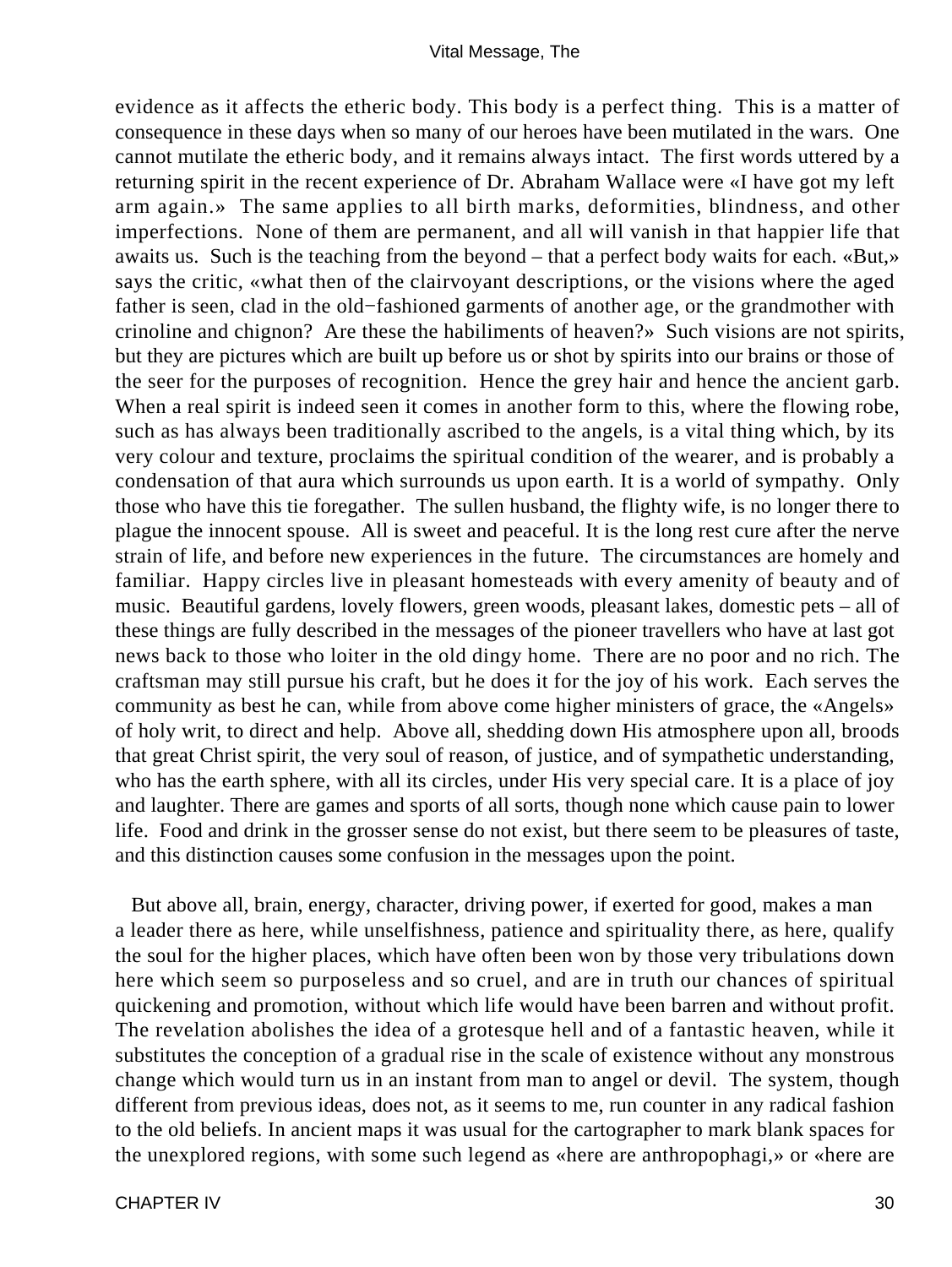mandrakes,» scrawled across them. So in our theology there have been ill−defined areas which have admittedly been left unfilled, for what sane man has ever believed in such a heaven as is depicted in our hymn books, a land of musical idleness and barren monotonous adoration! Thus in furnishing a clearer conception this new system has nothing to supplant. It paints upon a blank sheet. One may well ask, however, granting that there is evidence for such a life and such a world as has been described, what about those who have not merited such a destination? What do the messages from beyond say about these? And here one cannot be too definite, for there is no use exchanging one dogma for another. One can but give the general purport of such information as has been vouchsafed to us. It is natural that those with whom we come in contact are those whom we may truly call the blessed, for if the thing be approached in a reverent and religious spirit it is those whom we should naturally attract. That there are many less fortunate than themselves is evident from their own constant allusions to that regenerating and elevating missionary work which is among their own functions. They descend apparently and help others to gain that degree of spirituality which fits them for this upper sphere, as a higher student might descend to a lower class in order to bring forward a backward pupil. Such a conception gives point to Christ's remark that there was more joy in heaven over saving one sinner than over ninety−nine just, for if He had spoken of an earthly sinner he would surely have had to become just in this life and so ceased to be a sinner before he had reached Paradise. It would apply very exactly, however, to a sinner rescued from a lower sphere and brought to a higher one. When we view sin in the light of modern science, with the tenderness of the modern conscience and with a sense of justice and proportion, it ceases to be that monstrous cloud which darkened the whole vision of the mediaeval theologian. Man has been more harsh with himself than an all−merciful God will ever be. It is true that with all deductions there remains a great residuum which means want of individual effort, conscious weakness of will, and culpable failure of character when the sinner, like Horace, sees and applauds the higher while he follows the lower. But when, on the other hand, one has made allowances – and can our human allowance be as generous as God's? – for the sins which are the inevitable product of early environment, for the sins which are due to hereditary and inborn taint, and to the sins which are due to clear physical causes, then the total of active sin is greatly reduced. Could one, for example, imagine that Providence, all−wise and all−merciful, as every creed proclaims, could punish the unfortunate wretch who hatches criminal thoughts behind the slanting brows of a criminal head? A doctor has but to glance at the cranium to predicate the crime. In its worst forms all crime, from Nero to Jack the Ripper, is the product of absolute lunacy, and those gross national sins to which allusion has been made seem to point to collective national insanity. Surely, then, there is hope that no very terrible inferno is needed to further punish those who have been so afflicted upon earth. Some of our dead have remarked that nothing has surprised them so much as to find who have been chosen for honour, and certainly, without in any way condoning sin, one could well imagine that the man whose organic makeup predisposed him with irresistible force in that direction should, in justice, receive condolence and sympathy. Possibly such a sinner, if he had not sinned so deeply as he might have done, stands higher than the man who was born good, and remained so, but was no better at the end of his life. The one has made some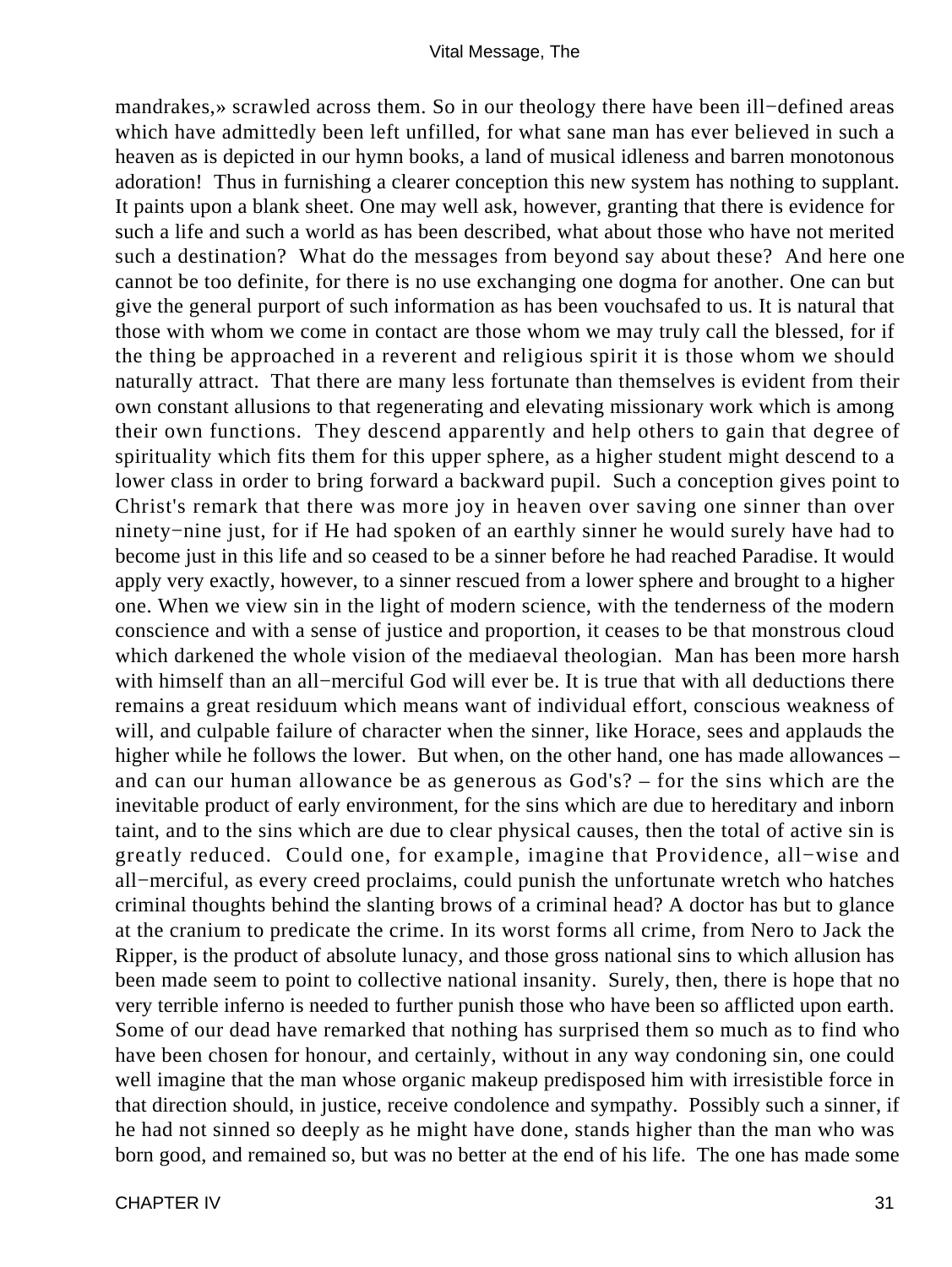#### Vital Message, The

progress and the other has not. But the commonest failing, the one which fills the spiritual hospitals of the other world, and is a temporary bar to the normal happiness of the after−life, is the sin of Tomlinson in Kipling's poem, the commonest of all sins in respectable British circles, the sin of conventionality, of want of conscious effort and development, of a sluggish spirituality, fatted over by a complacent mind and by the comforts of life. It is the man who is satisfied, the man who refers his salvation to some church or higher power without steady travail of his own soul, who is in deadly danger. All churches are good, Christian or non−Christian, so long as they promote the actual spirit life of the individual, but all are noxious the instant that they allow him to think that by any form of ceremony, or by any fashion of creed, he obtains the least advantage over his neighbour, or can in any way dispense with that personal effort which is the only road to the higher places.

 This is, of course, as applicable to believers in Spiritualism as to any other belief. If it does not show in practice then it is vain. One can get through this life very comfortably following without question in some procession with a venerable leader. But one does not die in a procession. One dies alone. And it is then that one has alone to accept the level gained by the work of life. And what is the punishment of the undeveloped soul? It is that it should be placed where it **WILL** develop, and sorrow would seem always to be the forcing ground of souls. That surely is our own experience in life where the insufferably complacent and unsympathetic person softens and mellows into beauty of character and charity of thought, when tried long enough and high enough in the fires of life. The Bible has talked about the «Outer darkness where there is weeping and gnashing of teeth.» The influence of the Bible has sometimes been an evil one through our own habit of reading a book of Oriental poetry and treating it as literally as if it were Occidental prose. When an Eastern describes a herd of a thousand camels he talks of camels which are more numerous than the hairs of your head or the stars in the sky. In this spirit of allowance for Eastern expression, one must approach those lurid and terrible descriptions which have darkened the lives of so many imaginative children and sent so many earnest adults into asylums. From all that we learn there are indeed places of outer darkness, but dim as these uncomfortable waiting−rooms may be, they all admit to heaven in the end. That is the final destination of the human race, and it would indeed be a reproach to the Almighty if it were not so. We cannot dogmatise upon this subject of the penal spheres, and yet we have very clear teaching that they are there and that the no−man's−land which separates us from the normal heaven, that third heaven to which St. Paul seems to have been wafted in one short strange experience of his lifetime, is a place which corresponds with the Astral plane of the mystics and with the «outer darkness» of the Bible. Here linger those earth−bound spirits whose worldly interests have clogged them and weighed them down, until every spiritual impulse had vanished; the man whose life has been centred on money, on worldly ambition, or on sensual indulgence. The one−idea'd man will surely be there, if his one idea was not a spiritual one. Nor is it necessary that he should be an evil man, if dear old brother John of Glastonbury, who loved the great Abbey so that he could never detach himself from it, is to be classed among earth−bound spirits. In the most material and pronounced classes of these are the ghosts who impinge very closely upon matter and have been seen so often by those who have no strong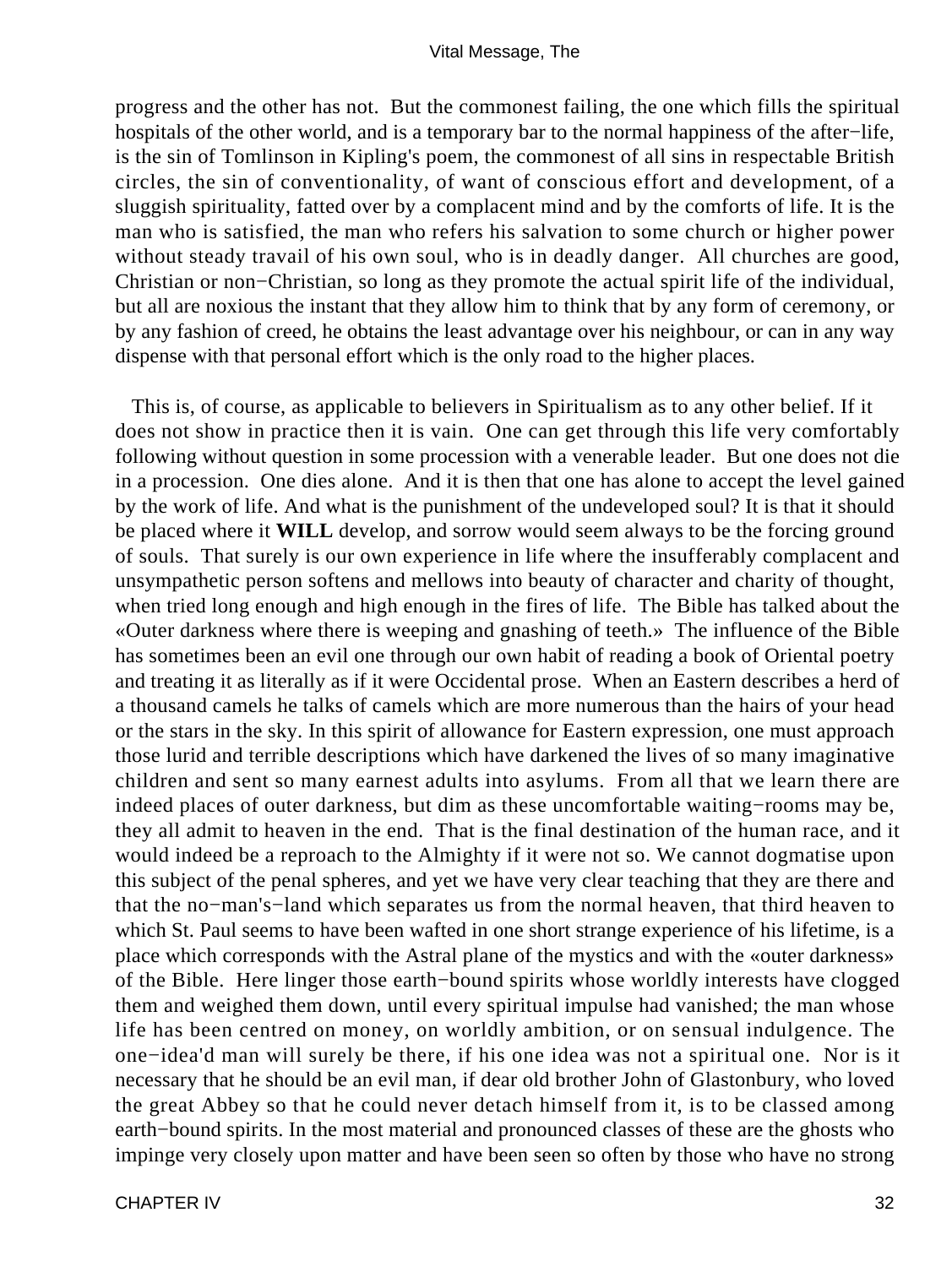psychic sense. It is probable, from what we know of the material laws which govern such matters, that a ghost could never manifest itself if it were alone, that the substance for the manifestation is drawn from the spectator, and that the coldness, raising of hair, and other symptoms of which he complains are caused largely by the sudden drain upon his own vitality. This, however, is to wander into speculation, and far from that correlation of psychic knowledge with religion, which has been the aim of these chapters. By one of those strange coincidences, which seem to me sometimes to be more than coincidences, I had reached this point in my explanation of the difficult question of the intermediate state, and was myself desiring further enlightenment, when an old book reached me through the post, sent by someone whom I have never met, and in it is the following passage, written by an automatic writer, and in existence since 1880. It makes the matter plain, endorsing what has been said and adding new points.

 «Some cannot advance further than the borderland – such as never thought of spirit life and have lived entirely for the earth, its cares and pleasures – even clever men and women, who have lived simply intellectual lives without spirituality. There are many who have misused their opportunities, and are now longing for the time misspent and wishing to recall the earth− life. They will learn that on this side the time can be redeemed, though at much cost. The borderland has many among the restless money−getters of earth, who still haunt the places where they had their hopes and joys. These are often the longest to remain . . . many are not unhappy. They feel the relief to be sufficient to be without their earth bodies. All pass through the borderland, but some hardly perceive it. It is so immediate, and there is no resting there for them. They pass on at once to the refreshment place of which we tell you.» The anonymous author, after recording this spirit message, mentions the interesting fact that there is a Christian inscription in the Catacombs which runs: **NICEFORUS ANIMA DULCIS IN REFRIGERIO,** «Nicephorus, a sweet soul in the refreshment place.» One more scrap of evidence that the early Christian scheme of things was very like that of the modern psychic. So much for the borderland, the intermediate condition. The present Christian dogma has no name for it, unless it be that nebulous limbo which is occasionally mentioned, and is usually defined as the place where the souls of the just who died before Christ were detained. The idea of crossing a space before reaching a permanent state on the other side is common to many religions, and took the allegorical form of a river with a ferry− boat among the Romans and Greeks. Continually, one comes on points which make one realise that far back in the world's history there has been a true revelation, which has been blurred and twisted in time. Thus in Dr. Muir's summary of the RIG. VEDA, he says, epitomising the beliefs of the first Aryan conquerors of India: «Before, however, the unborn part» (that is, the etheric body) «can complete its course to the third heaven it has to traverse a vast gulf of darkness, leaving behind on earth all that is evil, and proceeding by the paths the fathers trod, the spirit soars to the realms of eternal light, recovers there his body in a glorified form, and obtains from God a delectable abode and enters upon a more perfect life, which is crowned with the fulfilment of all desires, is passed in the presence of the Gods and employed in the fulfilment of their pleasure.» If we substitute «angels» for «Gods» we must admit that the new revelation from modern spirit sources has much in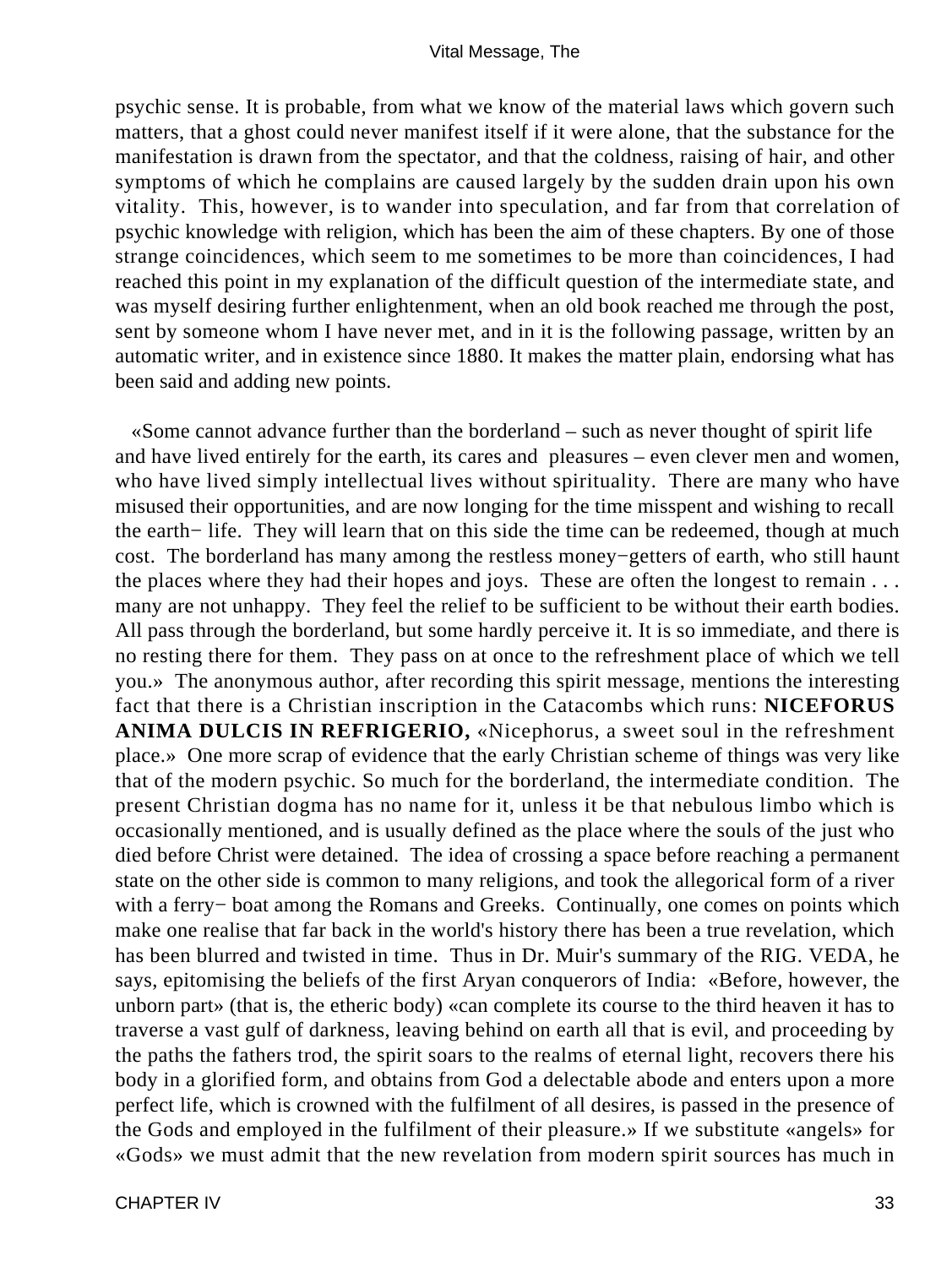common with the belief of our Aryan fathers. Such, in very condensed form, is the world which is revealed to us by these wonderful messages from the beyond. Is it an unreasonable vision? Is it in any way opposed to just principles? Is it not rather so reasonable that having got the clue we could now see that, given any life at all, this is exactly the line upon which we should expect to move? Nature and evolution are averse from sudden disconnected developments. If a human being has technical, literary, musical, or other tendencies, they are an essential part of his character, and to survive without them would be to lose his identity and to become an entirely different man. They must therefore survive death if personality is to be maintained. But it is no use their surviving unless they can find means of expression, and means of expression seem to require certain material agents, and also a discriminating audience. So also the sense of modesty among civilised races has become part of our very selves, and implies some covering of our forms if personality is to continue. Our desires and sympathies would prompt us to live with those we love, which implies something in the nature of a house, while the human need for mental rest and privacy would predicate the existence of separate rooms. Thus, merely starting from the basis of the continuity of personality one might, even without the revelation from the beyond, have built up some such system by the use of pure reason and deduction. So far as the existence of this land of happiness goes, it would seem to have been more fully proved than any other religious conception within our knowledge. It may very reasonably be asked, how far this precise description of life beyond the grave is my own conception, and how far it has been accepted by the greater minds who have studied this subject? I would answer, that it is my own conclusion as gathered from a very large amount of existing testimony, and that in its main lines it has for many years been accepted by those great numbers of silent active workers all over the world, who look upon this matter from a strictly religious point of view. I think that the evidence amply justifies us in this belief. On the other hand, those who have approached this subject with cold and cautious scientific brains, endowed, in many cases, with the strongest prejudices against dogmatic creeds and with very natural fears about the possible re−growth of theological quarrels, have in most cases stopped short of a complete acceptance, declaring that there can be no positive proof upon such matters, and that we may deceive ourselves either by a reflection of our own thoughts or by receiving the impressions of the medium. Professor Zollner, for example, says:

 «Science can make no use of the substance of intellectual revelations, but must be guided by observed facts and by the conclusions logically and mathematically uniting them» – a passage which is quoted with approval by Professor Reichel, and would seem to be endorsed by the silence concerning the religious side of the question which is observed by most of our great scientific supporters. It is a point of view which can well be understood, and yet, closely examined, it would appear to be a species of enlarged materialism. To admit, as these observers do, that spirits do return, that they give every proof of being the actual friends whom we have lost, and yet to turn a deaf ear to the messages which they send would seem to be pushing caution to the verge of unreason. To get so far, and yet not to go further, is impossible as a permanent position. If, for example, in Raymond's case we find so many allusions to the small details of his home upon earth, which prove to be surprisingly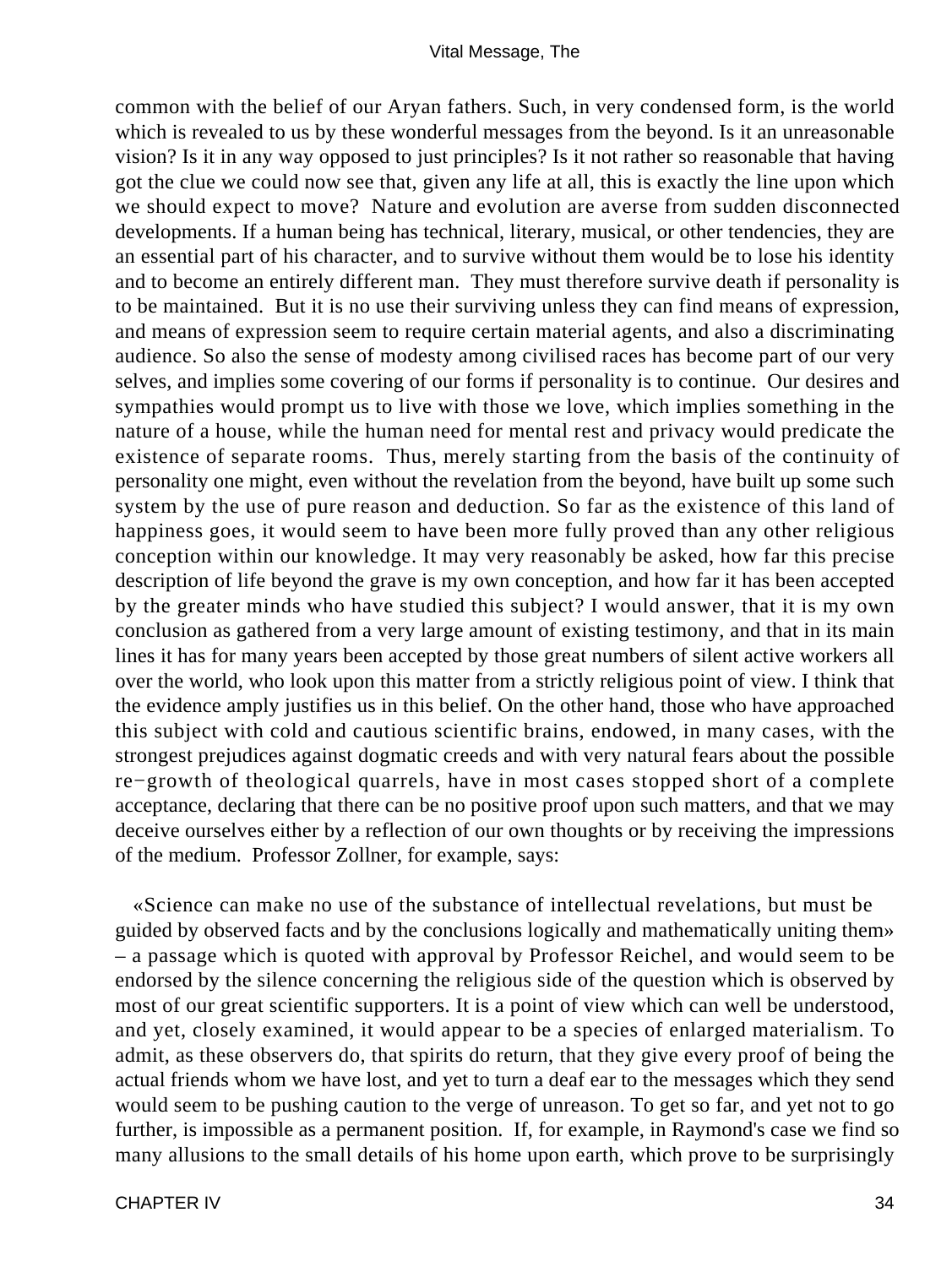correct, is it reasonable to put a blue pencil through all he says of the home which he actually inhabits? Long before I had convinced my mind of the truth of things which appeared so grotesque and incredible, I had a long account sent by table tilting about the conditions of life beyond. The details seemed to me impossible and I set them aside, and yet they harmonise, as I now discover, with other revelations. So, too, with the automatic script of Mr. Hubert Wales, which has been described in my previous book. He had tossed it aside into a drawer as being unworthy of serious consideration, and yet it also proved to be in harmony. In neither of these cases was telepathy or the prepossession of the medium a possible explanation. On the whole, I am inclined to think that these doubtful or dissentient scientific men, having their own weighty studies to attend to, have confined their reading and thought to the more objective side of the question, and are not aware of the vast amount of concurrent evidence which appears to give us an exact picture of the life beyond. They despise documents which cannot be proved, and they do not, in my opinion, sufficiently realise that a general agreement of testimony, and the already established character of a witness, are themselves arguments for truth. Some complicate the question by predicating the existence of a fourth dimension in that world, but the term is an absurdity, as are all terms which find no corresponding impression in the human brain. We have mysteries enough to solve without gratuitously introducing fresh ones. When solid passes through solid, it is, surely, simpler to assume that it is done by a dematerialisation, and subsequent reassembly – a process which can, at least, be imagined by the human mind – than to invoke an explanation which itself needs to be explained. In the next and final chapter I will ask the reader to accompany me in an examination of the New Testament by the light of this psychic knowledge, and to judge how far it makes clear and reasonable much which was obscure and confused.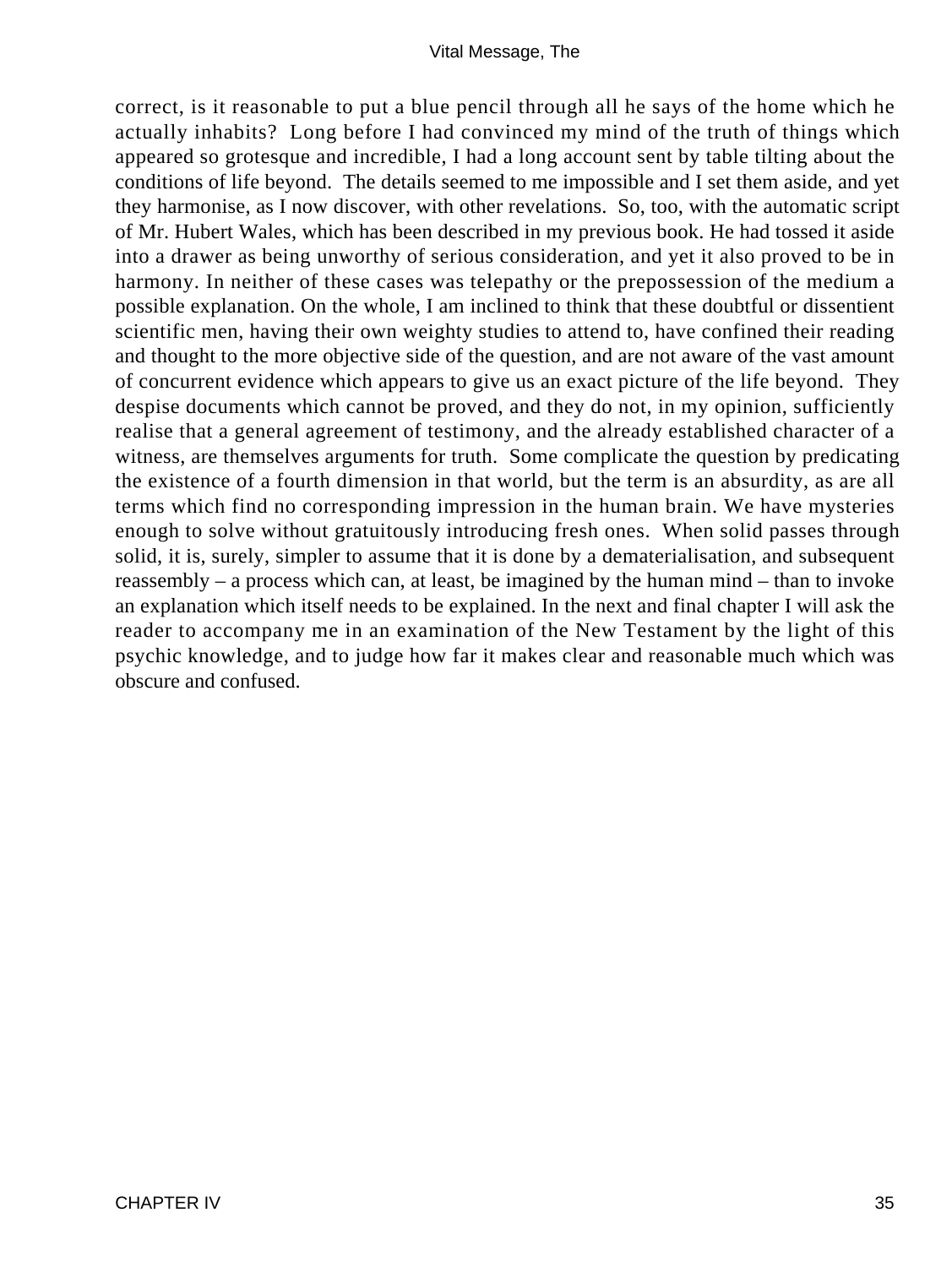# **[CHAPTER V](#page-52-0)**

#### <span id="page-36-0"></span>*I*S **IT THE SECOND DAWN?**

 There are many incidents in the New Testament which might be taken as starting points in tracing a close analogy between the phenomenal events which are associated with the early days of Christianity, and those which have perplexed the world in connection with modern Spiritualism. Most of us are prepared to admit that the lasting claims of Christianity upon the human race are due to its own intrinsic teachings, which are quite independent of those wonders which can only have had a use in startling the solid complacence of an unspiritual race, and so directing their attention violently to this new system of thought. Exactly the same may be said of the new revelation. The exhibitions of a force which is beyond human experience and human guidance is but a method of calling attention. To repeat a simile which has been used elsewhere, it is the humble telephone bell which heralds the all−important message. In the case of Christ, the Sermon on the Mount was more than many miracles. In the case of this new development, the messages from beyond are more than any phenomena. A vulgar mind might make Christ's story seem vulgar, if it insisted upon loaves of bread and the bodies of fish. So, also, a vulgar mind may make psychic religion vulgar by insisting upon moving furniture or tambourines in the air. In each case they are crude signs of power, and the essence of the matter lies upon higher planes. It is stated in the second chapter of the Acts of the Apostles, that they, the Christian leaders, were all «with one accord» in one place. «With one accord» expresses admirably those sympathetic conditions which have always been found, in psychic circles, to be conducive of the best results, and which are so persistently ignored by a certain class of investigators. Then there came «a mighty rushing wind,» and afterwards «there appeared cloven tongues like unto fire and it sat upon each of them.» Here is a very definite and clear account of a remarkable sequence of phenomena. Now, let us compare with this the results which were obtained by Professor Crookes in his investigation in 1873, after he had taken every possible precaution against fraud which his experience, as an accurate observer and experimenter, could suggest. He says in his published notes: «I have seen luminous points of light darting about, sitting on the heads of different persons» and then again:

 «These movements, and, indeed, I may say the same of every class of phenomena, are generally preceded by a peculiar cold air, sometimes amounting to a decided wind. I have had sheets of paper blown about by it. . . . » Now, is it not singular, not merely that the phenomena should be of the same order, but that they should come in exactly the same sequence, the wind first and the lights afterwards? In our ignorance of etheric physics, an ignorance which is now slowly clearing, one can only say that there is some indication here of a general law which links those two episodes together in spite of the nineteen centuries which divide them. A little later, it is stated that «the place was shaken where they were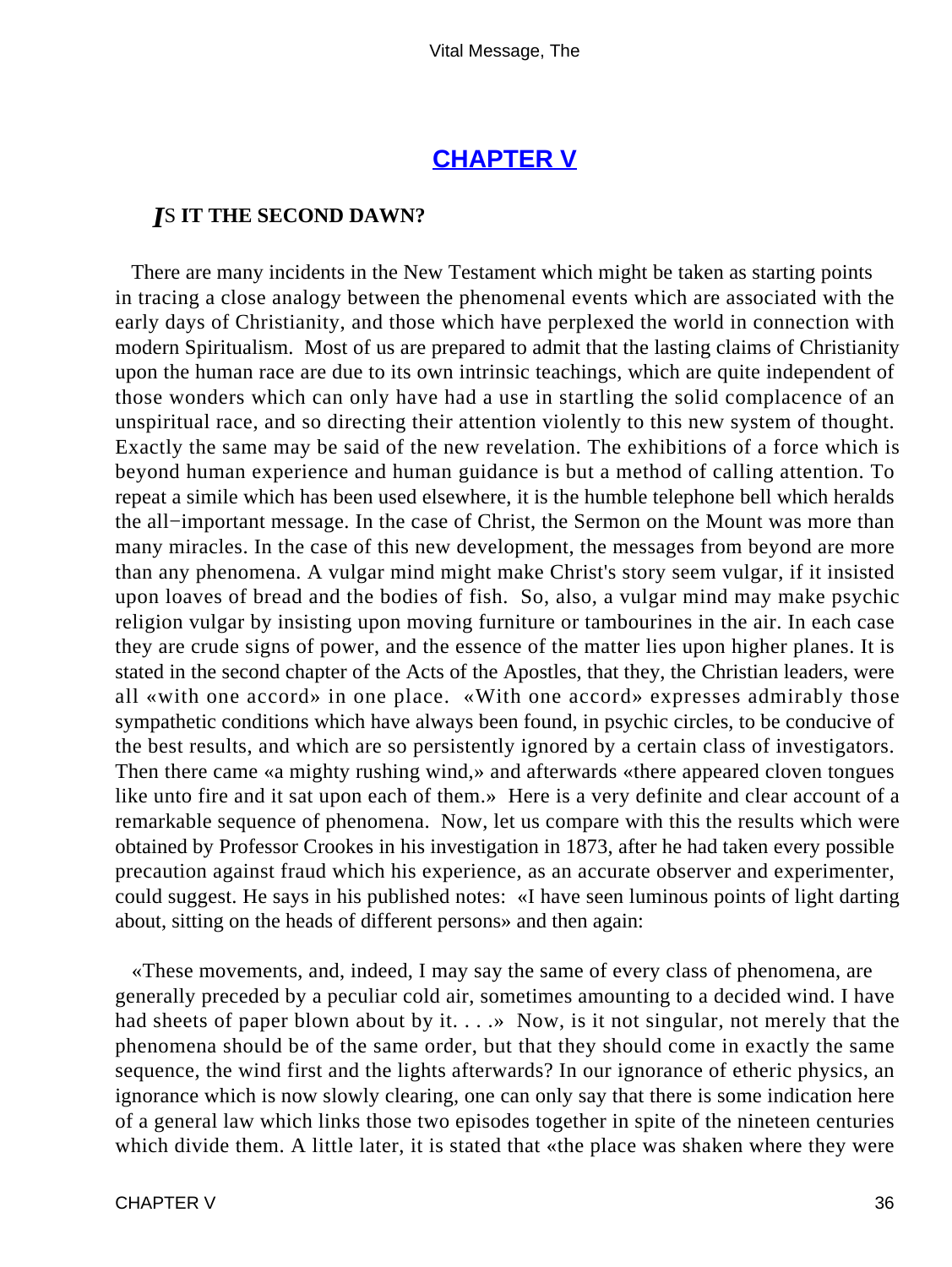assembled together.» Many modern observers of psychic phenomena have testified to vibration of the walls of an apartment, as if a heavy lorry were passing. It is, evidently, to such experiences that Paul alludes when he says: «Our gospel came unto you not in word only, but also in power.» The preacher of the New Revelation can most truly say the same words. In connection with the signs of the pentecost, I can most truly say that I have myself experienced them all, the cold sudden wind, the lambent misty flames, all under the mediumship of Mr. Phoenix, an amateur psychic of Glasgow. The fifteen sitters were of one accord upon that occasion, and, by a coincidence, it was in an upper room, at the very top of the house. In a previous section of this essay, I have remarked that no philosophical explanation of these phenomena, known as spiritual, could be conceived which did not show that all, however different in their working, came from the same central source. St. Paul seems to state this in so many words when he says: «But all these worketh that one and the selfsame spirit, dividing to every man severally as he will.» Could our modern speculation, forced upon us by the facts, be more tersely stated? He has just enumerated the various gifts, and we find them very close to those of which we have experience. There is first «the word of wisdom,» «the word of knowledge» and «faith.» All these taken in connection with the Spirit would seem to mean the higher communications from the other side. Then comes healing, which is still practised in certain conditions by a highly virile medium, who has the power of discharging strength, losing just as much as the weakling gains, as instanced by Christ when He said: «Who has touched me? Much virtue» (or power) «has gone out of me.» Then we come upon the working of miracles, which we should call the production of phenomena, and which would cover many different types, such as apports, where objects are brought from a distance, levitation of objects or of the human frame into the air, the production of lights and other wonders. Then comes prophecy, which is a real and yet a fitful and often delusive form of mediumship – never so delusive as among the early Christians, who seem all to have mistaken the approaching fall of Jerusalem and the destruction of the Temple, which they could dimly see, as being the end of the world. This mistake is repeated so often and so clearly that it is really not honest to ignore or deny it. Then we come to the power of «discerning the spirits,» which corresponds to our clairvoyance, and finally that curious and usually useless gift of tongues, which is also a modern phenomenon. I can remember that some time ago I read the book, «I Heard a Voice,» by an eminent barrister, in which he describes how his young daughter began to write Greek fluently with all the complex accents in their correct places. Just after I read it I received a letter from a no less famous physician, who asked my opinion about one of his children who had written a considerable amount of script in mediaeval French. These two recent cases are beyond all doubt, but I have not had convincing evidence of the case where some unintelligible signs drawn by an unlettered man were pronounced by an expert to be in the Ogham or early Celtic character. As the Ogham script is really a combination of straight lines, the latter case may be taken with considerable reserve. Thus the phenomena associated with the rise of Christianity and those which have appeared during the present spiritual ferment are very analogous. In examining the gifts of the disciples, as mentioned by Matthew and Mark, the only additional point is the raising of the dead. If any of them besides their great leader did in truth rise to this height of power, where life was actually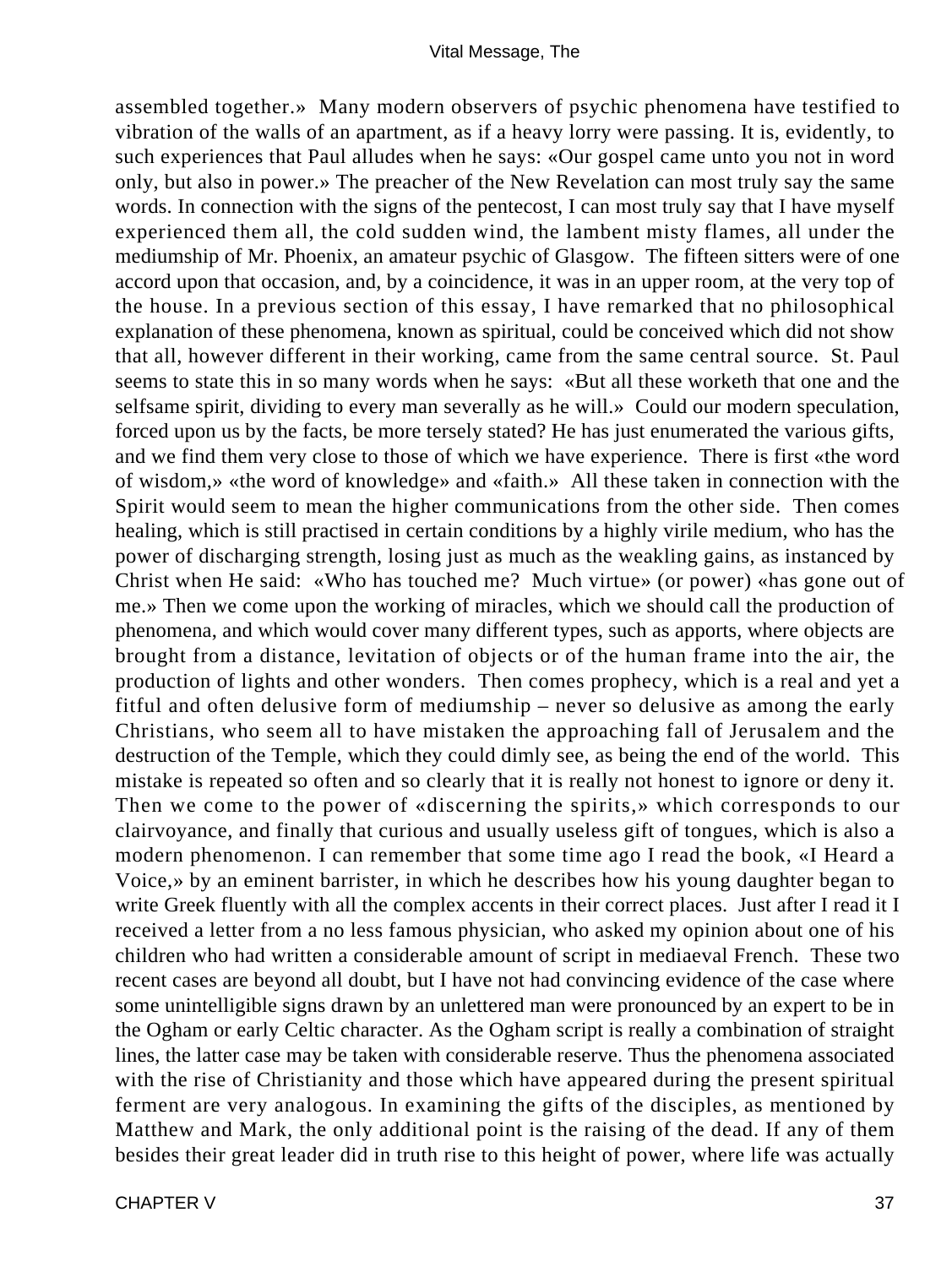extinct, then he, undoubtedly, far transcended anything which is recorded of modern mediumship. It is clear, however, that such a power must have been very rare, since it would otherwise have been used to revive the bodies of their own martyrs, which does not seem to have been attempted. For Christ the power is clearly admitted, and there are little touches in the description of how it was exercised by Him which are extremely convincing to a psychic student. In the account of how He raised Lazarus from the grave after he had been four days dead – far the most wonderful of all Christ's miracles – it is recorded that as He went down to the graveside He was «groaning.» Why was He groaning? No Biblical student seems to have given a satisfactory reason. But anyone who has heard a medium groaning before any great manifestation of power will read into this passage just that touch of practical knowledge, which will convince him of its truth. The miracle, I may add, is none the less wonderful or beyond our human powers, because it was wrought by an extension of natural law, differing only in degree with that which we can ourselves test and even do. Although our modern manifestations have never attained the power mentioned in the Biblical records, they present some features which are not related in the New Testament. Clairaudience, that is the hearing of a spirit voice, is common to both, but the direct voice, that is the hearing of a voice which all can discern with their material ears, is a well− authenticated phenomenon now which is more rarely mentioned of old. So, too, Spirit−photography, where the camera records what the human eye cannot see, is necessarily a new testimony. Nothing is evidence to those who do not examine evidence, but I can attest most solemnly that I personally know of several cases where the image upon the plate after death has not only been unmistakable, but also has differed entirely from any pre− existing photograph. As to the methods by which the early Christians communicated with the spirits, or with the «Saints» as they called their dead brethren, we have, so far as I know, no record, though the words of John: «Brothers, believe not every spirit, but try the spirits whether they are of God,» show very clearly that spirit communion was a familiar idea, and also that they were plagued, as we are, by the intrusion of unwelcome spiritual elements in their intercourse. Some have conjectured that the «Angel of the Church,» who is alluded to in terms which suggest that he was a human being, was really a medium sanctified to the use of that particular congregation. As we have early indications of bishops, deacons and other officials, it is difficult to say what else the «angel» could have been. This, however, must remain a pure speculation. Another speculation which is, perhaps, rather more fruitful is upon what principle did Christ select his twelve chief followers. Out of all the multitudes he chose twelve men. Why these particular ones? It was not for their intelligence or learning, for Peter and John, who were among the most prominent, are expressly described as «unlearned and ignorant men.» It was not for their virtue, for one of them proved to be a great villain, and all of them deserted their Master in His need. It was not for their belief, for there were great numbers of believers. And yet it is clear that they were chosen on some principle of selection since they were called in ones and in twos. In at least two cases they were pairs of brothers, as though some family gift or peculiarity, might underlie the choice. Is it not at least possible that this gift was psychic power, and that Christ, as the greatest exponent who has ever appeared upon earth of that power, desired to surround Himself with others who possessed it to a lesser degree? This He would do for two reasons. The first is that a psychic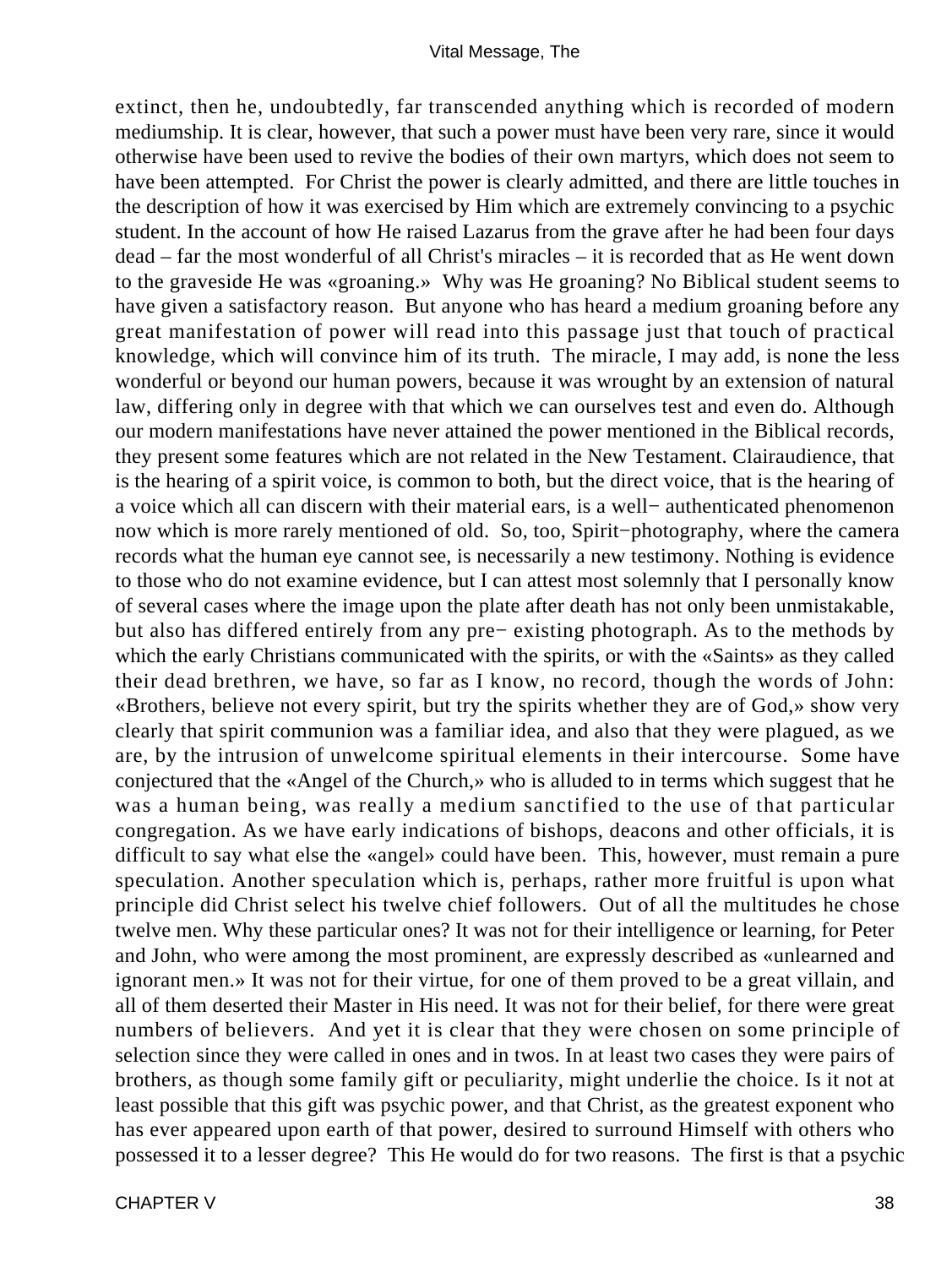circle is a great source of strength to one who is himself psychic, as is shown continually in our own experience, where, with a sympathetic and helpful surrounding, an atmosphere is created where all the powers are drawn out. How sensitive Christ was to such an atmosphere is shown by the remark of the Evangelist, that when He visited His own native town, where the townspeople could not take Him seriously, He was unable to do any wonders. The second reason may have been that He desired them to act as His deputies, either during his lifetime or after His death, and that for this reason some natural psychic powers were necessary. The close connection which appears to exist between the Apostles and the miracles, has been worked out in an interesting fashion by Dr. Abraham Wallace, in his little pamphlet «Jesus of Nazareth.»[6] Certainly, no miracle or wonder working, save that of exorcism, is recorded in any of the Evangelists until after the time when Christ began to assemble His circle. Of this circle the three who would appear to have been the most psychic were Peter and the two fellow−fishermen, sons of Zebedee, John and James. These were the three who were summoned when an ideal atmosphere was needed. It will be remembered that when the daughter of Jairus was raised from the dead it was in the presence, and possibly, with the co−operation, of these three assistants. Again, in the case of the Transfiguration, it is impossible to read the account of that wonderful manifestation without being reminded at every turn of one's own spiritual experiences. Here, again, the points are admirably made in «Jesus of Nazareth,» and it would be well if that little book, with its scholarly tone, its breadth of treatment and its psychic knowledge, was in the hands of every Biblical student. Dr. Wallace points out that the place, the summit of a hill, was the ideal one for such a manifestation, in its pure air and freedom from interruption; that the drowsy state of the Apostles is paralleled by the members of any circle who are contributing psychic power; that the transfiguring of the face and the shining raiment are known phenomena; above all, that the erection of three altars is meaningless, but that the alternate reading, the erection of three booths or cabinets, one for the medium and one for each materialised form, would absolutely fulfil the most perfect conditions for getting results. This explanation of Wallace's is a remarkable example of a modern brain, with modern knowledge, throwing a clear searchlight across all the centuries and illuminating an incident which has always been obscure.

[6] Published at sixpence by the Light Publishing Co., 6, Queen Square, London, W.C. The same firm supplies Dr. Ellis Powell's convincing little book on the same subject.

 When we translate Bible language into the terms of modern psychic religion the correspondence becomes evident. It does not take much alteration. Thus for «Lo, a miracle!» we say «This is a manifestation.» «The angel of the Lord» becomes «a high spirit.» Where we talked of «a voice from heaven,» we say «the direct voice.» «His eyes were opened and he saw a vision» means «he became clairvoyant.» It is only the occultist who can possibly understand the Scriptures as being a real exact record of events. There are many other small points which seem to bring the story of Christ and of the Apostles into very close touch with modern psychic research, and greatly support the close accuracy of some of the New Testament narrative. One which appeals to me greatly is the action of Christ when He was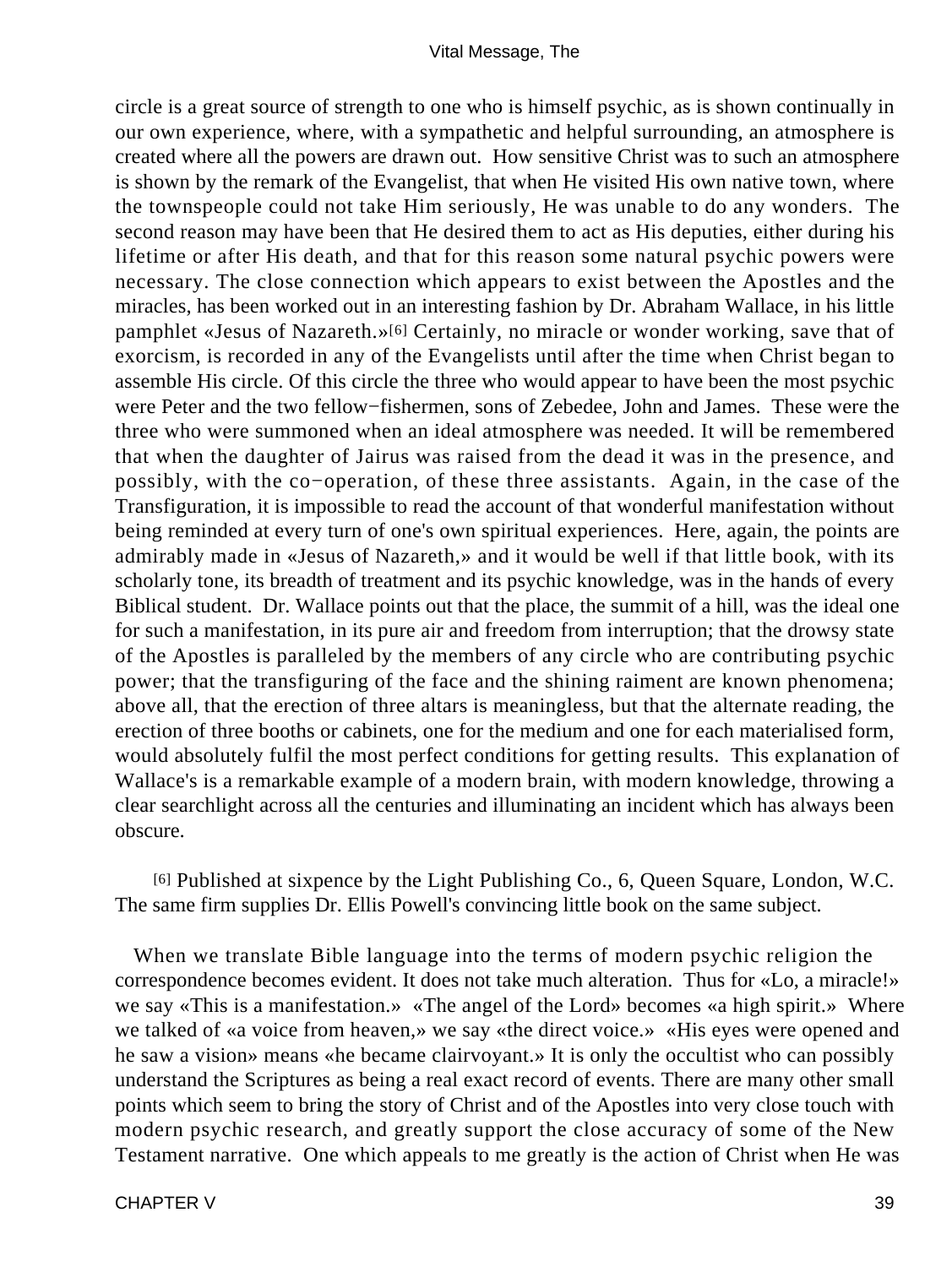asked a question which called for a sudden decision, namely the fate of the woman who had been taken in sin. What did He do? The very last thing that one would have expected or invented. He stooped down before answering and wrote with his finger in the sand. This he did a second time upon a second catch−question being addressed to Him. Can any theologian give a reason for such an action? I hazard the opinion that among the many forms of mediumship which were possessed in the highest form by Christ, was the power of automatic writing, by which He summoned those great forces which were under His control to supply Him with the answer. Granting, as I freely do, that Christ was preternatural, in the sense that He was above and beyond ordinary humanity in His attributes, one may still inquire how far these powers were contained always within His human body, or how far He referred back to spiritual reserves beyond it. When He spoke merely from His human body He was certainly open to error, like the rest of us, for it is recorded how He questioned the woman of Samaria about her husband, to which she replied that she had no husband. In the case of the woman taken in sin, one can only explain His action by the supposition that He opened a channel instantly for the knowledge and wisdom which was preter−human, and which at once gave a decision in favor of large−minded charity. It is interesting to observe the effect which these phenomena, or the report of them, produced upon the orthodox Jews of those days. The greater part obviously discredited them, otherwise they could not have failed to become followers, or at the least to have regarded such a wonder−worker with respect and admiration. One can well imagine how they shook their bearded heads, declared that such occurrences were outside their own experience, and possibly pointed to the local conjuror who earned a few not over−clean denarii by imitating the phenomena. There were others, however, who could not possibly deny, because they either saw or met with witnesses who had seen. These declared roundly that the whole thing was of the devil, drawing from Christ one of those pithy, common−sense arguments in which He excelled. The same two classes of opponents, the scoffers and the diabolists, face us to−day. Verily the old world goes round and so do the events upon its surface. There is one line of thought which may be indicated in the hope that it will find development from the minds and pens of those who have studied most deeply the possibilities of psychic power. It is at least possible, though I admit that under modern conditions it has not been clearly proved, that a medium of great power can charge another with his own force, just as a magnet when rubbed upon a piece of inert steel can turn it also into a magnet. One of the best attested powers of D. D. Home was that he could take burning coals from the fire with impunity and carry them in his hand. He could then – and this comes nearer to the point at issue – place them on the head of anyone who was fearless without their being burned. Spectators have described how the silver filigree of the hair of Mr. Carter Hall used to be gathered over the glowing ember, and Mrs. Hall has mentioned how she combed out the ashes afterwards. Now, in this case, Home was clearly, able to convey, a power to another person, just as Christ, when He was levitated over the lake, was able to convey the same power to Peter, so long as Peter's faith held firm. The question then arises if Home concentrated all his force upon transferring such a power how long would that power last? The experiment was never tried, but it would have borne very, directly upon this argument. For, granting that the power can be transferred, then it is very clear how the Christ circle was able to send forth seventy disciples who were endowed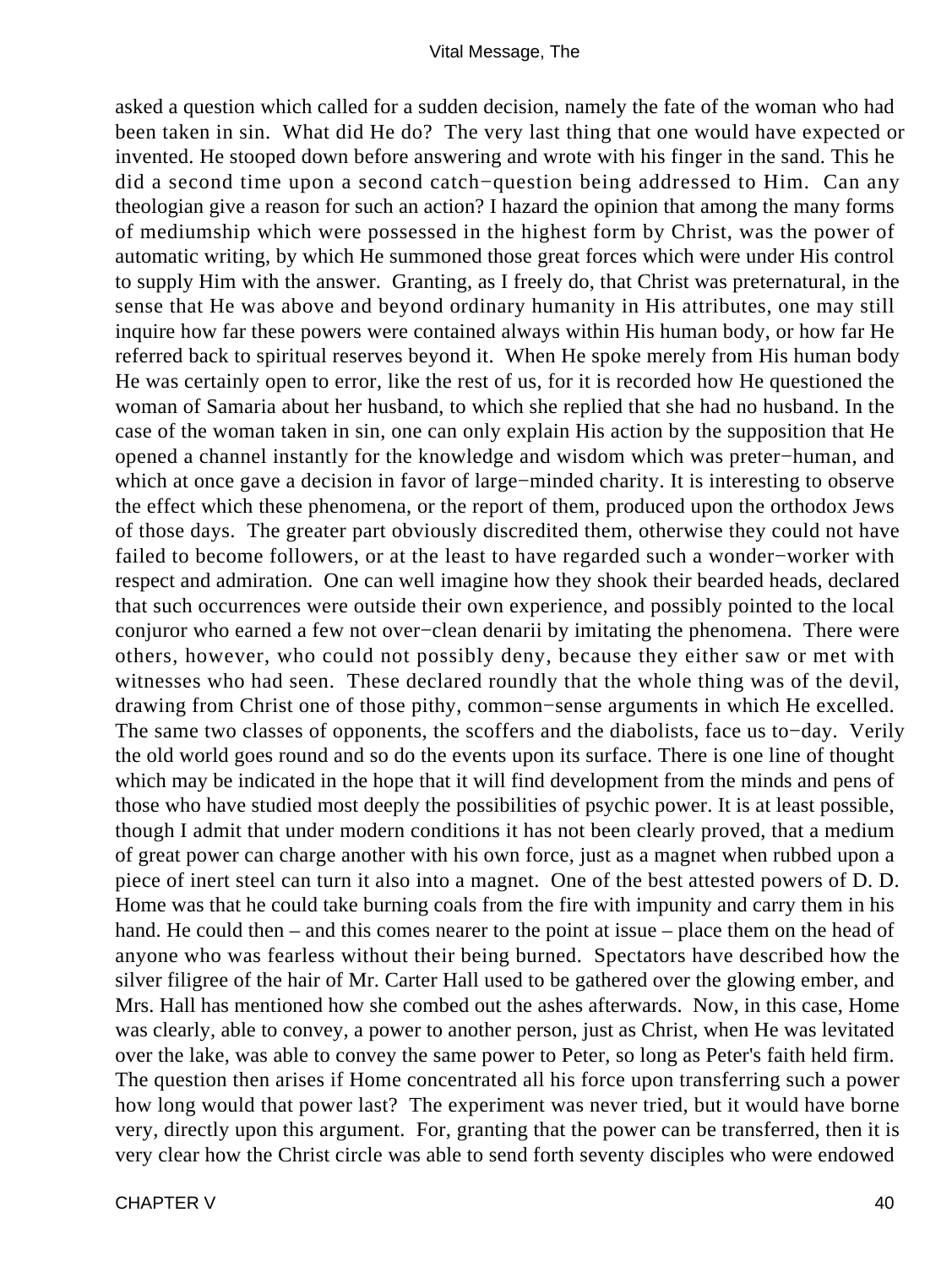with miraculous functions. It is clear also why, new disciples had to return to Jerusalem to be «baptised of the spirit,» to use their phrase, before setting forth upon their wanderings. And when in turn they, desired to send forth representatives would not they lay hands upon them, make passes over them and endeavour to magnetise them in the same way – if that word may express the process? Have we here the meaning of the laying on of hands by the bishop at ordination, a ceremony to which vast importance is still attached, but which may well be the survival of something really vital, the bestowal of the thaumaturgic power? When, at last, through lapse of time or neglect of fresh cultivation, the power ran out, the empty formula may have been carried on, without either the blesser or the blessed understanding what it was that the hands of the bishop, and the force which streamed from them, were meant to bestow. The very words «laying on of hands» would seem to suggest something different from a mere benediction. Enough has been said, perhaps, to show the reader that it is possible to put forward a view of Christ's life which would be in strict accord with the most modern psychic knowledge, and which, far from supplanting Christianity, would show the surprising accuracy of some of the details handed down to us, and would support the novel conclusion that those very miracles, which have been the stumbling block to so many truthful, earnest minds, may finally offer some very cogent arguments for the truth of the whole narrative. Is this then a line of thought which merits the wholesale condemnations and anathemas hurled at it by those who profess to speak in the name of religion? At the same time, though we bring support to the New Testament, it would, indeed, be a misconception if these, or any such remarks, were quoted as sustaining its literal accuracy – an idea from which so much harm has come in the past. It would, indeed, be a good, though an unattainable thing, that a really honest and open− minded attempt should be made to weed out from that record the obvious forgeries and interpolations which disfigure it, and lessen the value of those parts which are really above suspicion.

 Is it necessary, for example, to be told, as an inspired fact from Christ's own lips, that Zacharias, the son of Barachias,[7] was struck dead within the precincts of the Temple in the time of Christ, when, by a curious chance, Josephus has independently narrated the incident as having occurred during the siege of Jerusalem, thirty−seven years later? This makes it very clear that this particular Gospel, in its present form, was written after that event, and that the writer fitted into it at least one other incident which had struck his imagination. Unfortunately, a revision by general agreement would be the greatest of all miracles, for two of the very first texts to go would be those which refer to the «Church,» an institution and an idea utterly unfamiliar in the days of Christ. Since the object of the insertion of these texts is perfectly clear, there can be no doubt that they are forgeries, but as the whole system of the Papacy rests upon one of them, they are likely to survive for a long time to come. The text alluded to is made further impossible because it is based upon the supposition that Christ and His fishermen conversed together in Latin or Greek, even to the extent of making puns in that language. Surely the want of moral courage and intellectual honesty among Christians will seem as strange to our descendants as it appears marvellous to us that the great thinkers of old could have believed, or at least have pretended to believe, in the fighting sexual deities of Mount Olympus.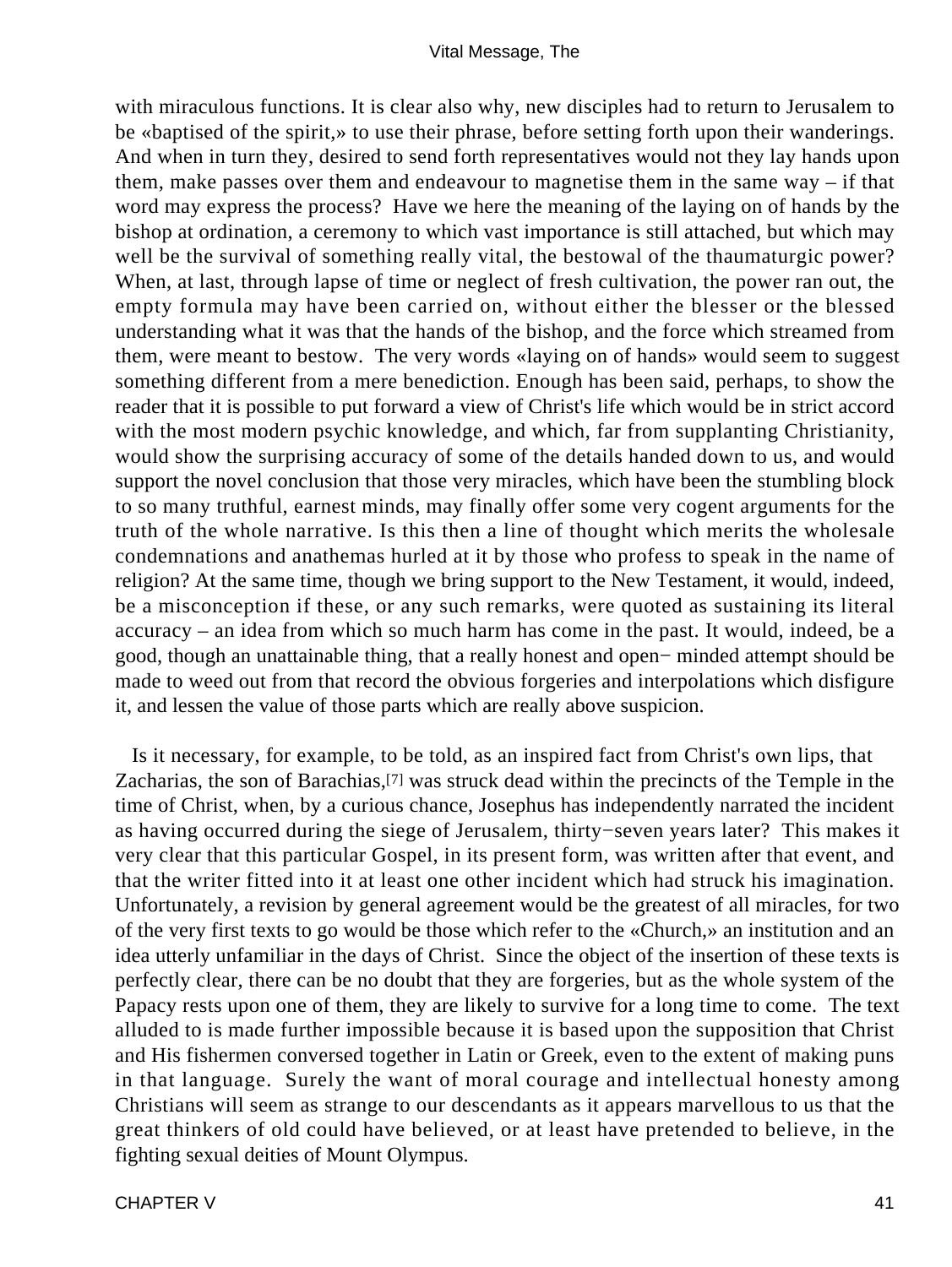[7] The References are to Matthew, xxiii 35, and to Josephus, Wars of the Jews, Book IV, Chapter 5.

 Revision is, indeed, needed, and as I have already pleaded, a change of emphasis is also needed, in order to get the grand Christian conception back into the current of reason and progress. The orthodox who, whether from humble faith or some other cause, do not look deeply into such matters, can hardly conceive the stumbling−blocks which are littered about before the feet of their more critical brethren. What is easy, for faith is impossible for reflection. Such expressions as «Saved by the blood of the Lamb» or «Baptised by His precious blood» fill their souls with a gentle and sweet emotion, while upon a more thoughtful mind they have a very different effect. Apart from the apparent injustice of vicarious atonement, the student is well aware that the whole of this sanguinary metaphor is drawn really from the Pagan rites of Mithra, where the neophyte was actually placed under a bull at the ceremony of the **TAUROBOLIUM,** and was drenched, through a grating, with the blood of the slaughtered animal. Such reminiscences of the more brutal side of Paganism are not helpful to the thoughtful and sensitive modern mind. But what is always fresh and always useful and always beautiful, is the memory of the sweet Spirit who wandered on the hillsides of Galilee; who gathered the children around him; who met his friends in innocent good−fellowship; who shrank from forms and ceremonies, craving always for the inner meaning; who forgave the sinner; who championed the poor, and who in every decision threw his weight upon the side of charity and breadth of view. When to this character you add those wondrous psychic powers already analysed, you do, indeed, find a supreme character in the world's history who obviously stands nearer to the Highest than any other. When one compares the general effect of His teaching with that of the more rigid churches, one marvels how in their dogmatism, their insistence upon forms, their exclusiveness, their pomp and their intolerance, they could have got so far away from the example of their Master, so that as one looks upon Him and them, one feels that there is absolute deep antagonism and that one cannot speak of the Church and Christ, but only of the Church or Christ. And yet every Church produces beautiful souls, though it may be debated whether «produces» or «contains» is the truthful word. We have but to fall back upon our own personal experience if we have lived long and mixed much with our fellow− men. I have myself lived during the seven most impressionable years of my life among Jesuits, the most maligned of all ecclesiastical orders, and I have found them honourable and good men, in all ways estimable outside the narrowness which limits the world to Mother Church. They were athletes, scholars, and gentlemen, nor can I ever remember any examples of that casuistry with which they are reproached. Some of my best friends have been among the parochial clergy of the Church of England, men of sweet and saintly character, whose pecuniary straits were often a scandal and a reproach to the half−hearted folk who accepted their spiritual guidance. I have known, also, splendid men among the Nonconformist clergy, who have often been the champions of liberty, though their views upon that subject have sometimes seemed to contract when one ventured upon their own domain of thought. Each creed has brought out men who were an honour to the human race, and Manning or Shrewsbury, Gordon or Dolling, Booth or Stopford Brooke, are all equally admirable, however diverse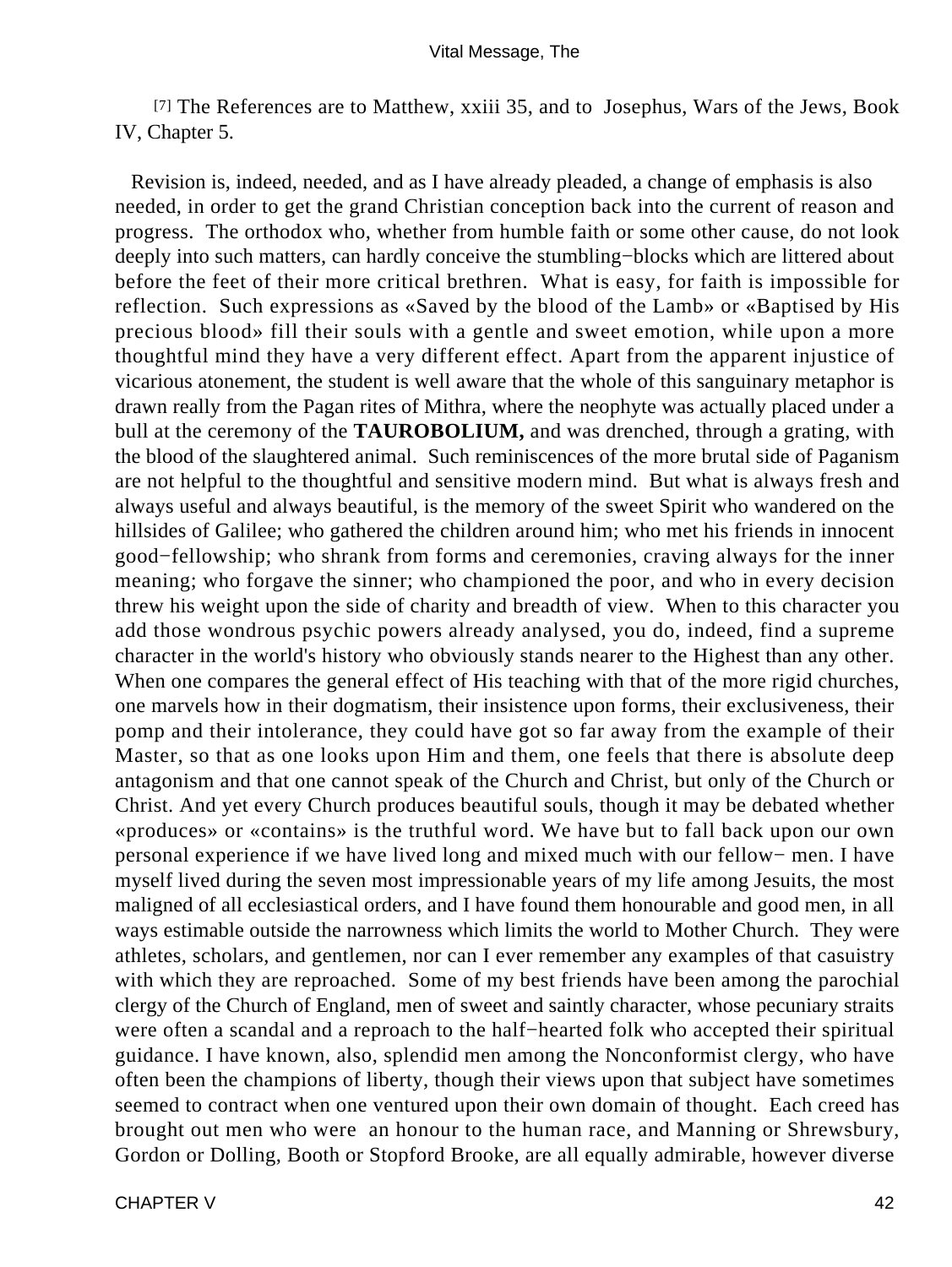the roots from which they grow. Among the great mass of the people, too, there are very many thousands of beautiful souls who have been brought up on the old−fashioned lines, and who never heard of spiritual communion or any other of those matters which have been discussed in these essays, and yet have reached a condition of pure spirituality such as all of us may envy. Who does not know the maiden aunt, the widowed mother, the mellowed elderly man, who live upon the hilltops of unselfishness, shedding kindly thoughts and deeds around them, but with their simple faith deeply, rooted in anything or everything which has come to them in a hereditary fashion with the sanction of some particular authority? I had an aunt who was such an one, and can see her now, worn with austerity and charity, a small, humble figure, creeping to church at all hours from a house which was to her but a waiting−room between services, while she looked at me with sad, wondering, grey eyes. Such people have often reached by instinct, and in spite of dogma, heights, to which no system of philosophy can ever raise us. But making full allowance for the high products of every creed, which may be only, a proof of the innate goodness of civilised humanity, it is still beyond all doubt that Christianity has broken down, and that this breakdown has been brought home to everyone by the terrible catastrophe which has befallen the world. Can the most optimistic apologist contend that this is a satisfactory, outcome from a religion which has had the unopposed run of Europe for so many centuries? Which has come out of it worst, the Lutheran Prussian, the Catholic Bavarian, or the peoples who have been nurtured by the Greek Church? If we, of the West, have done better, is it not rather an older and higher civilisation and freer political institutions that have held us back from all the cruelties, excesses and immoralities which have taken the world back to the dark ages? It will not do to say that they have occurred in spite of Christianity, and that Christianity is, therefore, not to blame. It is true that Christ's teaching is not to blame, for it is often spoiled in the transmission. But Christianity has taken over control of the morals of Europe, and should have the compelling force which would ensure that those morals would not go to pieces upon the first strain. It is on this point that Christianity must be judged, and the judgment can only be that it has failed. It has not been an active controlling force upon the minds of men. And why? It can only be because there is something essential which is wanting. Men do not take it seriously. Men do not believe in it. Lip service is the only service in innumerable cases, and even lip service grows fainter.

 Men, as distinct from women, have, both in the higher and lower classes of life, ceased, in the greater number of cases, to show a living interest in religion. The churches lose their grip upon the people – and lose it rapidly. Small inner circles, convocations, committees, assemblies, meet and debate and pass resolutions of an ever narrower character. But the people go their way and religion is dead, save in so far as intellectual culture and good taste can take its place. But when religion is dead, materialism becomes active, and what active materialism may produce has been seen in Germany. Is it not time, then, for the religious bodies to discourage their own bigots and sectarians, and to seriously consider, if only for self–preservation, how they can get into line once more with that general level of human thought which is now so far in front of them? I say that they can do more than get level – they can lead. But to do so they must, on the one hand, have the firm courage to cut away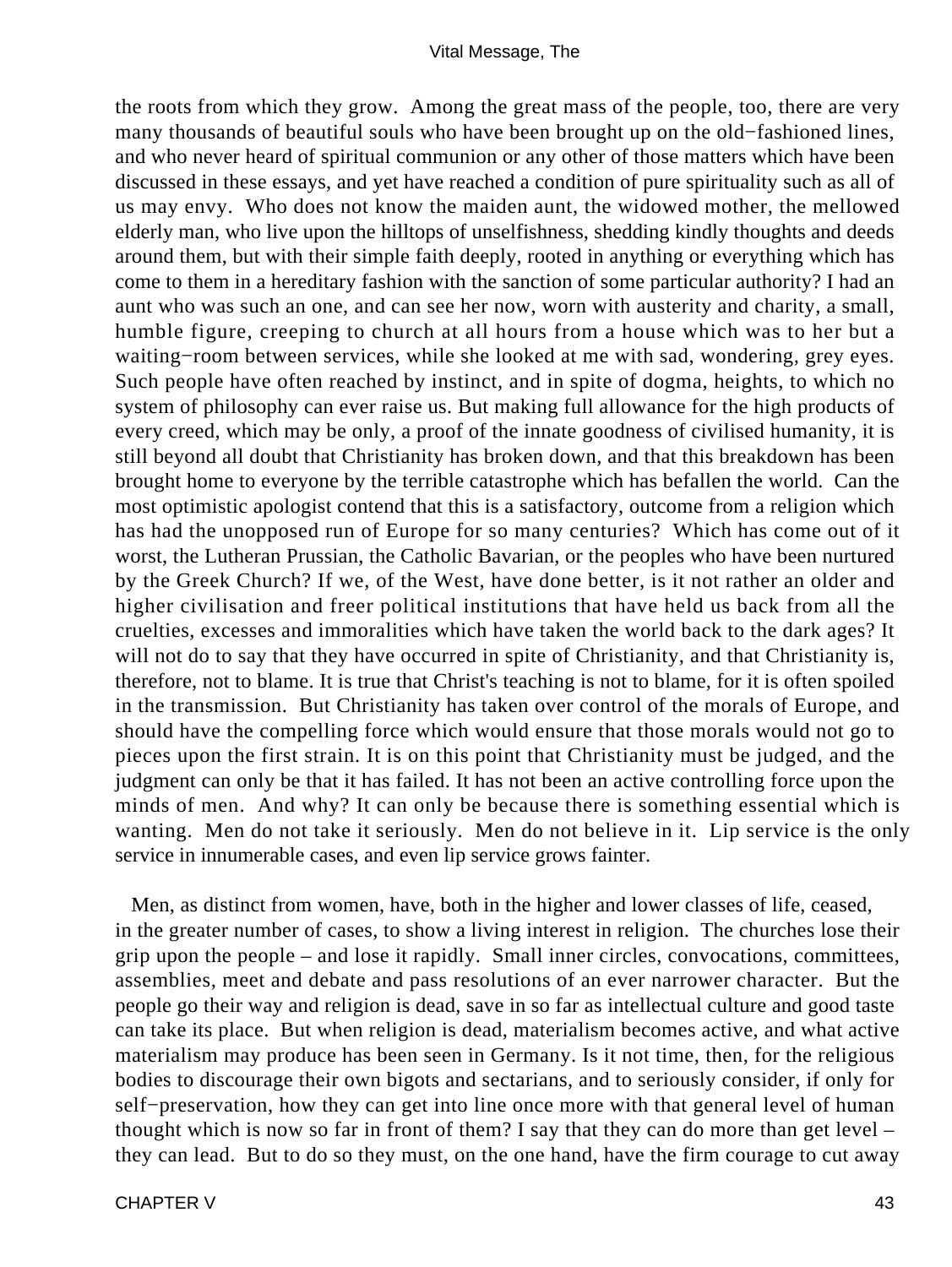from their own bodies all that dead tissue which is but a disfigurement and an encumbrance. They must face difficulties of reason, and adapt themselves to the demands of the human intelligence which rejects, and is right in rejecting, much which they offer. Finally, they must gather fresh strength by drawing in all the new truth and all the new power which are afforded by this new wave of inspiration which has been sent into the world by God, and which the human race, deluded and bemused by the would−be clever, has received with such perverse and obstinate incredulity. When they have done all this, they will find not only that they are leading the world with an obvious right to the leadership, but, in addition, that they have come round once more to the very teaching of that Master whom they have so long misrepresented.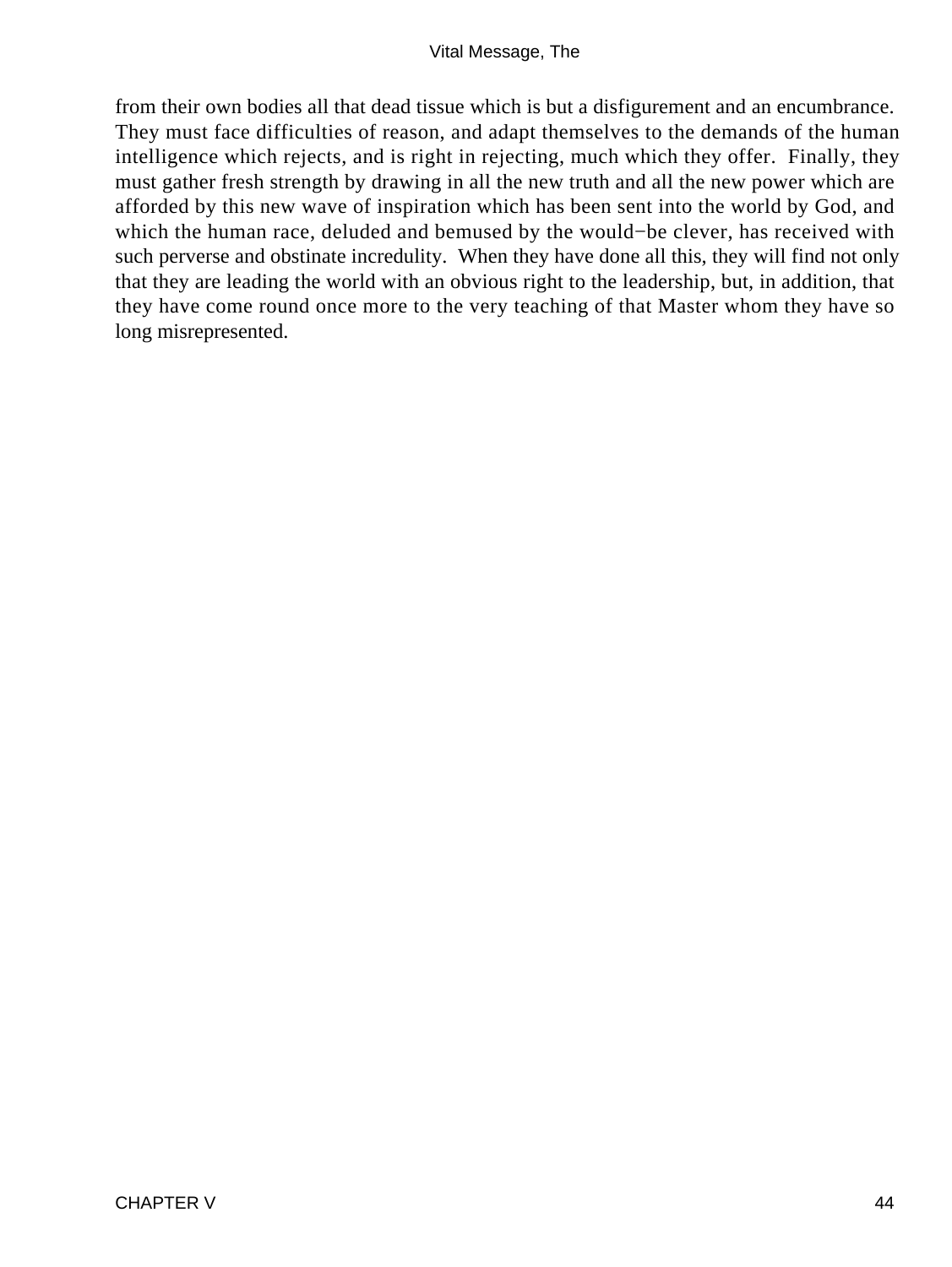# **[APPENDICES](#page-52-0)**

<span id="page-45-0"></span>A

## *D*OCTOR GELEY'S **EXPERIMENTS**

 Nothing could be imagined more fantastic and grotesque than the results of the recent experiments of Professor Geley, in France. Before such results the brain, even of the trained psychical student, is dazed, while that of the orthodox man of science, who has given no heed to these developments, is absolutely helpless. In the account of the proceedings which he read lately before the Institut General Psychologique in Paris, on January of last year, Dr. Geley says: «I do not merely say that there has been no fraud; I say, `there has been no possibility of fraud.' In nearly every case the materialisations were done under my, eyes, and I have observed their whole genesis and development.» He adds that, in the course of the experiments, more than a hundred experts, mostly doctors, checked the results. These results may be briefly stated thus. A peculiar whitish matter exuded from the subject, a girl named Eva, coming partly through her skin, partly from her hands, partly from the orifices of her face, especially her mouth. This was photographed repeatedly at every stage of its production, these photographs being appended to the printed treatise. This stuff, solid enough to enable one to touch and to photograph, has been called the ectoplasm. It is a new order of matter, and it is clearly derived from the subject herself, absorbing into her system once more at the end of the experiment. It exudes in such quantities as to entirely, cover her sometimes as with an apron. It is soft and glutinous to the touch, but varies in form and even in colour. Its production causes pain and groans from the subject, and any violence towards it would appear also to affect her. A sudden flash of light, as in a flash−photograph, may or may not cause a retraction of the ectoplasm, but always causes a spasm of the subject. When re−absorbed, it leaves no trace upon the garments through which it has passed. This is wonderful enough, but far more fantastic is what has still to be told. The most marked property of this ectoplasm, very fully illustrated in the photographs, is that it sets or curdles into the shapes of human members – of fingers, of hands, of faces, which are at first quite sketchy and rudimentary, but rapidly coalesce and develop until they are undistinguishable from those of living beings. Is not this the very strangest and most inexplicable thing that has ever yet been observed by human eyes? These faces or limbs are usually the size of life, but they frequently are quite miniatures. Occasionally they begin by being miniatures, and grow into full size. On their first appearance in the ectoplasm the limb is only on one plane of matter, a mere flat appearance, which rapidly rounds itself off, until it has assumed all three planes and is complete. It may be a mere simulacrum, like a wax hand, or it may be endowed with full power of grasping another hand, with every articulation in perfect working order. The faces which are produced in this amazing way are worthy of study. They do not appear to have represented anyone who has ever been known in life by Doctor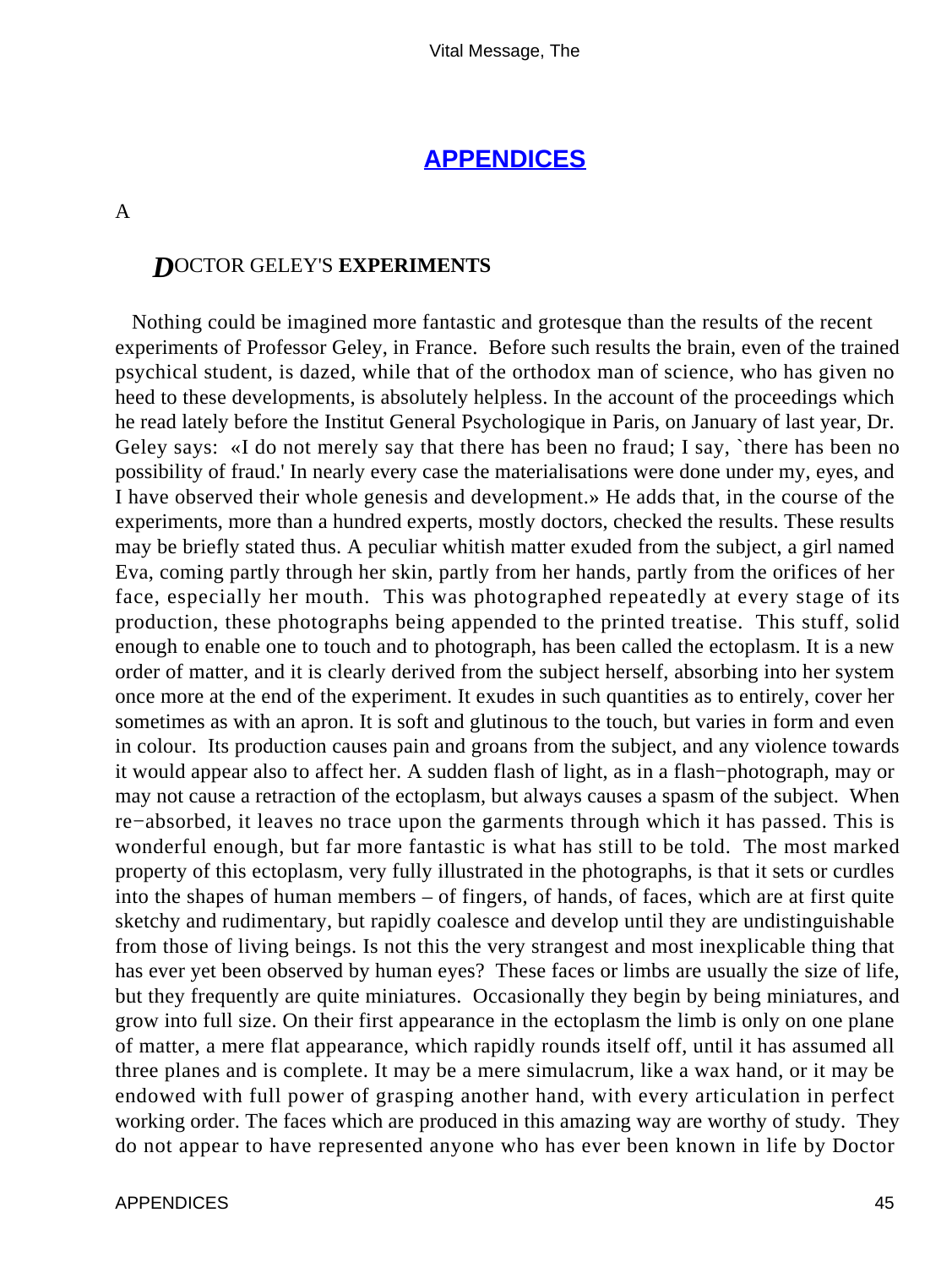Geley.[8] My impression after examining them is that they are much more likely to be within the knowledge of the subject, being girls of the French lower middle class type, such as Eva was, I should imagine, in the habit of meeting. It should be added that Eva herself appears in the photograph as well as the simulacra of humanity. The faces are, on the whole, both pretty and piquant, though of a rather worldly and unrefined type. The latter adjective would not apply to the larger and most elaborate photograph, which represents a very beautiful young woman of a truly spiritual cast of face. Some of the faces are but partially formed, which gives them a grotesque or repellant appearance. What are we to make of such phenomena? There is no use deluding ourselves by the idea that there may be some mistake or some deception. There is neither one nor the other. Apart from the elaborate checks upon these particular results, they correspond closely with those got by Lombroso in Italy, by Schrenk−Notzing in Germany, and by other careful observers. One thing we must bear in mind constantly in considering them, and that is their abnormality. At a liberal estimate, it is not one person in a million who possesses such powers – if a thing which is outside our volition can be described as a power. It is the mechanism of the materialisation medium which has been explored by the acute brain and untiring industry of Doctor Geley, and even presuming, as one may fairly presume, that every materialising medium goes through the same process in order to produce results, still such mediums are exceedingly, rare. Dr. Geley mentions, as an analogous phenomenon on the material side, the presence of dermoid cysts, those mysterious formations, which rise as small tumors in any part of the body, particularly above the eyebrow, and which when opened by the surgeon are found to contain hair, teeth or embryonic bones. There is no doubt, as he claims, some rough analogy, but the dermoid cyst is, at least, in the same flesh and blood plane of nature as the foetus inside it, while in the ectoplasm we are dealing with an entirely new and strange development.

[8] Dr. Geley writes to me that they are unknown either to him or to the medium.

 It is not possible to define exactly what occurs in the case of the ectoplasm, nor, on account of its vital connection with the medium and its evanescent nature, has it been separated and subjected to even the roughest chemical analysis which might show whether it is composed of those earthly elements with which we are familiar. Is it rather some coagulation of ether which introduces an absolutely new substance into our world? Such a supposition seems most probable, for a comparison with the analogous substance examined at Dr. Crawford's seances at Belfast, which is at the same time hardly visible to the eye and yet capable of handling a weight of 150 pounds, suggests something entirely new in the way of matter. But setting aside, as beyond the present speculation, what the exact origin and nature of the ectoplasm may be, it seems to me that there is room for a very suggestive line of thought if we make Geley's experiments the starting point, and lead it in the direction of other manifestations of psychomaterial activity. First of all, let us take Crookes' classic experiments with Katie King, a result which for a long time stood alone and isolated but now can be approached by intermittent but definite stages. Thus we can well suppose that during those long periods when Florrie Cook lay in the laboratory in the dark, periods which lasted an hour or more upon some occasions, the ectoplasm was flowing from her as from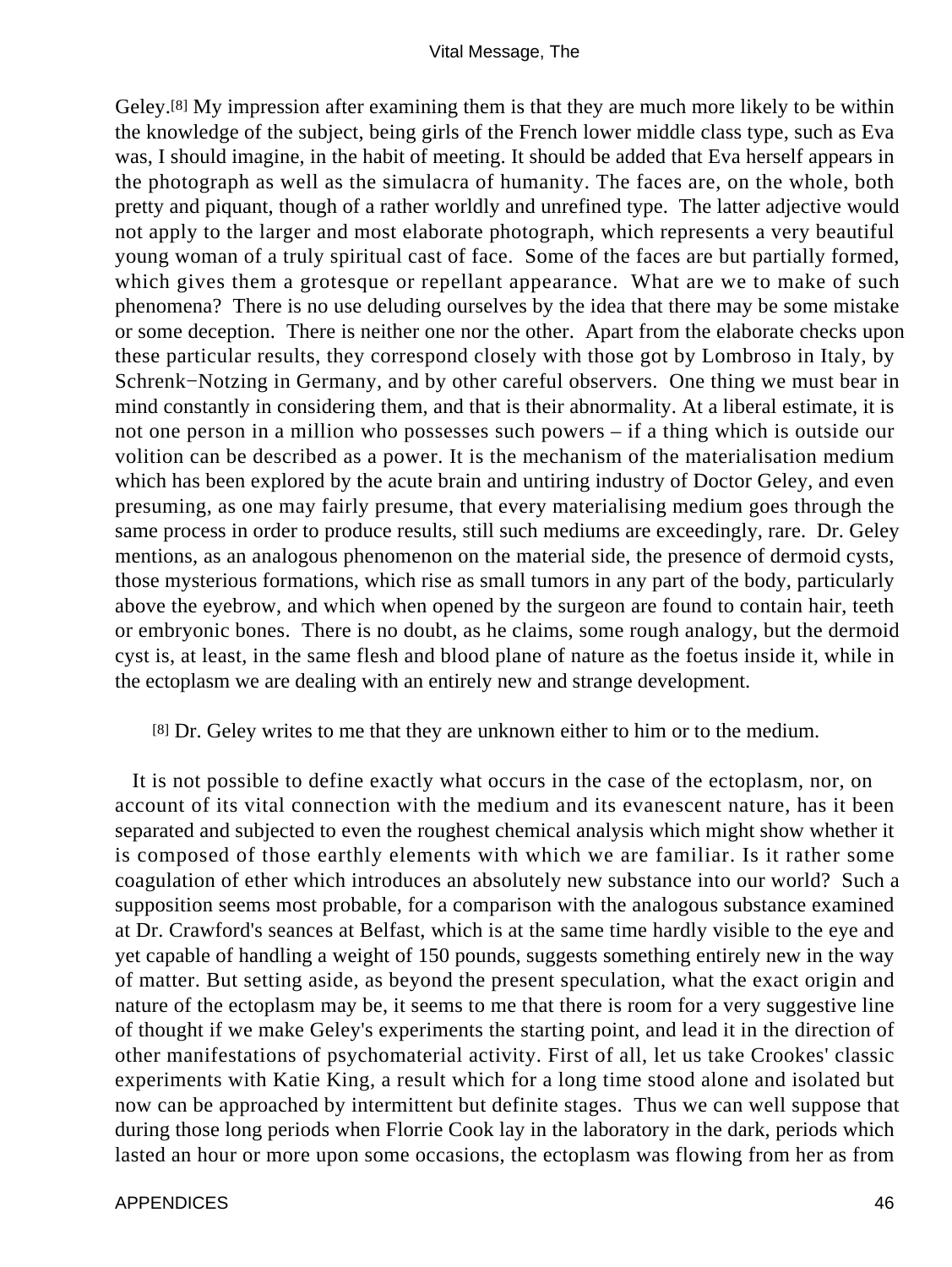#### Vital Message, The

Eva. Then it was gathering itself into a viscous cloud or pillar close to her frame; then the form of Katie King was evolved from this cloud, in the manner already described, and finally the nexus was broken and the completed body advanced to present itself at the door of communication, showing a person different in every possible attribute save that of sex from the medium, and yet composed wholly or in part from elements extracted from her senseless body. So far, Geley's experiments throw a strong explanatory light upon those of Crookes. And here the Spiritualist must, as it seems to me, be prepared to meet an objection more formidable than the absurd ones of fraud or optical delusion. It is this. If the body of Katie King the spirit is derived from the body of Florrie Cook the psychic, then what assurance have we that the life therein is not really one of the personalities out of which the complex being named Florrie Cook is constructed? It is a thesis which requires careful handling. It is not enough to say that the nature is manifestly superior, for supposing that Florrie Cook represented the average of a number of conflicting personalities, then a single one of these personalities might be far higher than the total effect. Without going deeply into this problem, one can but say that the spirit's own account of its own personality must count for something, and also that an isolated phenomenon must be taken in conjunction with all other psychic phenomena when we are seeking for a correct explanation. But now let us take this idea of a human being who has the power of emitting a visible substance in which are formed faces which appear to represent distinct individualities, and in extreme cases develop into complete independent human forms. Take this extraordinary fact, and let us see whether, by an extension or modification of this demonstrated process, we may not get some sort of clue as to the modus operandi in other psychic phenomena. It seems to me that we may, at least, obtain indications which amount to a probability, though not to a certainty, as to how some results, hitherto inexplicable, are attained. It is at any rate a provisional speculation, which may suggest a hypothesis for future observers to destroy, modify, or confirm. The argument which I would advance is this. If a strong materialisation medium can throw out a cloud of stuff which is actually visible, may not a medium of a less pronounced type throw out a similar cloud with analogous properties which is not opaque enough to be seen by the average eye, but can make an impression both on the dry plate in the camera and on the clairvoyant faculty? If that be so – and it would not seem to be a very far−fetched proposition – we have at once an explanation both of psychic photographs and of the visions of the clairvoyant seer. When I say an explanation, I mean of its superficial method of formation, and not of the forces at work behind, which remain no less a mystery even when we accept Dr. Geley's statement that they are «ideoplastic.» Here we have, I think, some attempt at a generalisation, which might, perhaps, be useful in evolving some first signs of order out of this chaos. It is conceivable that the thinner emanation of the clairvoyant would extend far further than the thick material ectoplasm, but have the same property of moulding itself into life, though the life forms would only be visible to the clairvoyant eye. Thus, when Mr. Tom Tyrrell, or any other competent exponent, stands upon the platform his emanation fills the hall. Into this emanation, as into the visible ectoplasm in Geley's experiments, break the faces and forms of those from the other side who are attracted to the scene by their sympathy with various members of the audience. They are seen and described by Mr. Tyrrell, who with his finely attuned senses, carefully conserved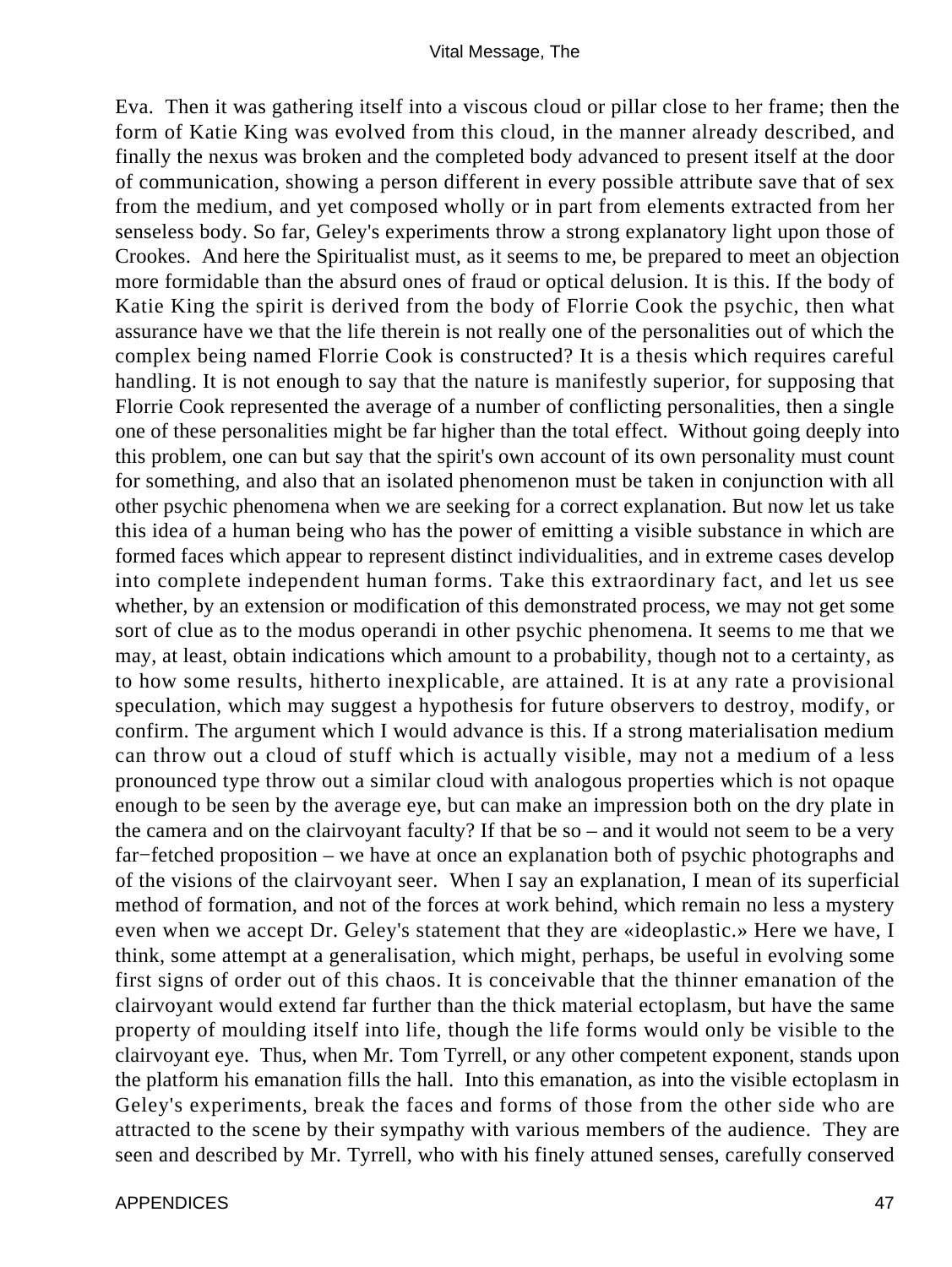(he hardly eats or drinks upon a day when he demonstrates), can hear that thinner higher voice that calls their names, their old addresses and their messages. So, too, when Mr. Hope and Mrs. Buxton stand with their hands joined over the cap of the camera, they are really throwing out a misty ectoplasm from which the forms loom up which appear upon the photographic plate. It may be that I mistake an analogy for an explanation, but I put the theory on record for what it is worth.

B

#### *A PARTICULAR INSTANCE*

 I have been in touch with a series of events in America lately, and can vouch for the facts as much as any man can vouch for facts which did not occur to himself. I have not the least doubt in my own mind that they are true, and a more remarkable double proof of the continuity of life has, I should think, seldom been published. A book has recently been issued by Harpers, of New York, called «The Seven Purposes.» In this book the authoress, Miss Margaret Cameron, describes how she suddenly developed the power of automatic writing. She was not a Spiritualist at the time. Her hand was controlled and she wrote a quantity of matter which was entirely outside her own knowledge or character. Upon her doubting whether her sub−conscious self might in some way be producing the writing, which was partly done by planchette, the script was written upside down and from right to left, as though the writer was seated opposite. Such script could not possibly be written by the lady herself. Upon making enquiry as to who was using her hand, the answer came in writing that it was a certain Fred Gaylord, and that his object was to get a message to his mother. The youth was unknown to Miss Cameron, but she knew the family and forwarded the message, with the result that the mother came to see her, examined the evidence, communicated with the son, and finally, returning home, buried all her evidences of mourning, feeling that the boy was no more dead in the old sense than if he were alive in a foreign country. There is the first proof of preternatural agency, since Miss Cameron developed so much knowledge which she could not have normally acquired, using many phrases and ideas which were characteristic of the deceased. But mark the sequel. Gaylord was merely a pseudonym, as the matter was so private that the real name, which we will put as Bridger, was not disclosed. A few months after the book was published Miss Cameron received a letter from a stranger living a thousand miles away. This letter and the whole correspondence I have seen. The stranger, Mrs. Nicol, says that as a test she would like to ask whether the real name given as Fred Gaylord in the book is not Fred Bridger, as she had psychic reasons for believing so. Miss Cameron replied that it was so, and expressed her great surprise that so secret and private a matter should have been correctly stated. Mrs. Nicol then explained that she and her husband, both connected with journalism and both absolutely agnostic, had discovered that she had the power of automatic writing. That while, using this power she had received communications purporting to come from Fred Bridger whom they had known in life, and that upon reading Miss Cameron's book they had received from Fred Bridger the assurance that he was the same person as the Fred Gaylord of Miss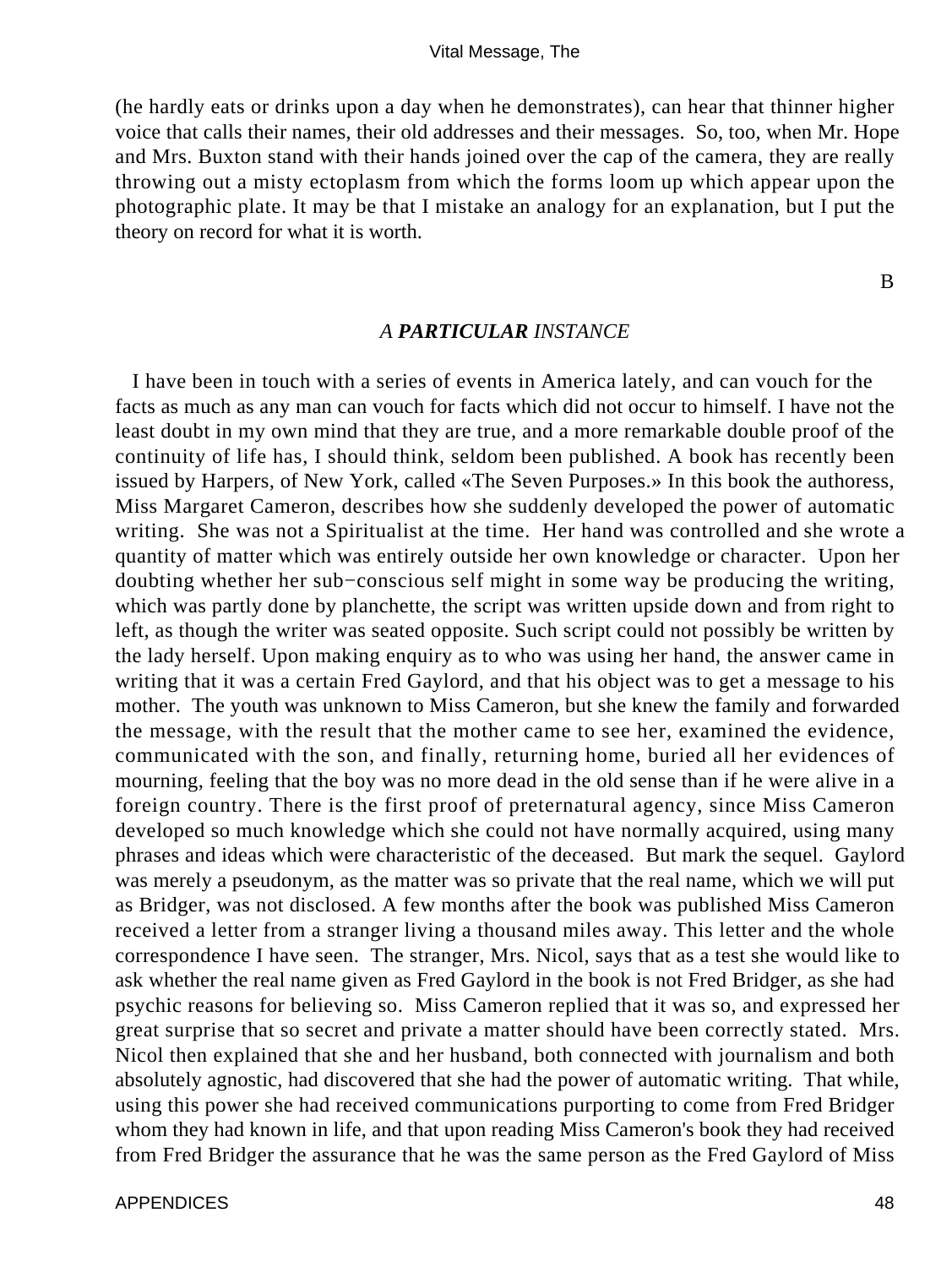Cameron. Now, arguing upon these facts, and they would appear most undoubtedly to be facts, what possible answer can the materialist or the sceptic give to the assertion that they are a double proof of the continuity of personality and the possibility of communication? Can any reasonable system of telepathy explain how Miss Cameron discovered the intimate points characteristic of young Gaylord? And then, how are we afterwards, by any possible telepathy, to explain the revelation to Mrs. Nicol of the identity of her communicant, Fred Bridger, with the Fred Gaylord who had been written of by Miss Cameron. The case for return seems to me a very convincing one, though I contend now, as ever, that it is not the return of the lost ones which is of such cogent interest as the message from the beyond which they bear with them.

 $\mathsf{C}$ 

#### *SPIRIT PHOTOGRAPHY*

 On this subject I should recommend the reader to consult Coates' «Photographing the Invisible,» which states, in a thoughtful and moderate way, the evidence for this most remarkable phase, and illustrates it with many examples. It is pointed out that here, as always, fraud must be carefully guarded against, having been admitted in the case of the French spirit photographer, Buguet. There are, however, a large number of cases where the photograph, under rigid test conditions in which fraud has been absolutely barred, has reproduced the features of the dead. Here there are limitations and restrictions which call for careful study and observation. These faces of the dead are in some cases as contoured and as recognisable as they were in life, and correspond with no pre−existing picture or photograph. One such case absolutely critic−proof is enough, one would think, to establish survival, and these valid cases are to be counted not in ones, but in hundreds. On the other hand, many of the likenesses, obtained under the same test conditions, are obviously simulacra or pictures built up by some psychic force, not necessarily by the individual spirits themselves, to represent the dead. In some undoubtedly genuine cases it is an exact, or almost exact, reproduction of an existing picture, as if the conscious intelligent force, whatever it might be, had consulted it as to the former appearance of the deceased, and had then built it up in exact accordance with the original. In such cases the spirit face may show as a flat surface instead of a contour. Rigid examination has shown that the existing model was usually outside the ken of the photographer. Two of the bravest champions whom Spiritualism has ever produced, the late W. T. Stead and the late Archdeacon Colley – names which will bulk large in days to come – attached great importance to spirit photography as a final and incontestable proof of survival. In his recent work, «Proofs of the Truth of Spiritualism» (Kegan Paul), the eminent botanist, Professor Henslow, has given one case which would really appear to be above criticism. He narrates how the inquirer subjected a sealed packet of plates to the Crewe circle without exposure, endeavoring to get a psychograph. Upon being asked on which plate he desired it, he said «the fifth.» Upon this plate being developed, there was found on it a copy of a passage from the Codex Alexandrinus of the New Testament in the British Museum. Reproductions, both of the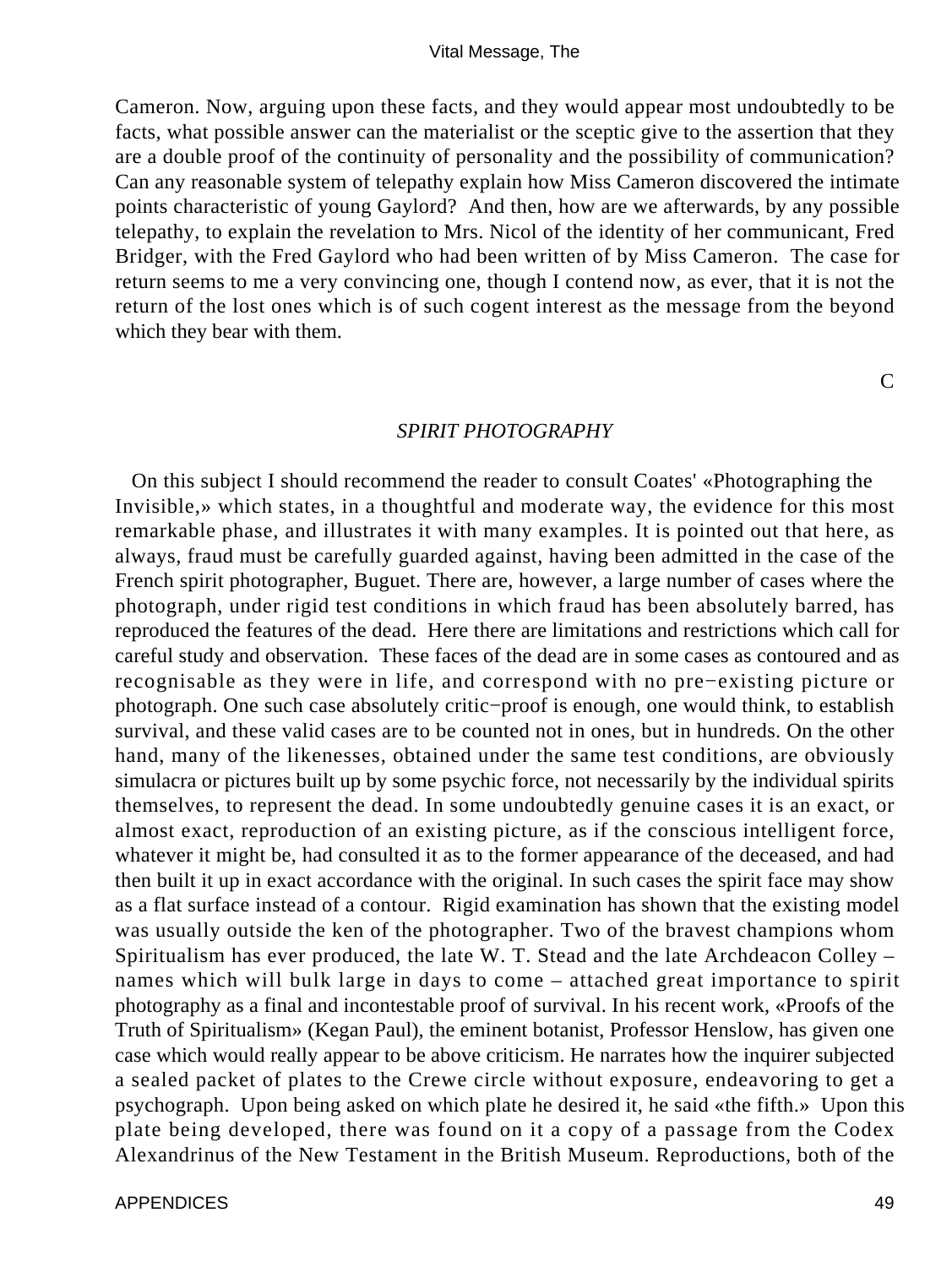original and of the copy, will be found in Professor Henslow's book. I have myself been to Crewe and have had results which would be amazing were it not that familiarity blunts the mind to miracles. Three marked plates brought by myself, and handled, developed and fixed by no hand but mine, gave psychic extras. In each case I saw the extra in the negative when it was still wet in the dark room. I reproduce in Plate I a specimen of the results, which is enough in itself to prove the whole case of survival to any reasonable mind. The three sitters are Mr. Oaten, Mr. Walker, and myself, I being obscured by the psychic cloud. In this cloud appears a message of welcome to me from the late Archdeacon Colley. A specimen of the Archdeacon's own handwriting is reproduced in Plate II for the purpose of comparison. Behind, there is an attempt at materialisation obscured by the cloud. The mark on the side of the plate is my identification mark. I trust that I make it clear that no hand but mine ever touched this plate, nor did I ever lose sight of it for a second save when it was in the carrier, which was conveyed straight back to the dark room and there opened. What has any critic to say to that? By the kindness of those fearless pioneers of the movement, Mr. and Mrs. Hewat Mackenzie, I am allowed to publish another example of spirit photography. The circumstances were very remarkable. The visit of the parents to Crewe was unproductive and their plate a blank save for their own presentment. Returning disappointed, to London they managed, through the mediumship of Mrs. Leonard, to get into touch with their boy, and asked him why they had failed. He replied that the conditions had been bad, but that he had actually succeeded some days later in getting on to the plate of Lady Glenconnor, who had been to Crewe upon a similar errand. The parents communicated with this lady, who replied saying that she had found the image of a stranger upon her plate. On receiving a print they at once recognised their son, and could even see that, as a proof of identity, he had reproduced the bullet wound on his left temple. No. 3 is their gallant son as he appeared in the flesh, No. 4 is his reappearance after death. The opinion of a miniature painter who had done a picture of the young soldier is worth recording as evidence of identity. The artist says: «After painting the miniature of your son Will, I feel I know every turn of his face, and am quite convinced of the likeness of the psychic photograph. All the modelling of the brow, nose and eyes is marked by illness – especially is the mouth slightly contracted – but this does not interfere with the real form. The way the hair grows on the brow and temple is noticeably like the photograph taken before he was wounded.»

D

#### *THE CLAIRVOYANCE OF MRS. B.*

 At the time of this volume going to press the results obtained by clients of this medium have been forty−two successes out of fifty attempts, checked and docketted by the author. This series forms a most conclusive proof of spirit clairvoyance. An attempt has been made by Mr. E. F. Benson, who examined some of the letters, to explain the results upon the grounds of telepathy. He admits that «The tastes, appearance and character of the deceased are often given, and many names are introduced by the medium, some not traceable, but most of them identical with relations or friends.» Such an admission would alone banish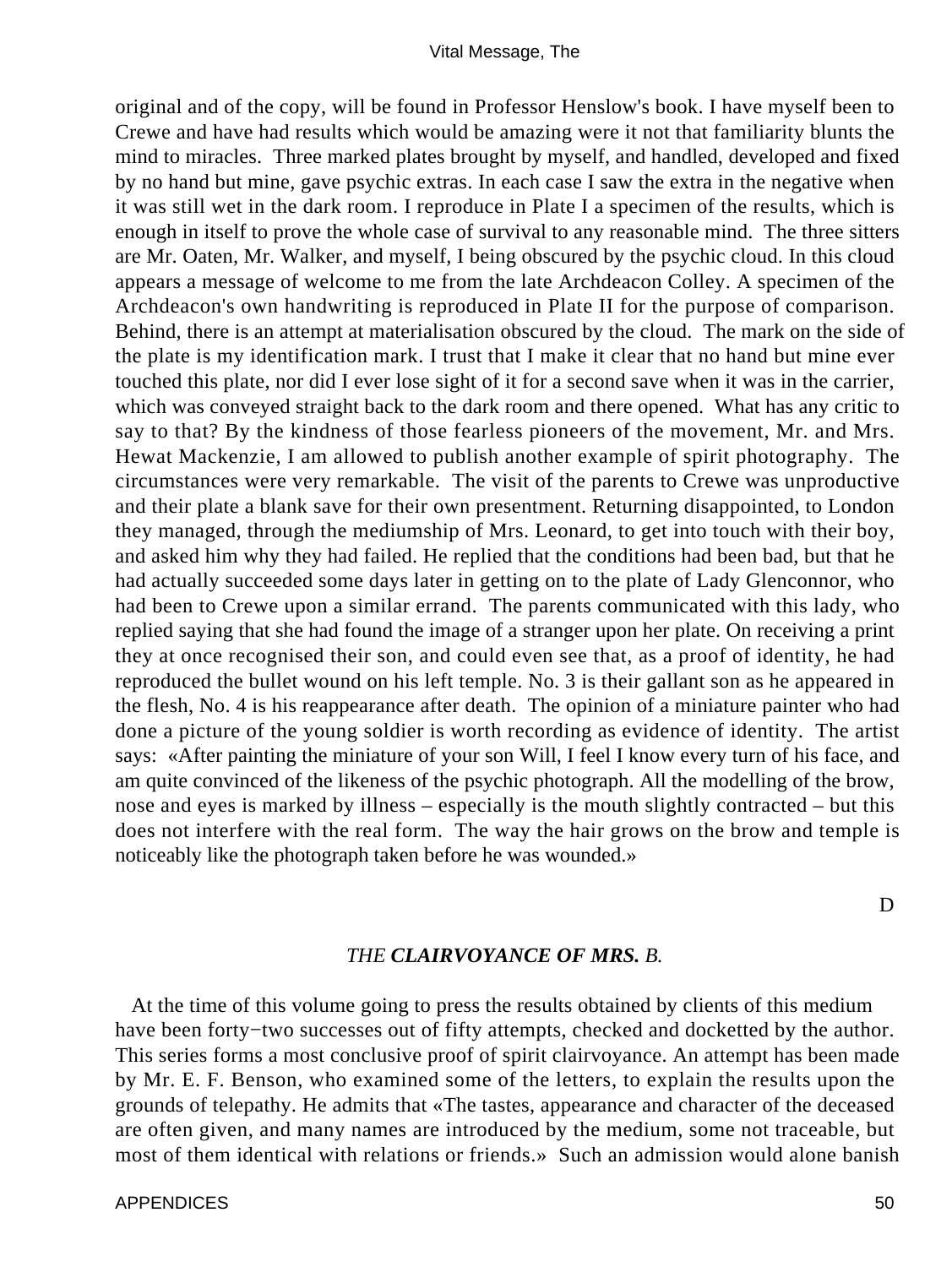thought−reading as an explanation, for there is no evidence in existence to show that this power ever reaches such perfection that one who possesses it could draw the image of a dead man from your brain, fit a correct name to him, and then associate him with all sorts of definite and detailed actions in which he was engaged. Such an explanation is not an explanation but a pretence. But even if one were to allow such a theory to pass, there are numerous incidents in these accounts which could not be explained in such a fashion, where unknown details have been given which were afterwards verified, and even where mistakes in thought upon the part of the sitter were corrected by the medium under spirit guidance. Personally I believe that the medium's own account of how she gets her remarkable results is the absolute truth, and I can imagine no other fashion in which they can be explained. She has, of course, her bad days, and the conditions are always worst when there is an inquisitorial rather than a religious atmosphere in the interview. This intermittent character of the results is, according to my experience, characteristic of spirit clairvoyance as compared with thought− reading, which can, in its more perfect form, become almost automatic within certain marked limits. I may add that the constant practice of some psychical researchers to take no notice at all of the medium's own account of how he or she attains results, but to substitute some complicated and unproved explanation of their own, is as insulting as it is unreasonable. It has been alleged as a slur upon Mrs. B's results and character that she has been twice prosecuted by the police. This is, in fact, not a slur upon the medium but rather upon the law, which is in so barbarous a condition that the true seer fares no better than the impostor, and that no definite psychic principles are recognised. A medium may under such circumstances be a martyr rather than a criminal, and a conviction ceases to be a stain upon the character.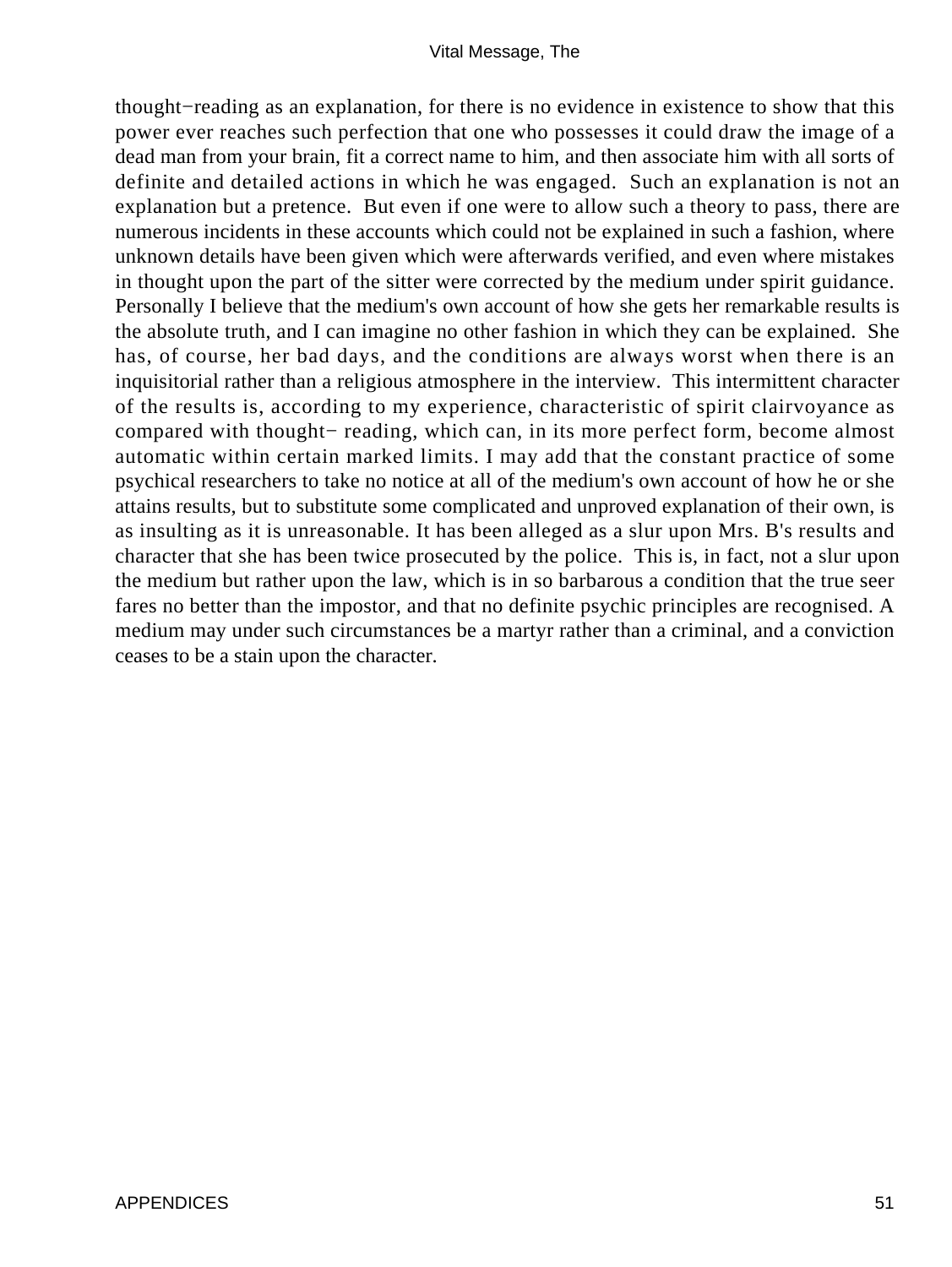Vital Message, The

# <span id="page-52-0"></span>**Table Of Content**

**[PREFACE](#page-3-0)**

**[CHAPTER I](#page-4-0)**

**[CHAPTER II](#page-10-0)**

**[CHAPTER III](#page-17-0)**

**[CHAPTER IV](#page-28-0)**

**[CHAPTER V](#page-36-0)**

**[APPENDICES](#page-45-0)**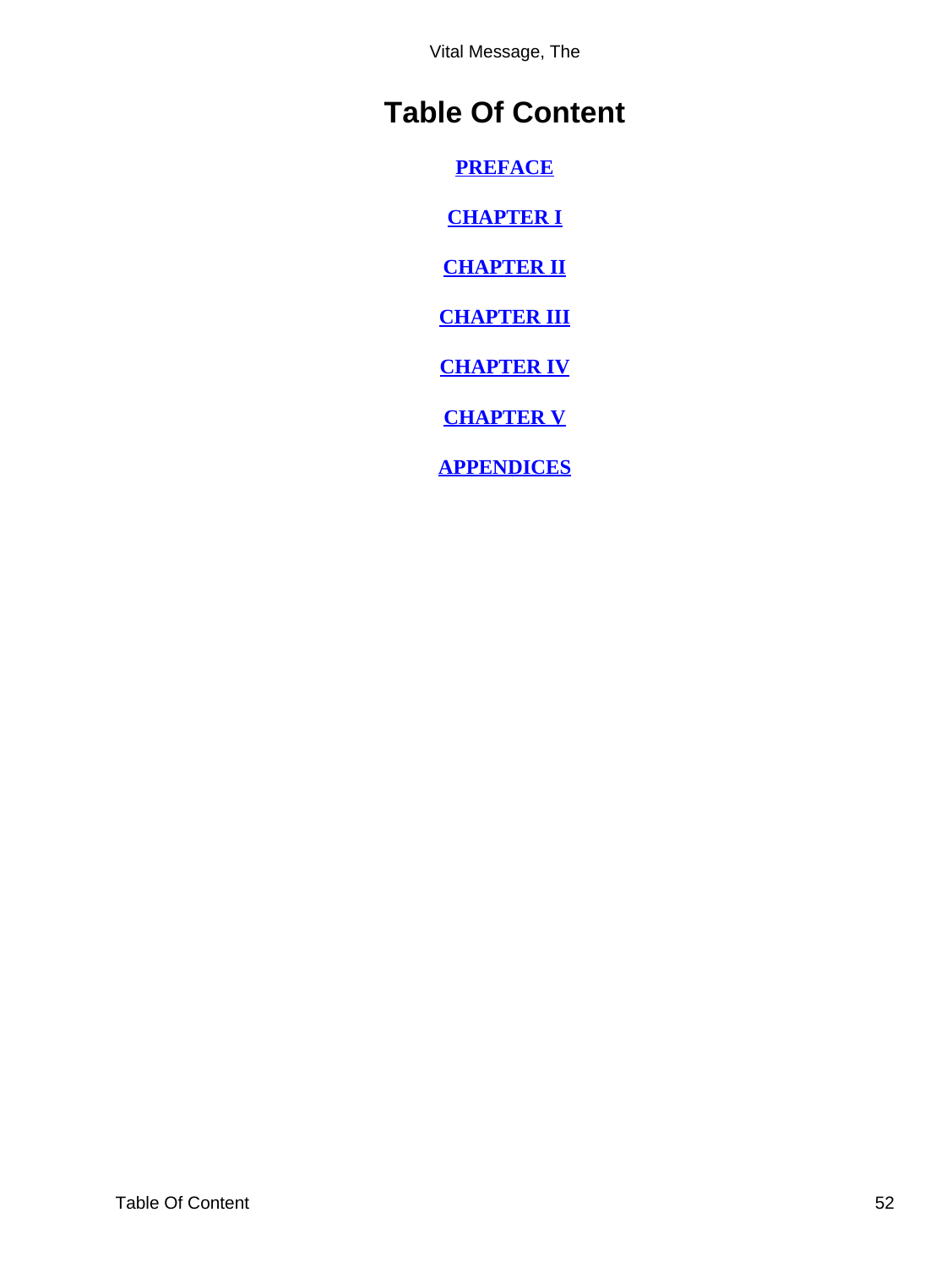# <span id="page-53-0"></span>**You are reading a Phoenix Edition:**

It was converted from clean and standard xhtml/xml files. It uses metatags to identify content, and other data. The available resources specific to each ebook format were used to give the reader a pleasant reading experience.

More detais available at Phoenix−Library.org website.

Any suggestion that helps us to improve these editions are welcome.

**The Phoenix−Library Team**